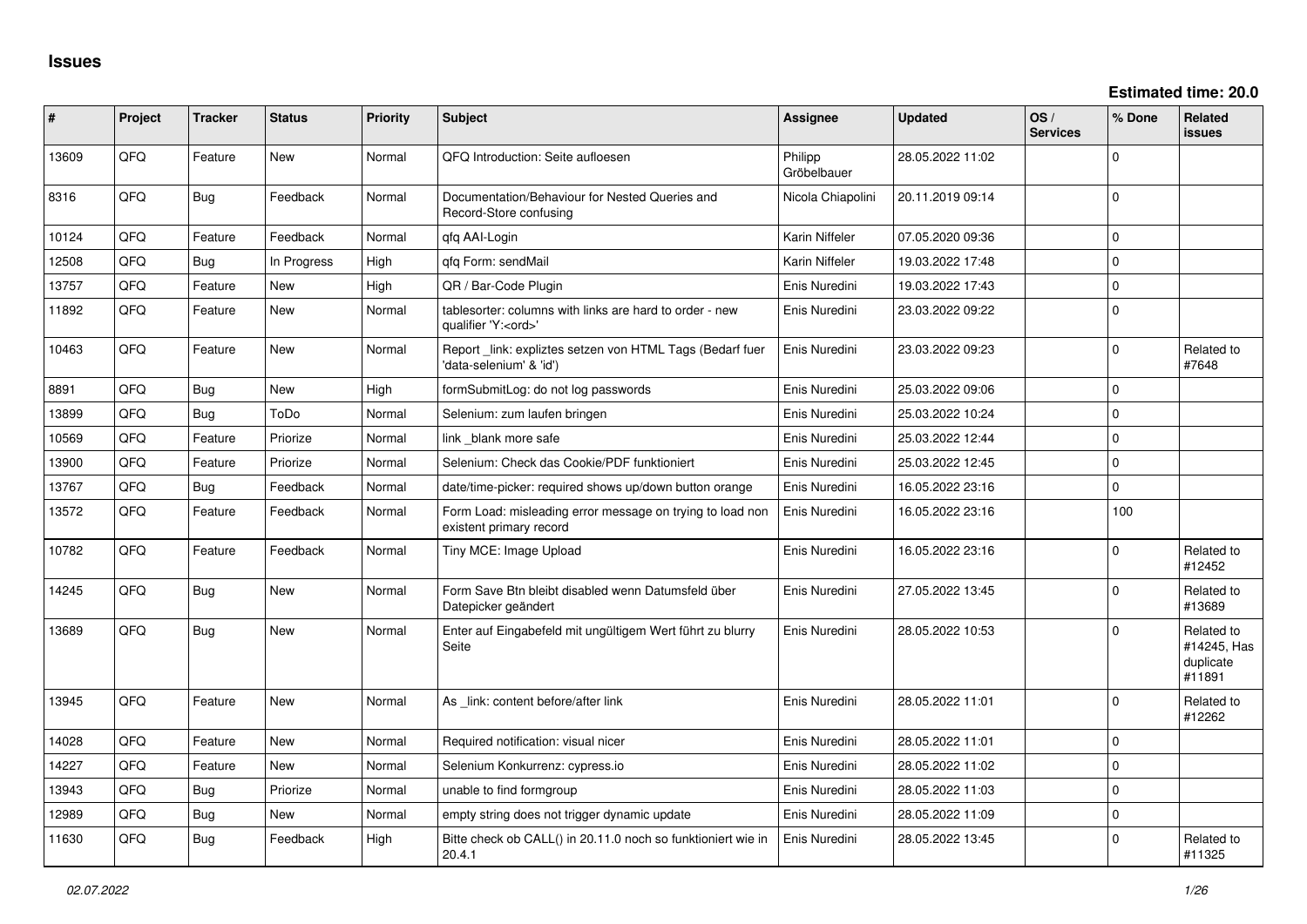| $\vert$ # | Project | <b>Tracker</b> | <b>Status</b>     | <b>Priority</b> | <b>Subject</b>                                                      | Assignee      | <b>Updated</b>   | OS/<br><b>Services</b> | % Done      | Related<br>issues                                                                                                                                                     |
|-----------|---------|----------------|-------------------|-----------------|---------------------------------------------------------------------|---------------|------------------|------------------------|-------------|-----------------------------------------------------------------------------------------------------------------------------------------------------------------------|
| 12066     | QFQ     | <b>Bug</b>     | New               | High            | enterAsSubmit: Forward wird nicht ausgeführt                        | Enis Nuredini | 29.05.2022 09:23 |                        | $\pmb{0}$   |                                                                                                                                                                       |
| 13716     | QFQ     | Bug            | New               | High            | Firefox ask to store username/password                              | Enis Nuredini | 30.05.2022 09:31 |                        | $\pmb{0}$   | Related to<br>#13827                                                                                                                                                  |
| 9052      | QFQ     | Feature        | Feedback          | High            | Report: CodeMirror with SQL Syntax Highlight in FE                  | Enis Nuredini | 08.06.2022 10:25 |                        | $\pmb{0}$   |                                                                                                                                                                       |
| 14322     | QFQ     | Bug            | New               | Normal          | Form Load: by default no scroll (save & close should be<br>visible) | Enis Nuredini | 15.06.2022 14:12 |                        | $\pmb{0}$   | Related to<br>#14321,<br>Related to<br>#6232                                                                                                                          |
| 13608     | QFQ     | Feature        | Some day<br>maybe | Normal          | Automatic Browser Language Redirect                                 | Enis Nuredini | 17.06.2022 08:35 |                        | $\mathbf 0$ |                                                                                                                                                                       |
| 14303     | QFQ     | Bug            | ToDo              | Normal          | datetime broken with picker                                         | Enis Nuredini | 17.06.2022 09:02 |                        | $\pmb{0}$   | Related to<br>#12630                                                                                                                                                  |
| 12262     | QFQ     | Feature        | ToDo              | Normal          | Form buttons on top: more customable                                | Enis Nuredini | 17.06.2022 10:44 |                        | $\pmb{0}$   | Related to<br>#13945, Has<br>duplicate<br>#4046, Has<br>duplicate<br>#10080                                                                                           |
| 14320     | QFQ     | Feature        | ToDo              | Normal          | Allow specific HTML Tags and Attributes: general, TinyMCE           | Enis Nuredini | 17.06.2022 10:44 |                        | $\mathbf 0$ | Related to<br>#12664,<br>Related to<br>#12039,<br>Related to<br>#11702.<br>Related to<br>#7239,<br>Related to<br>#3708,<br>Related to<br>#3646,<br>Related to<br>#880 |
| 14377     | QFQ     | Bug            | New               | Normal          | Documentation > General Tips: white page after migration            | Enis Nuredini | 19.06.2022 16:37 |                        | $\pmb{0}$   |                                                                                                                                                                       |
| 14376     | QFQ     | Feature        | New               | Normal          | QFQ Bootstrap: if missing, create stored procedures                 | Enis Nuredini | 19.06.2022 16:37 |                        | $\mathsf 0$ |                                                                                                                                                                       |
| 12630     | QFQ     | Feature        | In Progress       | Normal          | Input: date[time]: min / max values                                 | Enis Nuredini | 20.06.2022 18:31 |                        | $\mathbf 0$ | Related to<br>#10096,<br>Related to<br>#14302,<br>Related to<br>#14303                                                                                                |
| 14395     | QFQ     | Support        | <b>New</b>        | Normal          | FormEditor: Virtual table columns                                   | Enis Nuredini | 21.06.2022 16:09 |                        | $\mathsf 0$ |                                                                                                                                                                       |
| 3864      | QFQ     | Feature        | New               | Normal          | Encrypt / decrypt field                                             | Enis Nuredini | 30.06.2022 16:29 |                        | $\mathbf 0$ |                                                                                                                                                                       |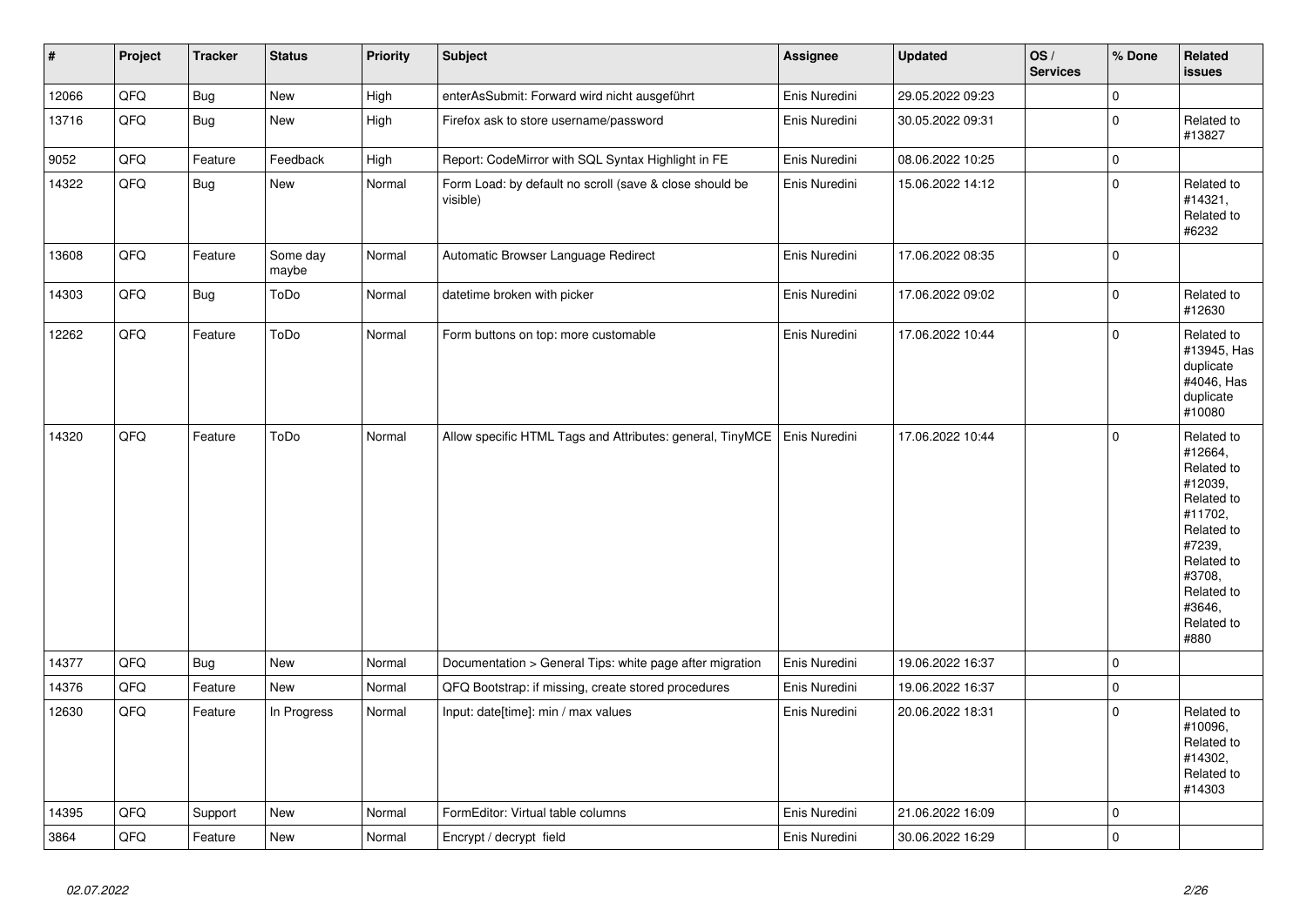| #     | Project | <b>Tracker</b> | <b>Status</b>     | <b>Priority</b> | <b>Subject</b>                                                                                                                | <b>Assignee</b> | <b>Updated</b>   | OS/<br><b>Services</b> | % Done      | Related<br><b>issues</b> |
|-------|---------|----------------|-------------------|-----------------|-------------------------------------------------------------------------------------------------------------------------------|-----------------|------------------|------------------------|-------------|--------------------------|
| 14455 | QFQ     | Support        | <b>New</b>        | Normal          | TinyMCE: Activate save button after upload picture over<br>drag&drop                                                          | Enis Nuredini   | 01.07.2022 08:37 |                        | $\mathbf 0$ |                          |
| 3613  | QFQ     | <b>Bug</b>     | Some day<br>maybe | Normal          | note /note unchecked -> note div (col-md) wird weiterhin<br>gerendert                                                         | Elias Villiger  | 01.02.2020 23:19 |                        | 100         |                          |
| 11347 | QFQ     | <b>Bug</b>     | Feedback          | Normal          | If Bedingungen funktionieren nicht korrekt                                                                                    | Christoph Fuchs | 21.03.2021 20:37 |                        | $\mathbf 0$ |                          |
| 9579  | QFQ     | Feature        | Some day<br>maybe | Normal          | Multiform with Process Row                                                                                                    | Carsten Rose    | 11.12.2019 16:01 |                        | $\mathbf 0$ |                          |
| 9704  | QFQ     | Feature        | Some day<br>maybe | Normal          | Thumbnails Generieren beim Splitten von PDF Files                                                                             | Carsten Rose    | 11.12.2019 16:01 |                        | $\mathbf 0$ |                          |
| 8106  | QFQ     | <b>Bug</b>     | Some day<br>maybe | Normal          | Dynamic Update: Feld kann nicht auf empty zurückgesetzt<br>werden                                                             | Carsten Rose    | 11.12.2019 16:01 |                        | $\mathbf 0$ |                          |
| 8894  | QFQ     | Feature        | Some day<br>maybe | Normal          | Documentation Tags Usable in QFQ Application                                                                                  | Carsten Rose    | 11.12.2019 16:01 |                        | $\mathbf 0$ |                          |
| 8892  | QFQ     | Feature        | Some day<br>maybe | Normal          | Display and Edit SQL Comments in Form Editor                                                                                  | Carsten Rose    | 11.12.2019 16:01 |                        | $\mathbf 0$ |                          |
| 7107  | QFQ     | Feature        | Some day<br>maybe | Normal          | Showcase Registration Tool: Anmeldung / Administration :<br>Liste Anmeldungen / Emaileinaldung                                | Carsten Rose    | 11.12.2019 16:01 |                        | $\mathbf 0$ |                          |
| 7336  | QFQ     | Feature        | Some day<br>maybe | Normal          | PDF Upload: disallow PDFs with specific Meta information                                                                      | Carsten Rose    | 11.12.2019 16:01 |                        | $\mathbf 0$ |                          |
| 6715  | QFQ     | Feature        | Some day<br>maybe | Normal          | Code-Refactoring: dbArray vereinheitlichen                                                                                    | Carsten Rose    | 11.12.2019 16:02 |                        | $\mathbf 0$ |                          |
| 4349  | QFQ     | Feature        | Some day<br>maybe | Normal          | link download: downloaded external URL to<br>deliver/concatenate - check mimetipe and handle it correctly                     | Carsten Rose    | 11.12.2019 16:02 |                        | $\mathbf 0$ |                          |
| 4839  | QFQ     | Feature        | Some day<br>maybe | Normal          | qfq-handle in <head> Abschnitt</head>                                                                                         | Carsten Rose    | 11.12.2019 16:02 |                        | $\mathbf 0$ |                          |
| 4956  | QFQ     | Feature        | Some day<br>maybe | Normal          | Sendmail: Benutzerdefinierte Headers                                                                                          | Carsten Rose    | 11.12.2019 16:02 |                        | $\mathbf 0$ |                          |
| 3291  | QFQ     | Feature        | Some day<br>maybe | Normal          | AutoCron websiteToken                                                                                                         | Carsten Rose    | 11.12.2019 16:02 |                        | $\mathbf 0$ | Related to<br>#4250      |
| 3285  | QFQ     | Feature        | Some day<br>maybe | Normal          | Zeichenlimit pro Feld: textarea / editor                                                                                      | Carsten Rose    | 11.12.2019 16:02 |                        | $\mathbf 0$ |                          |
| 3273  | QFQ     | Feature        | Some day<br>maybe | Low             | Dirty Flag in Form                                                                                                            | Carsten Rose    | 11.12.2019 16:02 |                        | $\mathbf 0$ |                          |
| 3385  | QFQ     | Feature        | Some day<br>maybe | Normal          | templateGroup: insert/update/delete non primary records                                                                       | Carsten Rose    | 11.12.2019 16:02 |                        | $\mathbf 0$ |                          |
| 3350  | QFQ     | Feature        | Some day<br>maybe | Normal          | FormEditor: Hilfetext hinter 'checktype'                                                                                      | Carsten Rose    | 11.12.2019 16:02 |                        | $\mathbf 0$ |                          |
| 3349  | QFQ     | Bug            | Some day<br>maybe | Normal          | config.qfq.ini: a) vertraegt keine '=' im Value (z.B. Passwort),<br>b) Values sollten in ticks einschliessbar sein (spaces, ) | Carsten Rose    | 11.12.2019 16:02 |                        | $\mathbf 0$ |                          |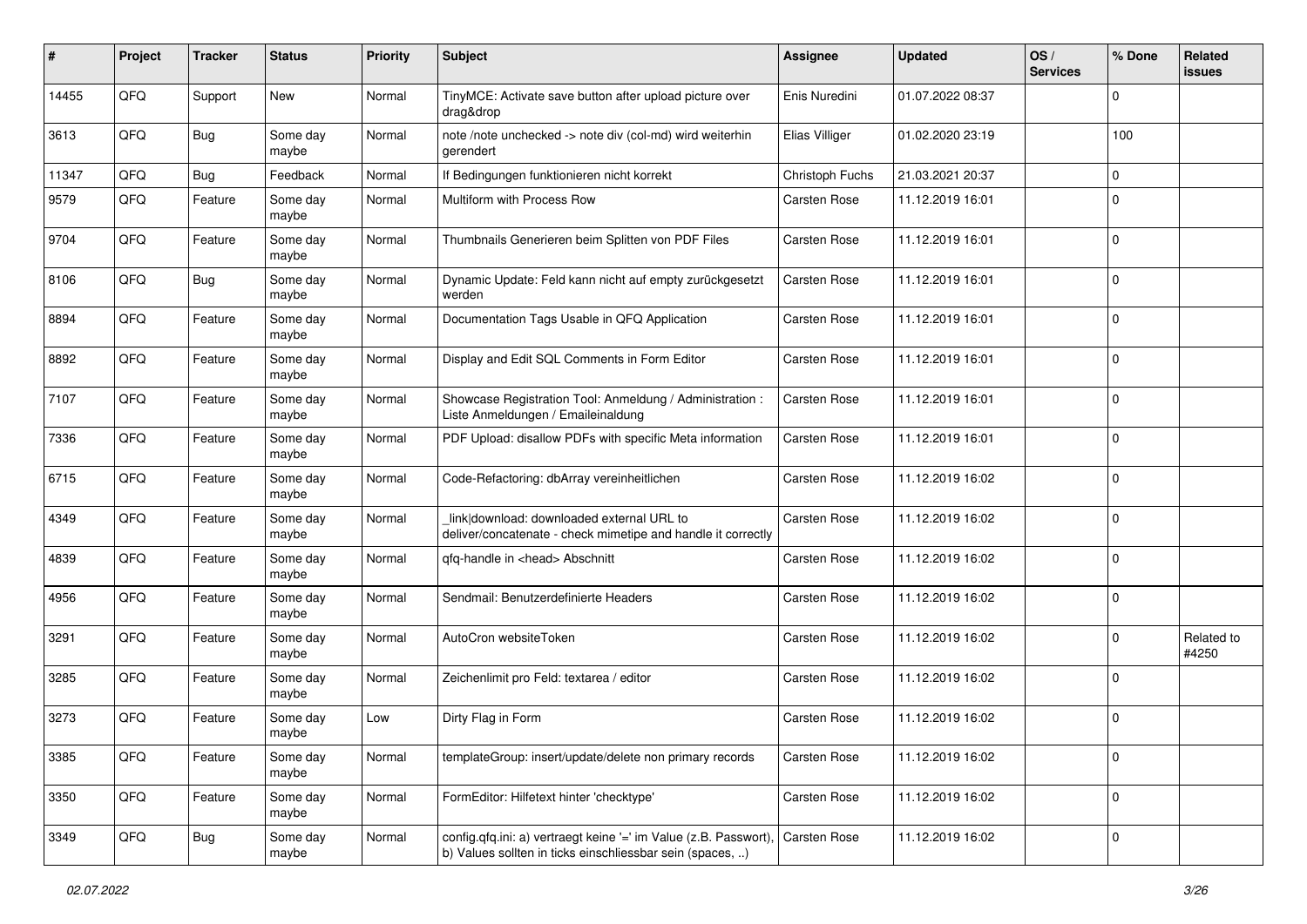| ∦    | Project | <b>Tracker</b> | <b>Status</b>     | <b>Priority</b> | <b>Subject</b>                                                                                                                               | Assignee            | <b>Updated</b>   | OS/<br><b>Services</b> | % Done      | Related<br><b>issues</b>                    |
|------|---------|----------------|-------------------|-----------------|----------------------------------------------------------------------------------------------------------------------------------------------|---------------------|------------------|------------------------|-------------|---------------------------------------------|
| 3332 | QFQ     | Feature        | Some day<br>maybe | Normal          | Uploads: Thumbnails, Details zum hochgeladenen File                                                                                          | Carsten Rose        | 11.12.2019 16:02 |                        | $\Omega$    | Related to<br>#3264,<br>Related to<br>#5333 |
| 3331 | QFQ     | Feature        | Some day<br>maybe | Normal          | Default Tooltip fuer _page? Links: mit Form und Record ID                                                                                    | Carsten Rose        | 11.12.2019 16:02 |                        | $\Omega$    |                                             |
| 3458 | QFQ     | Feature        | Some day<br>maybe | Normal          | Display 'Edit Form Element'-Checkbox on form: should<br>depend on FE Group                                                                   | Carsten Rose        | 11.12.2019 16:02 |                        | $\mathbf 0$ | Related to<br>#3447                         |
| 3457 | QFQ     | Feature        | Some day<br>maybe | Normal          | LDAP: concat multi values to one single entry                                                                                                | Carsten Rose        | 11.12.2019 16:02 |                        | $\mathbf 0$ |                                             |
| 3402 | QFQ     | Feature        | Some day<br>maybe | Normal          | Syntax Highlighting via CodeMirror                                                                                                           | Carsten Rose        | 11.12.2019 16:02 |                        | 100         | Related to<br>#3207                         |
| 3537 | QFQ     | Feature        | Some day<br>maybe | Low             | SHOW COLUMNS FROM tableName - Extend '{{!'<br>definition                                                                                     | Carsten Rose        | 11.12.2019 16:02 |                        | $\mathbf 0$ |                                             |
| 3588 | QFQ     | Bug            | Some day<br>maybe | Normal          | templateGroup: versteckte Elemente werden weiterhin<br>gespeichert.                                                                          | Carsten Rose        | 11.12.2019 16:02 |                        | $\mathbf 0$ |                                             |
| 3708 | QFQ     | Feature        | Some day<br>maybe | Normal          | Form: input - 'specialchars', 'none'  gewisse tags<br>erlauben, andere verbieten                                                             | Carsten Rose        | 11.12.2019 16:02 |                        | $\mathbf 0$ | Related to<br>#14320                        |
| 3682 | QFQ     | <b>Bug</b>     | Some day<br>maybe | Normal          | Dynamic update: Radio buttons                                                                                                                | Carsten Rose        | 11.12.2019 16:02 |                        | $\Omega$    |                                             |
| 3677 | QFQ     | Feature        | Some day<br>maybe | Normal          | wkhtmltopdf: FE User access prohibited, if client IP changes<br>\$TYPO3_CONF_VARS[FE][lockIP]                                                | <b>Carsten Rose</b> | 11.12.2019 16:02 |                        | $\mathbf 0$ |                                             |
| 3666 | QFQ     | Feature        | Some day<br>maybe | Normal          | a) Performance Messung: mysql_real_escape_string() im<br>Vergleich zu str_replace(), b) doppeltes Aufrufen von<br>mysql_real_escape_string() | Carsten Rose        | 11.12.2019 16:02 |                        | $\mathbf 0$ |                                             |
| 3811 | QFQ     | <b>Bug</b>     | Some day<br>maybe | Normal          | Dynamic Update: extraButtonInfo - Text aktualisieren                                                                                         | Carsten Rose        | 11.12.2019 16:03 |                        | $\Omega$    | Related to<br>#11517                        |
| 3750 | QFQ     | <b>Bug</b>     | Some day<br>maybe | Normal          | FE in a row: if one violates check, all are red                                                                                              | Carsten Rose        | 11.12.2019 16:03 |                        | $\mathbf 0$ |                                             |
| 3877 | QFQ     | Feature        | Some day<br>maybe | Normal          | FormEditor: die Felder die aktuell nicht gebraucht werden<br>nur auf readonly/disabled setzen (nicht ausblenden > das<br>irritiert.          | Carsten Rose        | 11.12.2019 16:03 |                        | $\mathbf 0$ |                                             |
| 3941 | QFQ     | Feature        | Some day<br>maybe | Normal          | sqlAfter: es sollten mehrere moeglich sein                                                                                                   | Carsten Rose        | 11.12.2019 16:03 |                        | $\Omega$    | Related to<br>#3942                         |
| 3905 | QFQ     | Feature        | Some day<br>maybe | Normal          | Documentation: Best Practice anhand eines Online<br>Bewerbungstools                                                                          | Carsten Rose        | 11.12.2019 16:03 |                        | $\mathbf 0$ |                                             |
| 3900 | QFO     | Feature        | Some day<br>maybe | Normal          | Extend documentation of 'Copy / Paste'                                                                                                       | Carsten Rose        | 11.12.2019 16:03 |                        | $\mathbf 0$ | Related to<br>#3899                         |
| 3895 | QFQ     | <b>Bug</b>     | Some day<br>maybe | Normal          | typeahead pedantic: on lehrkredit Idap webpass - if only one<br>person is in dropdown, such person can't be selected                         | Carsten Rose        | 11.12.2019 16:03 |                        | $\mathbf 0$ |                                             |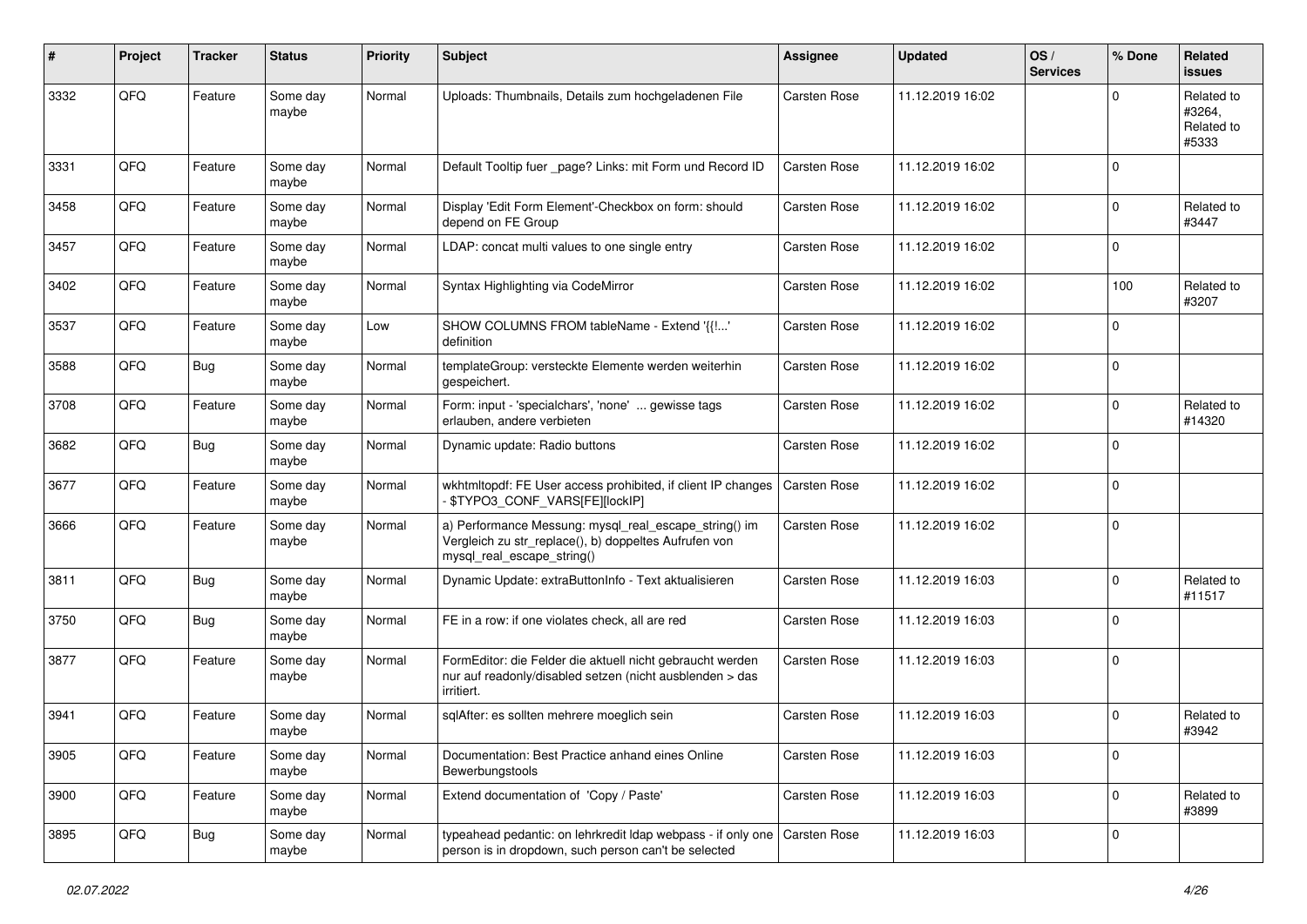| #    | Project | <b>Tracker</b> | <b>Status</b>     | <b>Priority</b> | <b>Subject</b>                                                                                                     | Assignee            | <b>Updated</b>   | OS/<br><b>Services</b> | % Done      | Related<br>issues                           |
|------|---------|----------------|-------------------|-----------------|--------------------------------------------------------------------------------------------------------------------|---------------------|------------------|------------------------|-------------|---------------------------------------------|
| 3882 | QFQ     | Bug            | Some day<br>maybe | Normal          | templateGroup: disable 'add' if limit is reached - funktioniert<br>nicht wenn bereits records existierten          | <b>Carsten Rose</b> | 11.12.2019 16:03 |                        | $\Omega$    |                                             |
| 4008 | QFQ     | <b>Bug</b>     | Some day<br>maybe | Normal          | FormElemen.type=sendmail: wrong 'TO' if 'real<br>name <rea@mail.to>' is used</rea@mail.to>                         | Carsten Rose        | 11.12.2019 16:03 |                        | $\Omega$    |                                             |
| 3991 | QFQ     | Feature        | Some day<br>maybe | Normal          | report: Columnname '_skipWrap' skips 'fbeg', 'fend'                                                                | Carsten Rose        | 11.12.2019 16:03 |                        | $\Omega$    |                                             |
| 3947 | QFQ     | Feature        | Some day<br>maybe | Normal          | Attack detectect: logout current user                                                                              | Carsten Rose        | 11.12.2019 16:03 |                        | $\mathbf 0$ | Related to<br>#5458.<br>Related to<br>#6299 |
| 3942 | QFQ     | Feature        | Some day<br>maybe | Normal          | Action Elemente: neu generierte IDs via FE weitergeben                                                             | Carsten Rose        | 11.12.2019 16:03 |                        | $\Omega$    | Related to<br>#3941                         |
| 4026 | QFQ     | Feature        | Some day<br>maybe | Normal          | sqlLog.sql: log number of FE.id                                                                                    | Carsten Rose        | 11.12.2019 16:03 |                        | $\mathbf 0$ | Related to<br>#5458                         |
| 4197 | QFQ     | Feature        | Some day<br>maybe | Normal          | Unit Test fuer JSON Stream von QuickFormQuery.php ><br>doForm()                                                    | Carsten Rose        | 11.12.2019 16:03 |                        | $\Omega$    |                                             |
| 4293 | QFQ     | <b>Bug</b>     | Some day<br>maybe | Normal          | Download broken if token 'd:' is missing - but no error<br>message                                                 | Carsten Rose        | 11.12.2019 16:03 |                        | $\Omega$    | Related to<br>#7514                         |
| 4259 | QFQ     | Feature        | Some day<br>maybe | Normal          | Instant trigger a cron job                                                                                         | Carsten Rose        | 11.12.2019 16:03 |                        | $\Omega$    |                                             |
| 1946 | QFQ     | Feature        | Some day<br>maybe | Normal          | Kontrolle ob der ReadOnly Modus bei den<br>Formularelementen korrekt implementiert ist                             | Carsten Rose        | 11.12.2019 16:03 |                        | $\mathbf 0$ |                                             |
| 1635 | QFQ     | Feature        | Some day<br>maybe | Normal          | QFQ Extension content record: weitere Optionen<br>einblenden.                                                      | Carsten Rose        | 11.12.2019 16:03 |                        | $\mathbf 0$ |                                             |
| 2084 | QFQ     | Feature        | Some day<br>maybe | Normal          | Mailto mit encryption: Subrecord                                                                                   | Carsten Rose        | 11.12.2019 16:03 |                        | $\Omega$    | Related to<br>#2082                         |
| 2995 | QFQ     | Feature        | Some day<br>maybe | Normal          | Dropdown JQuery Plugin: 'chosen' - Moeglichkeit um Select<br>Listen mehr Funktion zu geben. Kein Bootstrap noetig. | Carsten Rose        | 11.12.2019 16:03 |                        | $\Omega$    |                                             |
| 3216 | QFQ     | Feature        | Some day<br>maybe | Normal          | dynamic update für checkbox label2                                                                                 | Carsten Rose        | 11.12.2019 16:03 |                        | $\Omega$    | Related to<br>#2081                         |
| 3130 | QFQ     | Bug            | Some day<br>maybe | Normal          | Debug Info's nicht korrekt nach 'New > Save'.                                                                      | Carsten Rose        | 11.12.2019 16:03 |                        | $\Omega$    | Related to<br>#3253                         |
| 3267 | QFQ     | Feature        | Some day<br>maybe | Normal          | 2 Forms auf einer Seite: real + Read only                                                                          | Carsten Rose        | 11.12.2019 16:03 |                        | $\Omega$    |                                             |
| 4023 | QFQ     | Feature        | New               | Normal          | prepared statements - FE action: salveld, sqlInsert,<br>sqlUpdate, sqlDelete, sqlBefore, sqlAfter                  | Carsten Rose        | 11.12.2019 16:15 |                        | $\mathbf 0$ |                                             |
| 2361 | QFO     | Feature        | New               | Normal          | Logging wer/wann/wo welches Formular aufgerufen hat                                                                | Carsten Rose        | 11.12.2019 16:15 |                        | $\mathbf 0$ | Related to<br>#4432,<br>Related to<br>#7480 |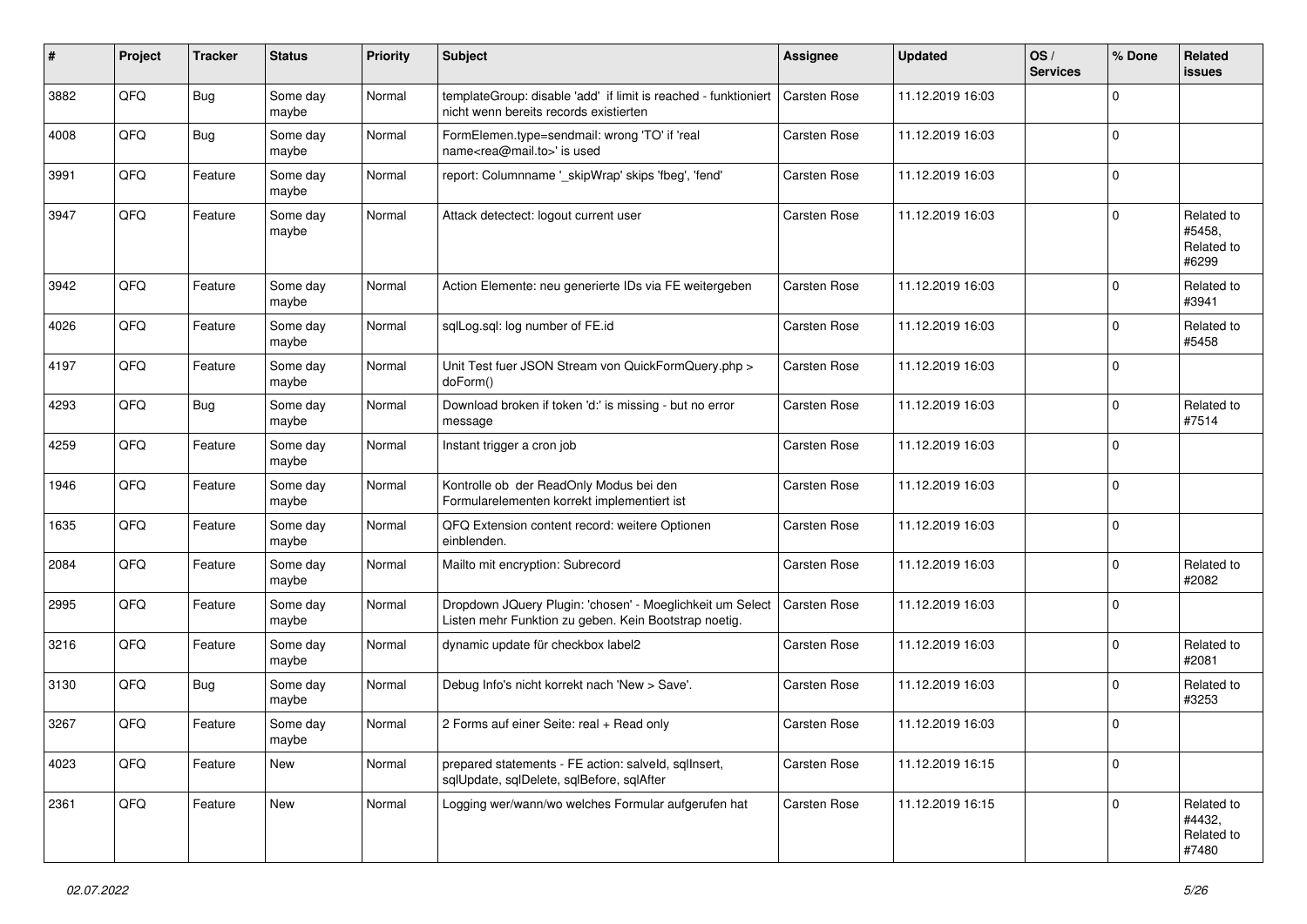| ∦    | Project | <b>Tracker</b> | <b>Status</b> | <b>Priority</b> | Subject                                                                                                                               | Assignee     | <b>Updated</b>   | OS/<br><b>Services</b> | % Done      | Related<br><b>issues</b> |
|------|---------|----------------|---------------|-----------------|---------------------------------------------------------------------------------------------------------------------------------------|--------------|------------------|------------------------|-------------|--------------------------|
| 7480 | QFQ     | Feature        | <b>New</b>    | Normal          | Record History (Undo / Redo)                                                                                                          | Carsten Rose | 11.12.2019 16:16 |                        | $\mathbf 0$ | Related to<br>#2361      |
| 6602 | QFQ     | Feature        | New           | Normal          | Formlet: in Report auf Mausklick ein mini-form oeffnen                                                                                | Carsten Rose | 11.12.2019 16:16 |                        | $\mathbf 0$ |                          |
| 4756 | QFQ     | Bug            | New           | Normal          | Form dirty even nothing changes                                                                                                       | Carsten Rose | 11.12.2019 16:16 |                        | $\mathbf 0$ |                          |
| 8702 | QFQ     | Feature        | New           | Normal          | Load Record which is locked: missing user info                                                                                        | Carsten Rose | 11.12.2019 16:16 |                        | $\mathbf 0$ | Related to<br>#9789      |
| 9777 | QFQ     | Feature        | New           | Normal          | Logging QFQ Variables                                                                                                                 | Carsten Rose | 16.12.2019 17:17 |                        | $\mathbf 0$ |                          |
| 9927 | QFQ     | Feature        | New           | Normal          | QFQ Update: a) Update nur machen wenn BE User<br>eingeloggt ist., b) Bei Fehler genaue Meldung welcher<br>Updateschritt Probleme hat. | Carsten Rose | 22.01.2020 12:59 |                        | $\mathbf 0$ |                          |
| 7660 | QFQ     | Feature        | New           | Normal          | IMAP: import mails to DB, move / delete mails                                                                                         | Carsten Rose | 01.02.2020 09:52 |                        | $\mathbf 0$ |                          |
| 5782 | QFQ     | Feature        | New           | Normal          | NextCloud API                                                                                                                         | Carsten Rose | 01.02.2020 10:02 |                        | $\mathbf 0$ |                          |
| 7920 | QFQ     | Feature        | New           | Normal          | FE: Syntax Highlight, Zeinlenumbruch                                                                                                  | Carsten Rose | 01.02.2020 10:03 |                        | $\mathbf 0$ |                          |
| 5942 | QFQ     | Feature        | Priorize      | Normal          | 'L' and 'type': append to links, generate via 'link' by using<br>'u:' .                                                               | Carsten Rose | 01.02.2020 10:13 |                        | $\mathbf 0$ |                          |
| 3782 | QFQ     | Bug            | Priorize      | Normal          | Bei fehlerhafter Eingabe (z.B. Datum) sollte das erwartete<br>Format angezeigt werden                                                 | Carsten Rose | 01.02.2020 10:13 |                        | $\mathbf 0$ |                          |
| 7616 | QFQ     | Bug            | Priorize      | Normal          | Selectlist with Enum & Dynamic Update                                                                                                 | Carsten Rose | 01.02.2020 10:13 |                        | $\mathbf 0$ |                          |
| 7522 | QFQ     | Feature        | Priorize      | Normal          | Inserting default index.html to folder (Avoid Apache<br>Indexing)                                                                     | Carsten Rose | 01.02.2020 10:13 |                        | $\mathbf 0$ |                          |
| 7290 | QFQ     | Feature        | Priorize      | Normal          | FormEditor: title as textarea if LEN(title)>60                                                                                        | Carsten Rose | 01.02.2020 10:13 |                        | $\mathbf 0$ | Blocked by<br>#7682      |
| 7217 | QFQ     | Feature        | Priorize      | Normal          | Download: notice User if `_sip=?` is missing                                                                                          | Carsten Rose | 01.02.2020 10:13 |                        | $\mathbf 0$ |                          |
| 6998 | QFQ     | Feature        | Priorize      | Normal          | Form: with debug=on show column information as tooltip of<br>column label                                                             | Carsten Rose | 01.02.2020 10:13 |                        | $\mathbf 0$ |                          |
| 6574 | QFQ     | Bug            | Priorize      | Normal          | gfg.log: Fehlermeldung wurde angezeigt, aber nicht geloggt                                                                            | Carsten Rose | 01.02.2020 10:13 |                        | $\mathbf 0$ |                          |
| 8585 | QFQ     | Feature        | Priorize      | Normal          | Enhance Error message for 'unknown form'                                                                                              | Carsten Rose | 01.02.2020 10:13 |                        | $\mathbf 0$ |                          |
| 8584 | QFQ     | Feature        | Priorize      | Normal          | FE 'Action' - never assign to Container (except Template<br>Group)                                                                    | Carsten Rose | 01.02.2020 10:13 |                        | $\mathbf 0$ |                          |
| 8037 | QFQ     | Bug            | Priorize      | Normal          | FE.type=upload (advanced mode): {{slaveld:V}} missing<br>during dynamic update                                                        | Carsten Rose | 01.02.2020 10:13 |                        | $\mathbf 0$ |                          |
| 8034 | QFQ     | Feature        | Priorize      | Normal          | FormElement 'data': 22.22.2222 should not be accepted                                                                                 | Carsten Rose | 01.02.2020 10:13 |                        | $\mathbf 0$ |                          |
| 7656 | QFQ     | <b>Bug</b>     | Priorize      | Normal          | FE with required, 'pattern' and 'extraButtonLock': always<br>complain about missing value                                             | Carsten Rose | 01.02.2020 10:13 |                        | $\mathbf 0$ |                          |
| 7630 | QFQ     | Feature        | Priorize      | Normal          | detailed error message for simple upload                                                                                              | Carsten Rose | 01.02.2020 10:13 |                        | $\mathbf 0$ |                          |
| 9947 | QFQ     | <b>Bug</b>     | Priorize      | Normal          | Unwanted error message if missing 'typeAheadSqlPrefetch'                                                                              | Carsten Rose | 01.02.2020 10:13 |                        | $\mathbf 0$ |                          |
| 9900 | QFQ     | Feature        | Priorize      | Normal          | Generic API Call: tt-content record >> JSON                                                                                           | Carsten Rose | 01.02.2020 10:13 |                        | 0           |                          |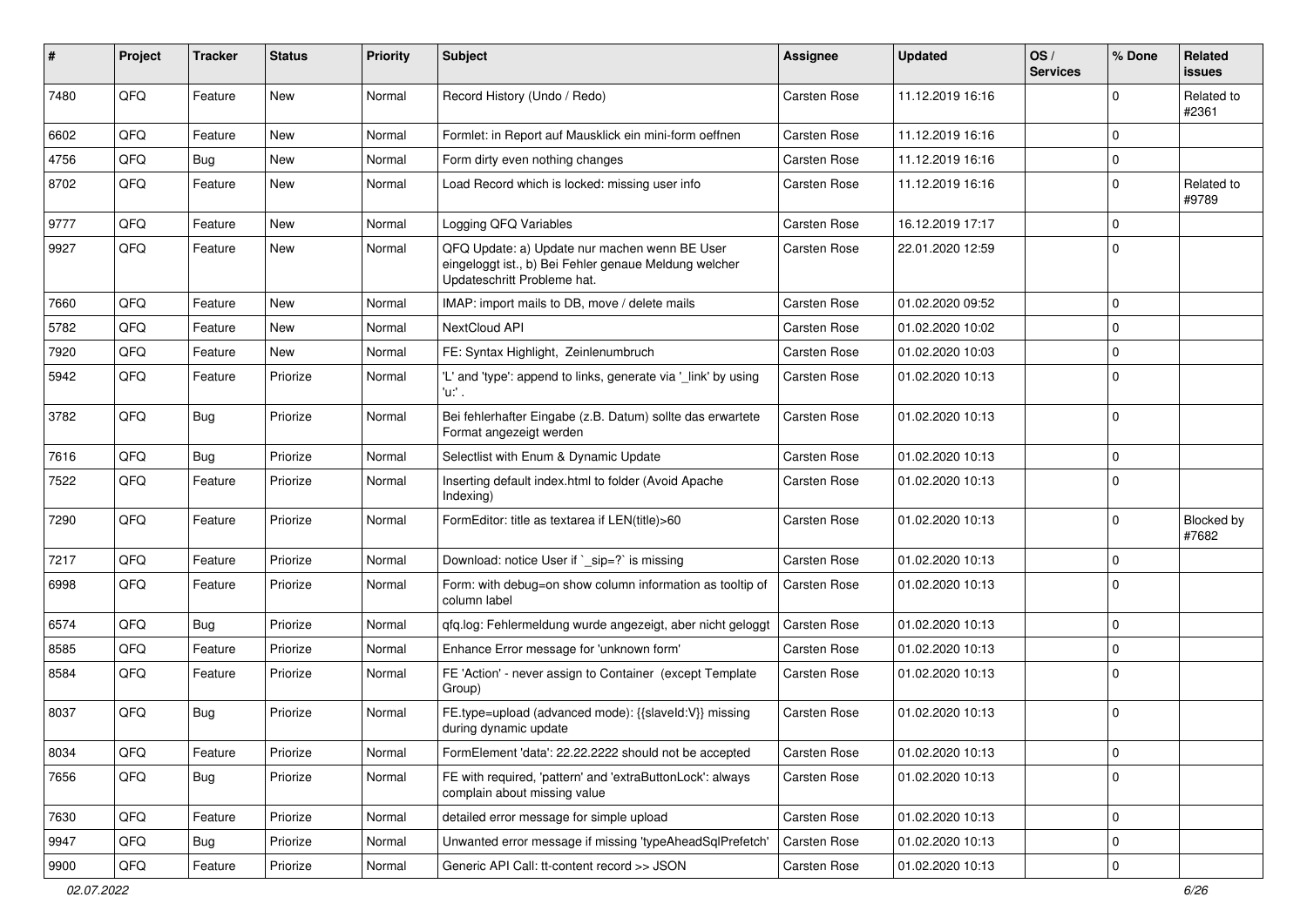| #     | Project | <b>Tracker</b> | <b>Status</b>     | <b>Priority</b> | <b>Subject</b>                                                                                                       | <b>Assignee</b> | <b>Updated</b>   | OS/<br><b>Services</b> | % Done      | Related<br><b>issues</b> |
|-------|---------|----------------|-------------------|-----------------|----------------------------------------------------------------------------------------------------------------------|-----------------|------------------|------------------------|-------------|--------------------------|
| 9862  | QFQ     | Bug            | Priorize          | Normal          | Failed writing to sql mail qfq.log should throw an exception                                                         | Carsten Rose    | 01.02.2020 10:13 |                        | $\mathbf 0$ |                          |
| 9975  | QFQ     | Bug            | Priorize          | Normal          | Dropdown Menu: 'r:3' broken                                                                                          | Carsten Rose    | 01.02.2020 10:13 |                        | $\mathbf 0$ |                          |
| 9983  | QFQ     | Feature        | <b>New</b>        | Normal          | Report Notation: new keyword 'range'                                                                                 | Carsten Rose    | 01.02.2020 15:55 |                        | $\mathbf 0$ |                          |
| 2643  | QFQ     | Bug            | Some day<br>maybe | Normal          | Zend / PHP Webinars anschauen                                                                                        | Carsten Rose    | 01.02.2020 15:56 |                        | $\mathbf 0$ |                          |
| 9773  | QFQ     | <b>Bug</b>     | New               | Normal          | form.parameter.formModeGlobal=requiredOff                                                                            | Carsten Rose    | 01.02.2020 15:56 |                        | $\pmb{0}$   |                          |
| 10014 | QFQ     | Feature        | New               | Normal          | Manual.rst: describe behaviour and process order of<br>fillStoreVar, slaveId, sqlBefore,                             | Carsten Rose    | 01.02.2020 22:31 |                        | $\pmb{0}$   |                          |
| 9928  | QFQ     | Feature        | Priorize          | Normal          | SpecialColumnName: a) Deprecated: ' AS "_+tag " ', b)<br>New: ' AS "_ <tag1><tag2>"'</tag2></tag1>                   | Carsten Rose    | 01.02.2020 23:17 |                        | $\Omega$    | Related to<br>#9929      |
| 8277  | QFQ     | Feature        | Priorize          | Normal          | fe.parameter.default=                                                                                                | Carsten Rose    | 01.02.2020 23:17 |                        | $\mathbf 0$ | Related to<br>#8113      |
| 9968  | QFQ     | Feature        | Priorize          | Normal          | Tooltip in Links for Developer                                                                                       | Carsten Rose    | 01.02.2020 23:17 |                        | $\mathbf 0$ |                          |
| 4583  | QFQ     | Bug            | Some day<br>maybe | Normal          | Dynamic Update bei TypeAhead Feldern                                                                                 | Carsten Rose    | 01.02.2020 23:19 |                        | $\Omega$    |                          |
| 4528  | QFQ     | <b>Bug</b>     | Some day<br>maybe | Normal          | extraButtonLock mit SQLAhead Bug                                                                                     | Carsten Rose    | 01.02.2020 23:19 |                        | $\mathbf 0$ |                          |
| 4092  | QFQ     | <b>Bug</b>     | Some day<br>maybe | Normal          | 1) Logging verbessern wann welches FE warum<br>ausgefuehrt wird, 2) Documentation: Best Practice<br>Template Group   | Carsten Rose    | 01.02.2020 23:19 |                        | $\Omega$    | Related to<br>#3504      |
| 5132  | QFQ     | Feature        | Some day<br>maybe | Normal          | Error Message sendmail missing attachment: more details                                                              | Carsten Rose    | 01.02.2020 23:19 |                        | $\Omega$    |                          |
| 5021  | QFQ     | Bug            | Some day<br>maybe | Normal          | FE.typ=extra - during save displays error 'datum2' already<br>filled in STORE_SIP - the value is stored nevertheless | Carsten Rose    | 01.02.2020 23:19 |                        | $\mathbf 0$ | Related to<br>#3875      |
| 4872  | QFQ     | Feature        | Some day<br>maybe | Normal          | Fields of Typo3 page available in STORE_TYPO3                                                                        | Carsten Rose    | 01.02.2020 23:19 |                        | $\mathbf 0$ |                          |
| 4869  | QFQ     | Feature        | Some day<br>maybe | Normal          | Dynamic Update (show, hide, readonly?, required?) for<br><b>Template Group Elements</b>                              | Carsten Rose    | 01.02.2020 23:19 |                        | $\Omega$    | Related to<br>#4865      |
| 4606  | QFQ     | Feature        | Some day<br>maybe | Normal          | link: qualifier to render bootstrap button                                                                           | Carsten Rose    | 01.02.2020 23:19 |                        | $\mathbf 0$ |                          |
| 5852  | QFQ     | Feature        | Some day<br>maybe | Normal          | Logging: mail.log / sql.log - im FE anzeigen und via AJAX<br>aktualisieren                                           | Carsten Rose    | 01.02.2020 23:19 |                        | $\mathbf 0$ | Related to<br>#5885      |
| 5768  | QFQ     | Bug            | Some day<br>maybe | Normal          | {{pageLanguage:T}}' missing if QFQ is called via api                                                                 | Carsten Rose    | 01.02.2020 23:19 |                        | $\Omega$    |                          |
| 5706  | QFQ     | Bug            | Some day<br>maybe | Normal          | upload: fileDestination needs to be sanatized                                                                        | Carsten Rose    | 01.02.2020 23:19 |                        | $\Omega$    |                          |
| 5579  | QFQ     | Feature        | Some day<br>maybe | Normal          | Enhance Doc / Presentation: variable type 'link column type'                                                         | Carsten Rose    | 01.02.2020 23:19 |                        | $\mathbf 0$ |                          |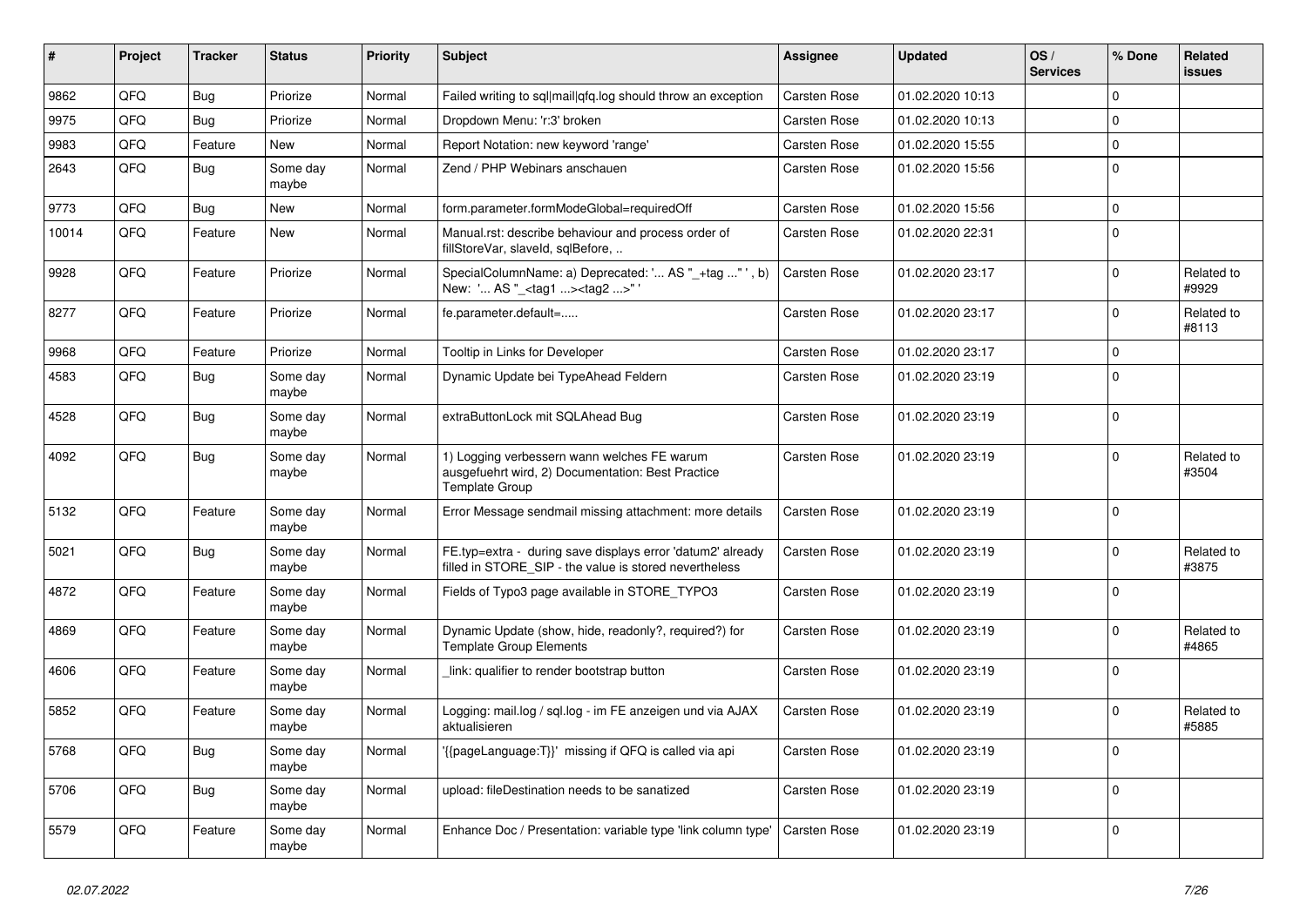| #    | Project | <b>Tracker</b> | <b>Status</b>     | <b>Priority</b> | Subject                                                                                                                 | Assignee     | <b>Updated</b>   | OS/<br><b>Services</b> | % Done      | Related<br><b>issues</b>                       |
|------|---------|----------------|-------------------|-----------------|-------------------------------------------------------------------------------------------------------------------------|--------------|------------------|------------------------|-------------|------------------------------------------------|
| 5557 | QFQ     | Bug            | Some day<br>maybe | Normal          | Form load: STORE RECORD filled, but should be empty                                                                     | Carsten Rose | 01.02.2020 23:19 |                        | $\mathbf 0$ |                                                |
| 5991 | QFQ     | Bug            | Some day<br>maybe | Normal          | URLs with ' ' or long parameter are problematic                                                                         | Carsten Rose | 01.02.2020 23:19 |                        | $\mathbf 0$ |                                                |
| 5983 | QFQ     | Feature        | Some day<br>maybe | Normal          | Form Submit (save & update): normalize date/-time FE                                                                    | Carsten Rose | 01.02.2020 23:19 |                        | $\mathbf 0$ |                                                |
| 4651 | QFQ     | Bug            | Some day<br>maybe | Normal          | "Loading document" Modal wird angezeigt bei uzhcd type=2<br>Ansicht                                                     | Carsten Rose | 01.02.2020 23:20 |                        | $\mathbf 0$ |                                                |
| 4330 | QFQ     | Feature        | Some day<br>maybe | Normal          | Error Message: report missing {{ / }} in sqlUpdate, sqlInsert,<br>sqlDelete, sqlAfter, sqlBefore in FE action elements. | Carsten Rose | 01.02.2020 23:20 |                        | $\mathbf 0$ |                                                |
| 4328 | QFQ     | <b>Bug</b>     | Some day<br>maybe | Normal          | Error Message: Show FE name/number on problems in FE                                                                    | Carsten Rose | 01.02.2020 23:20 |                        | $\mathbf 0$ |                                                |
| 5428 | QFQ     | Feature        | Some day<br>maybe | Normal          | secure thumbnail: late render on access.                                                                                | Carsten Rose | 01.02.2020 23:20 |                        | $\mathbf 0$ |                                                |
| 4757 | QFQ     | Feature        | Some day<br>maybe | Normal          | Test subrecord: download links ok? Links ok?                                                                            | Carsten Rose | 01.02.2020 23:20 |                        | $\mathbf 0$ |                                                |
| 4652 | QFQ     | Feature        | Some day<br>maybe | Normal          | UZH CD: Weiterleitung auf benutzerdefinierte 403/404 Seite                                                              | Carsten Rose | 01.02.2020 23:20 |                        | $\mathbf 0$ |                                                |
| 5665 | QFQ     | Feature        | Some day<br>maybe | Normal          | Versuch das '{{!' nicht mehr noetig ist.                                                                                | Carsten Rose | 01.02.2020 23:20 |                        | $\mathbf 0$ | Related to<br>#7432,<br>Related to<br>#7434    |
| 4365 | QFQ     | Feature        | Some day<br>maybe | Normal          | Multi Language: new way of config                                                                                       | Carsten Rose | 01.02.2020 23:20 |                        | $\mathbf 0$ |                                                |
| 4343 | QFQ     | Feature        | Some day<br>maybe | Normal          | Link: Classifier to add 'attributes'                                                                                    | Carsten Rose | 01.02.2020 23:20 |                        | $\mathbf 0$ | Related to<br>#14077                           |
| 4659 | QFQ     | Bug            | Some day<br>maybe | Normal          | infoButtonExtra                                                                                                         | Carsten Rose | 01.02.2020 23:20 |                        | $\mathbf 0$ |                                                |
| 4650 | QFQ     | Feature        | Some day<br>maybe | Normal          | Convert html to doc/rtf                                                                                                 | Carsten Rose | 01.02.2020 23:20 |                        | $\mathbf 0$ | Related to<br>#10704                           |
| 4549 | QFQ     | Bug            | Some day<br>maybe | Normal          | TemplateGroups: FE.type SELECT loose selected value<br>after save                                                       | Carsten Rose | 01.02.2020 23:20 |                        | $\mathbf 0$ | Related to<br>#4548,<br>Related to<br>#4771    |
| 5480 | QFQ     | Feature        | Some day<br>maybe | Normal          | QFQ: Dokumentation mit Screenshots versehen                                                                             | Carsten Rose | 01.02.2020 23:20 |                        | $\mathbf 0$ | Related to<br>#9879                            |
| 4771 | QFQ     | Bug            | Some day<br>maybe | Normal          | qfq: select-down-values empty after save (edit-form for<br>program administrators)                                      | Carsten Rose | 01.02.2020 23:20 |                        | $\mathbf 0$ | Related to<br>#4549, Has<br>duplicate<br>#4282 |
| 3547 | QFG     | Bug            | New               | Normal          | FE of type 'note' causes writing of empty fields.                                                                       | Carsten Rose | 01.02.2020 23:21 |                        | 0           |                                                |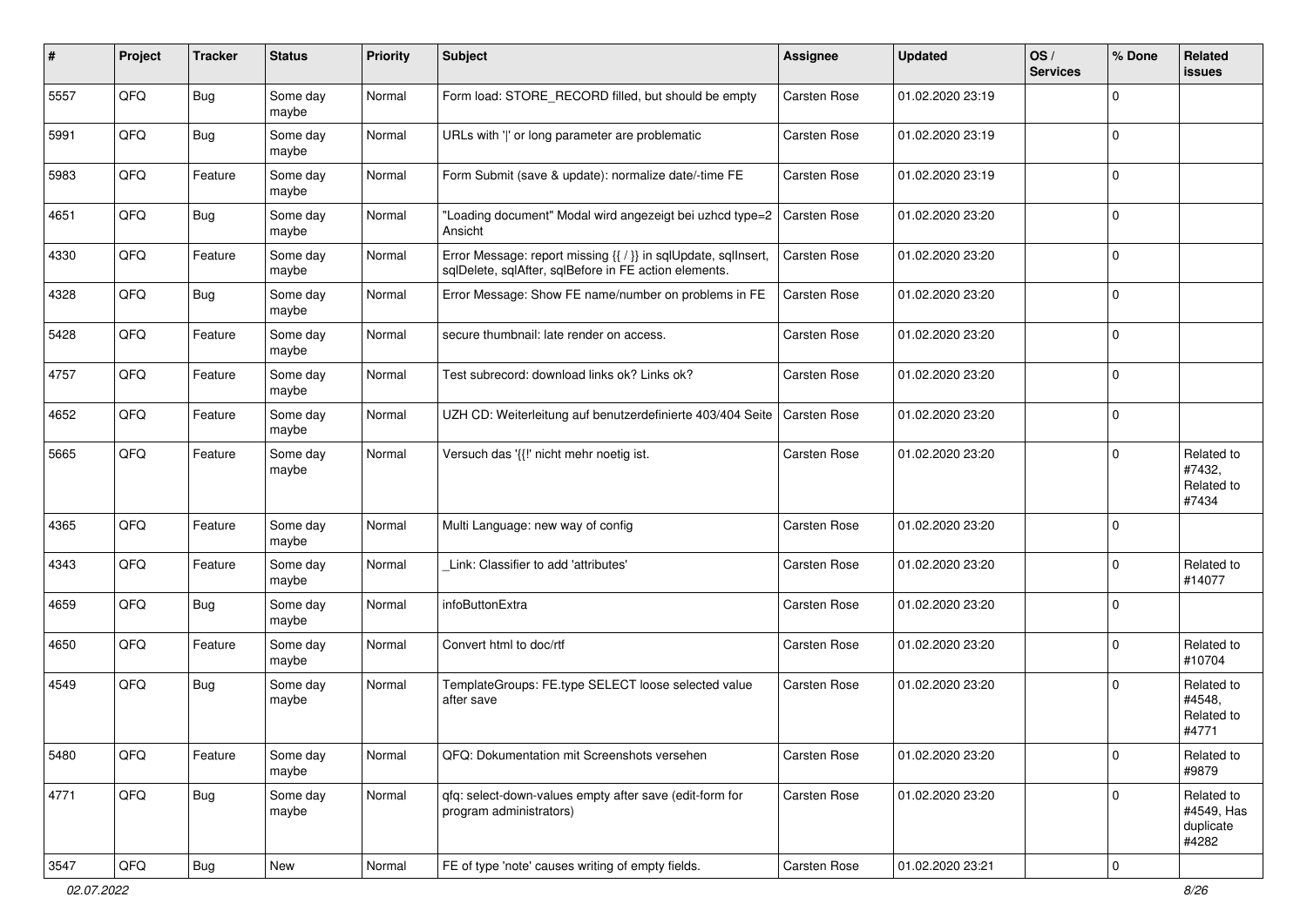| ∦    | Project | <b>Tracker</b> | <b>Status</b> | <b>Priority</b> | <b>Subject</b>                                                                                                               | <b>Assignee</b> | <b>Updated</b>   | OS/<br><b>Services</b> | % Done      | Related<br><b>issues</b>                    |
|------|---------|----------------|---------------|-----------------|------------------------------------------------------------------------------------------------------------------------------|-----------------|------------------|------------------------|-------------|---------------------------------------------|
| 3504 | QFQ     | Feature        | <b>New</b>    | Normal          | Logging: welche Action FEs werden wann wie ausgefuehrt                                                                       | Carsten Rose    | 01.02.2020 23:21 |                        | $\Omega$    | Related to<br>#5458.<br>Related to<br>#4092 |
| 5576 | QFQ     | Bug            | <b>New</b>    | Normal          | Using MySQL 'DROP' requires privilege - wich is not really<br>necessary.                                                     | Carsten Rose    | 01.02.2020 23:21 |                        | $\Omega$    |                                             |
| 5131 | QFQ     | Feature        | New           | Normal          | Activate Spin Gear ('wait/busy' indicator) via LINK attribute                                                                | Carsten Rose    | 01.02.2020 23:21 |                        | 0           |                                             |
| 4250 | QFQ     | Feature        | New           | Normal          | AutoCron in QFQ via PHP                                                                                                      | Carsten Rose    | 01.02.2020 23:21 |                        | $\Omega$    | Related to<br>#3292,<br>Related to<br>#3291 |
| 6483 | QFQ     | Bug            | <b>New</b>    | Normal          | R Store funktioniert nicht bei 'Report Notation' im FE                                                                       | Carsten Rose    | 01.02.2020 23:21 |                        | $\mathbf 0$ |                                             |
| 6462 | QFQ     | <b>Bug</b>     | New           | Normal          | File Upload: Nutzlose Fehlermeldung wenn Datei zu gross                                                                      | Carsten Rose    | 01.02.2020 23:21 |                        | $\Omega$    | Related to<br>#6139                         |
| 6437 | QFQ     | Feature        | <b>New</b>    | Normal          | Neuer Mode Button bei FormElementen                                                                                          | Carsten Rose    | 01.02.2020 23:21 |                        | $\Omega$    | Related to<br>#9668.<br>Blocked by<br>#9678 |
| 6292 | QFQ     | Feature        | New           | Normal          | Download: File speichern mit Hash aber original Filename in<br>der Datenbank vermerken fuer Downloads                        | Carsten Rose    | 01.02.2020 23:21 |                        | $\Omega$    |                                             |
| 6289 | QFQ     | Feature        | New           | Normal          | Form: Log                                                                                                                    | Carsten Rose    | 01.02.2020 23:21 |                        | 0           |                                             |
| 6765 | QFQ     | Feature        | New           | Normal          | Moeglichkeit via QFQ eigene Logs zu schreiben                                                                                | Carsten Rose    | 01.02.2020 23:21 |                        | $\mathbf 0$ |                                             |
| 6677 | QFQ     | <b>Bug</b>     | New           | Normal          | Error message FE Action Element: no/wrong FE reference<br>who cause the problem.                                             | Carsten Rose    | 01.02.2020 23:21 |                        | $\Omega$    |                                             |
| 6609 | QFQ     | Feature        | <b>New</b>    | Normal          | Formlet: JSON API erweitern                                                                                                  | Carsten Rose    | 01.02.2020 23:21 |                        | 50          |                                             |
| 6594 | QFQ     | Feature        | <b>New</b>    | Normal          | Excel: on download, check if there is a valid sip                                                                            | Carsten Rose    | 01.02.2020 23:21 |                        | $\mathbf 0$ |                                             |
| 7119 | QFQ     | Feature        | New           | Normal          | Upload: scaleDownWidth, scaleDownHeight                                                                                      | Carsten Rose    | 01.02.2020 23:21 |                        | $\mathbf 0$ |                                             |
| 7102 | QFQ     | Feature        | New           | Normal          | Comment sign in report: '#' and '--'                                                                                         | Carsten Rose    | 01.02.2020 23:21 |                        | $\mathbf 0$ |                                             |
| 7099 | QFQ     | Feature        | New           | Normal          | Redesign FormEditor                                                                                                          | Carsten Rose    | 01.02.2020 23:21 |                        | 0           |                                             |
| 7014 | QFQ     | Bug            | New           | Normal          | Sending invalid emails succeeds when<br>debug.redirectAllMailTo is set                                                       | Carsten Rose    | 01.02.2020 23:21 |                        | $\Omega$    |                                             |
| 6912 | QFQ     | <b>Bug</b>     | <b>New</b>    | Normal          | error Message Var 'deadline' already set in SIP - in Form<br>with FE.value={{deadline:R:::{{deadlinePeriod:Y}}}}             | Carsten Rose    | 01.02.2020 23:21 |                        | $\mathbf 0$ |                                             |
| 6855 | QFQ     | Feature        | New           | Normal          | With {{feUser:U}}!={{feUser:T}}: Save / Delete: only<br>possible with {{feUserSave:U}}='yes' and<br>'{feUserDelete:U}}='yes' | Carsten Rose    | 01.02.2020 23:21 |                        | $\Omega$    |                                             |
| 7481 | QFQ     | Feature        | New           | Normal          | Detect 'BaseUrl' automatically                                                                                               | Carsten Rose    | 01.02.2020 23:21 |                        | $\pmb{0}$   |                                             |
| 7342 | QFG     | Feature        | New           | Normal          | add content = hide_this                                                                                                      | Carsten Rose    | 01.02.2020 23:21 |                        | $\pmb{0}$   |                                             |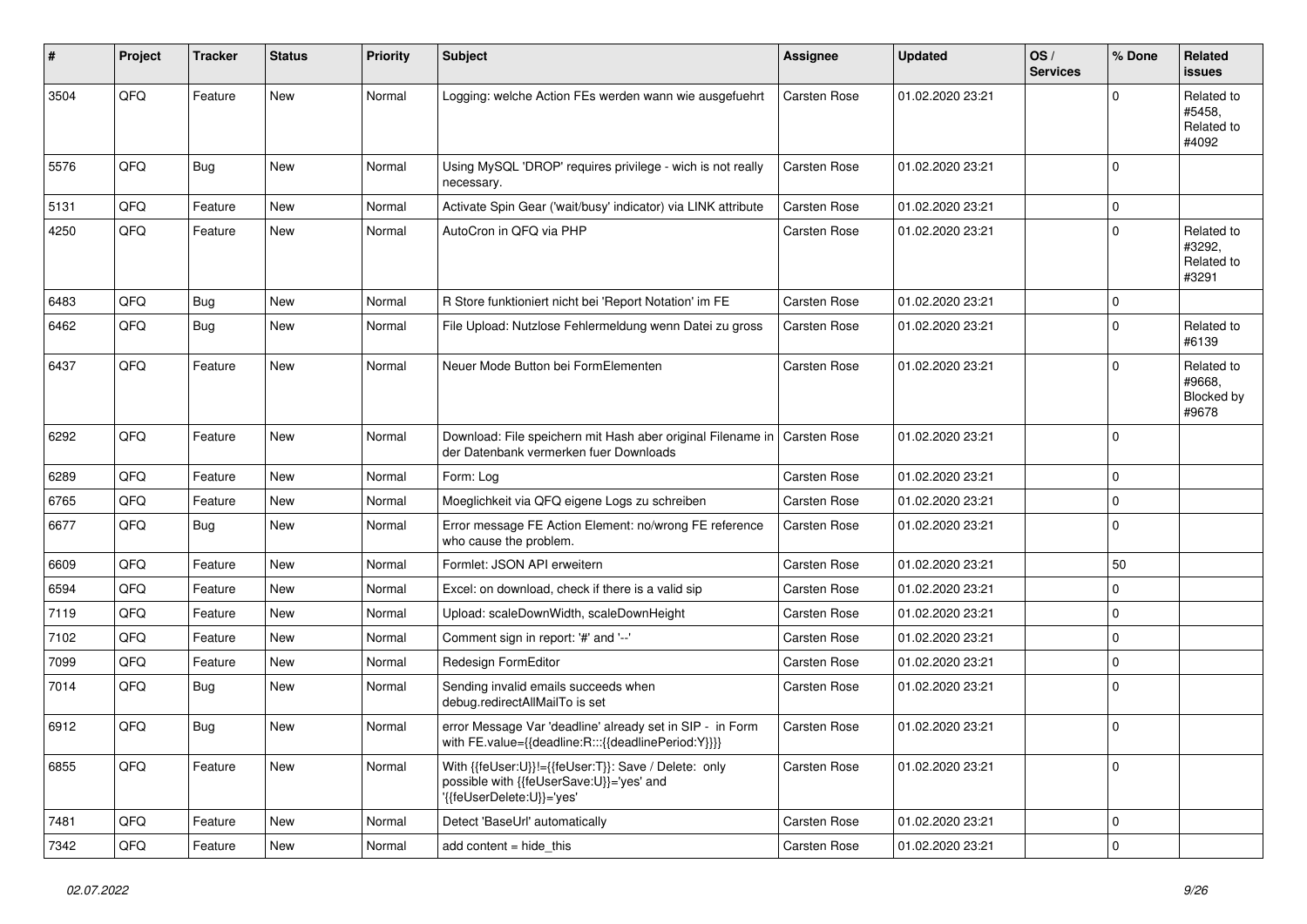| #    | Project | <b>Tracker</b> | <b>Status</b> | <b>Priority</b> | <b>Subject</b>                                                                                        | Assignee            | <b>Updated</b>   | OS/<br><b>Services</b> | % Done              | Related<br><b>issues</b>  |
|------|---------|----------------|---------------|-----------------|-------------------------------------------------------------------------------------------------------|---------------------|------------------|------------------------|---------------------|---------------------------|
| 7280 | QFQ     | Feature        | <b>New</b>    | Normal          | recently used table                                                                                   | Carsten Rose        | 01.02.2020 23:21 |                        | $\mathbf 0$         |                           |
| 7261 | QFQ     | Bug            | New           | Normal          | Report pathFilename for user without path, only the<br>filename                                       | Carsten Rose        | 01.02.2020 23:21 |                        | $\mathbf 0$         |                           |
| 7239 | QFQ     | Feature        | New           | Normal          | TinyMCE: html tag whitelist                                                                           | Carsten Rose        | 01.02.2020 23:21 |                        | $\pmb{0}$           | Related to<br>#14320      |
| 7219 | QFQ     | Bug            | New           | Normal          | typeSheadSql / typeAheadSqlPrefetch: change to curly<br>braces                                        | Carsten Rose        | 01.02.2020 23:21 |                        | $\mathbf 0$         |                           |
| 7175 | QFQ     | Feature        | New           | Normal          | Upload: md5 hash as filename                                                                          | <b>Carsten Rose</b> | 01.02.2020 23:21 |                        | $\mathbf 0$         |                           |
| 9602 | QFQ     | Feature        | New           | Normal          | Form definition as JSON                                                                               | <b>Carsten Rose</b> | 01.02.2020 23:21 |                        | $\mathbf 0$         | Related to<br>#9600       |
| 7683 | QFQ     | Feature        | New           | Normal          | Special column names in '{{ SELECT  AS _link }}' should<br>be detected                                | Carsten Rose        | 01.02.2020 23:21 |                        | $\mathbf 0$         |                           |
| 7681 | QFQ     | Feature        | New           | Normal          | Optional switch off 'check for modified record'                                                       | Carsten Rose        | 01.02.2020 23:21 |                        | $\mathbf 0$         |                           |
| 7574 | QFQ     | Bug            | New           | Normal          | Substitute error: form element not reported / dont parse<br>Form.note                                 | Carsten Rose        | 01.02.2020 23:21 |                        | $\mathbf 0$         |                           |
| 7521 | QFQ     | Feature        | New           | Normal          | TemplateGroup: fe.type=upload                                                                         | Carsten Rose        | 01.02.2020 23:21 |                        | $\mathbf 0$         | Related to<br>#9706       |
| 4082 | QFQ     | Feature        | New           | Normal          | Dynamic Update: modeSql - useful default                                                              | Carsten Rose        | 01.02.2020 23:22 |                        | $\mathbf 0$         |                           |
| 7512 | QFQ     | Bug            | New           | Normal          | FE: inputType=number >> 'pattern' is not respected                                                    | <b>Carsten Rose</b> | 01.02.2020 23:22 |                        | $\mathbf 0$         |                           |
| 7109 | QFQ     | Feature        | New           | Normal          | Dynamic Updates: row/element hide                                                                     | Carsten Rose        | 01.02.2020 23:22 |                        | $\mathbf 0$         | Has<br>duplicate<br>#4081 |
| 7002 | QFQ     | Bug            | <b>New</b>    | Normal          | Dynamic Update: row does not disappear / appear                                                       | Carsten Rose        | 01.02.2020 23:22 |                        | $\mathbf 0$         |                           |
| 6250 | QFQ     | Feature        | In Progress   | Normal          | Enhance layout: a) Subrecord, b) Subrecord-Title                                                      | Carsten Rose        | 01.02.2020 23:22 |                        | $\mathbf 0$         | Related to<br>#5391       |
| 7812 | QFQ     | Feature        | New           | Normal          | FE 'Subrecord' - new option 'subrecordShowFilter',<br>'subrecordPaging'                               | Carsten Rose        | 01.02.2020 23:22 |                        | $\mathbf 0$         |                           |
| 7795 | QFQ     | Bug            | New           | Normal          | Readonly Form: Typeahead-Felder                                                                       | Carsten Rose        | 01.02.2020 23:22 |                        | $\mathbf 0$         | Related to<br>#10640      |
| 7685 | QFQ     | <b>Bug</b>     | New           | Normal          | Open FormElement from QFQ error message and save<br>modified record: error about missing {{formId:F}} | <b>Carsten Rose</b> | 01.02.2020 23:22 |                        | $\mathbf 0$         |                           |
| 7547 | QFQ     | Bug            | New           | Normal          | Error Message in afterSave: wrong parameter column<br>reported                                        | Carsten Rose        | 01.02.2020 23:22 |                        | $\mathbf 0$         |                           |
| 7524 | QFQ     | <b>Bug</b>     | New           | Normal          | QFQ throws a 'General Error' if 'fileadmin/protected/log/' is Carsten Rose<br>not writeable           |                     | 01.02.2020 23:22 |                        | $\mathbf 0$         |                           |
| 7520 | QFQ     | Feature        | New           | Normal          | QR Code:  AS _qr ( AS _link)                                                                          | Carsten Rose        | 01.02.2020 23:22 |                        | $\mathbf 0$         |                           |
| 7519 | QFQ     | Feature        | New           | Normal          | Select: Multi                                                                                         | Carsten Rose        | 01.02.2020 23:22 |                        | $\mathsf 0$         |                           |
| 7513 | QFQ     | Bug            | New           | Normal          | Radios not correct aligned                                                                            | Carsten Rose        | 01.02.2020 23:22 |                        | $\mathsf{O}\xspace$ |                           |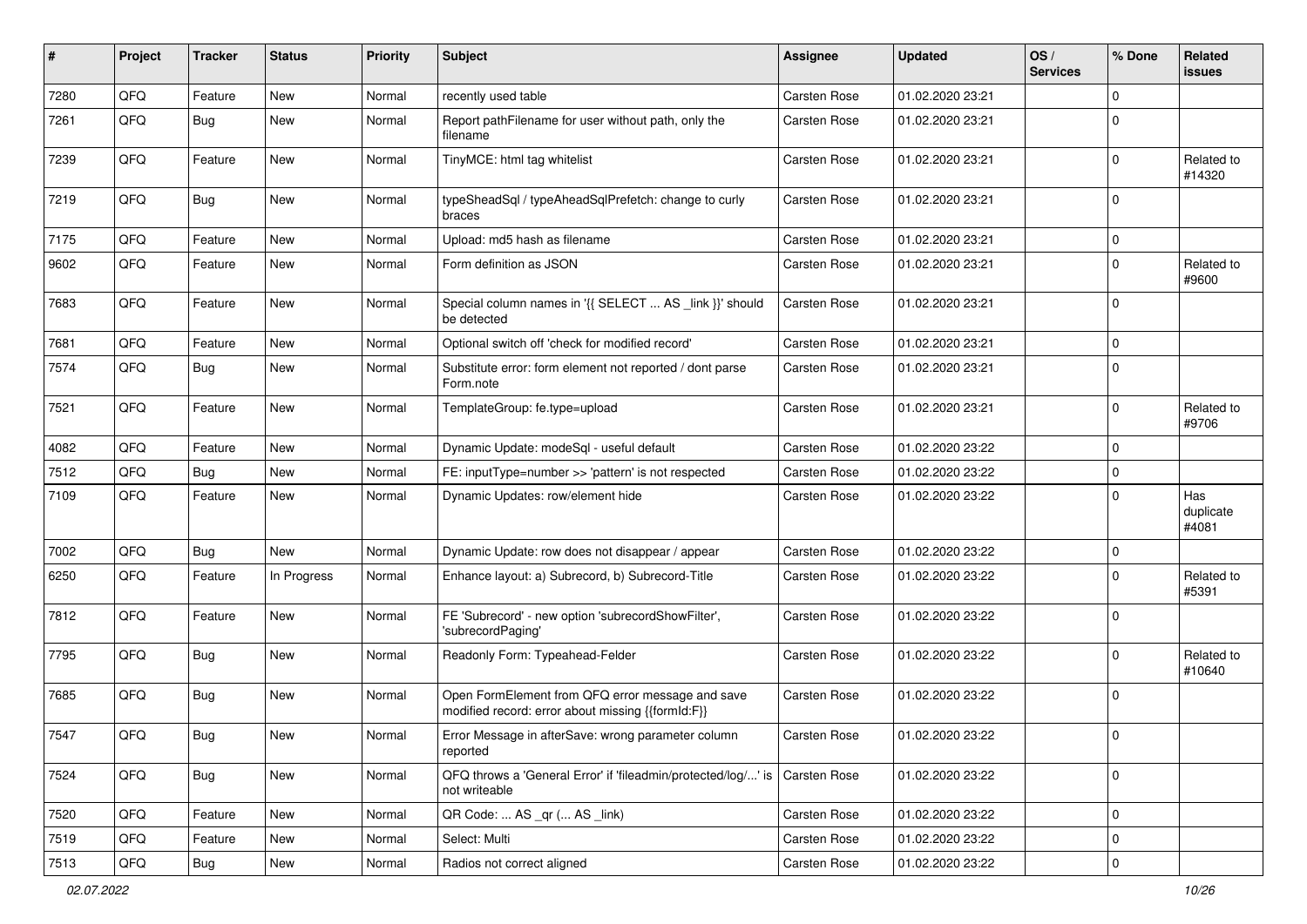| #    | <b>Project</b> | <b>Tracker</b> | <b>Status</b> | <b>Priority</b> | <b>Subject</b>                                                                                                              | <b>Assignee</b>     | <b>Updated</b>   | OS/<br><b>Services</b> | % Done      | Related<br>issues                                                    |
|------|----------------|----------------|---------------|-----------------|-----------------------------------------------------------------------------------------------------------------------------|---------------------|------------------|------------------------|-------------|----------------------------------------------------------------------|
| 8806 | QFQ            | Feature        | <b>New</b>    | Normal          | SQL Function nl2br                                                                                                          | Carsten Rose        | 01.02.2020 23:22 |                        | $\mathbf 0$ |                                                                      |
| 8719 | QFQ            | Feature        | <b>New</b>    | Normal          | extraButtonLock: add support for 0/1                                                                                        | Carsten Rose        | 01.02.2020 23:22 |                        | $\pmb{0}$   |                                                                      |
| 8336 | QFQ            | Feature        | New           | Normal          | Form > modified > Close New: a) Optional disable popup, b) $\vert$ Carsten Rose<br>custom text, c) mode on save: close stay |                     | 01.02.2020 23:22 |                        | $\Omega$    | Related to<br>#8335                                                  |
| 8089 | QFQ            | Feature        | New           | Normal          | Copy/Paste for FormElements                                                                                                 | Carsten Rose        | 01.02.2020 23:22 |                        | $\mathbf 0$ |                                                                      |
| 8049 | QFQ            | Bug            | <b>New</b>    | Normal          | FE.type=note, column 'value': text moves some pixel to top<br>after save                                                    | Carsten Rose        | 01.02.2020 23:22 |                        | $\mathbf 0$ |                                                                      |
| 7924 | QFQ            | Feature        | <b>New</b>    | Normal          | Radio/Checkbox with Tooltip                                                                                                 | Carsten Rose        | 01.02.2020 23:22 |                        | 0           |                                                                      |
| 9129 | QFQ            | Feature        | <b>New</b>    | Normal          | sqlValidate: Message as notification, not as error                                                                          | Carsten Rose        | 01.02.2020 23:22 |                        | $\Omega$    | Related to<br>#9128                                                  |
| 9128 | QFQ            | Feature        | <b>New</b>    | Normal          | Error Message: not replaced variables- a) replace back to<br>'{{', b) underline                                             | Carsten Rose        | 01.02.2020 23:22 |                        | $\mathbf 0$ | Related to<br>#9129                                                  |
| 9127 | QFQ            | Bug            | <b>New</b>    | Normal          | Error Message: change 'roll over' color - text not readable                                                                 | Carsten Rose        | 01.02.2020 23:22 |                        | $\pmb{0}$   |                                                                      |
| 8975 | QFQ            | Feature        | <b>New</b>    | Normal          | Report Notation: 2.0                                                                                                        | Carsten Rose        | 01.02.2020 23:22 |                        | $\mathbf 0$ | Related to<br>#8963                                                  |
| 9317 | QFQ            | Bug            | <b>New</b>    | Normal          | FE.type=note: with dynamic show/hidden an empty label<br>causes trouble                                                     | Carsten Rose        | 01.02.2020 23:22 |                        | $\Omega$    |                                                                      |
| 9275 | QFQ            | Bug            | <b>New</b>    | Normal          | autcron: t3 page, which takes to long to respond, is not<br>reported properly                                               | Carsten Rose        | 01.02.2020 23:22 |                        | 100         |                                                                      |
| 9208 | QFQ            | Feature        | <b>New</b>    | Normal          | Manage 'recent' records                                                                                                     | Carsten Rose        | 01.02.2020 23:22 |                        | $\mathbf 0$ |                                                                      |
| 9177 | QFQ            | Bug            | New           | Normal          | Bug? QFQ tries to save an action FE, which has real<br>existing column name                                                 | Carsten Rose        | 01.02.2020 23:22 |                        | $\mathbf 0$ |                                                                      |
| 9136 | QFQ            | Feature        | <b>New</b>    | Normal          | Create ZIP files with dynamic PDFs                                                                                          | Carsten Rose        | 01.02.2020 23:22 |                        | $\mathbf 0$ |                                                                      |
| 9537 | QFQ            | Feature        | <b>New</b>    | Normal          | FormEditor: Edit fieldset in FrontEnd                                                                                       | Carsten Rose        | 01.02.2020 23:22 |                        | $\pmb{0}$   |                                                                      |
| 9533 | QFQ            | Bug            | New           | Normal          | FE.type=upload: Check in 'beforeSave' if upload is given                                                                    | Carsten Rose        | 01.02.2020 23:22 |                        | $\mathbf 0$ | Related to<br>#11523                                                 |
| 9352 | QFQ            | Feature        | <b>New</b>    | Normal          | FE 'Native' fire slaveld, sqlAfter, sqlIns                                                                                  | Carsten Rose        | 01.02.2020 23:22 |                        | $\mathbf 0$ |                                                                      |
| 9811 | QFQ            | Feature        | <b>New</b>    | Normal          | Report: tag every n'th row                                                                                                  | Carsten Rose        | 01.02.2020 23:22 |                        | $\mathbf 0$ |                                                                      |
| 9783 | QFQ            | Bug            | New           | Normal          | Email with special characters                                                                                               | Carsten Rose        | 01.02.2020 23:22 |                        | 0           |                                                                      |
| 9781 | QFQ            | Feature        | <b>New</b>    | Normal          | Button: CSS class to make buttons smaller                                                                                   | <b>Carsten Rose</b> | 01.02.2020 23:22 |                        | 0           |                                                                      |
| 9707 | QFQ            | Feature        | <b>New</b>    | Normal          | SIP security: encode pageld and check pageld on decode                                                                      | <b>Carsten Rose</b> | 01.02.2020 23:22 |                        | 0           |                                                                      |
| 9706 | QFQ            | Feature        | New           | Normal          | Multi File Upload (hidden template group)                                                                                   | Carsten Rose        | 01.02.2020 23:22 |                        | $\Omega$    | Related to<br>#7521,<br>Related to<br>#5562,<br>Related to<br>#13330 |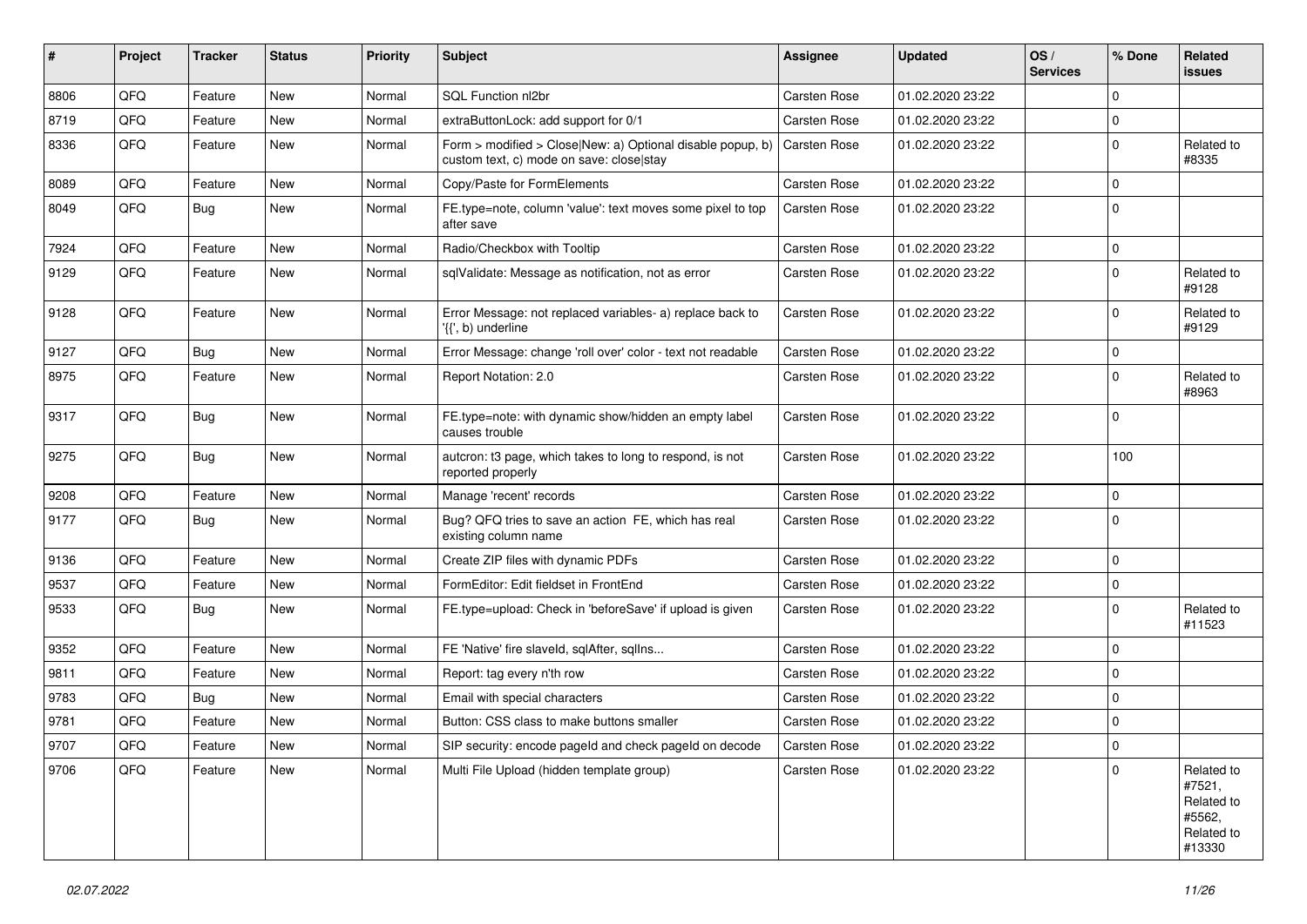| #     | Project | <b>Tracker</b> | <b>Status</b> | <b>Priority</b> | <b>Subject</b>                                                                                     | <b>Assignee</b> | <b>Updated</b>   | OS/<br><b>Services</b> | % Done      | Related<br>issues                                                    |
|-------|---------|----------------|---------------|-----------------|----------------------------------------------------------------------------------------------------|-----------------|------------------|------------------------|-------------|----------------------------------------------------------------------|
| 9691  | QFQ     | <b>Bug</b>     | In Progress   | Normal          | Checkbox: dynamic update > readonly                                                                | Carsten Rose    | 01.02.2020 23:22 |                        | 50          | Related to<br>#9834                                                  |
| 10015 | QFQ     | Feature        | Priorize      | Normal          | Monospace in Textarea                                                                              | Carsten Rose    | 03.02.2020 13:40 |                        | $\Omega$    |                                                                      |
| 10115 | QFQ     | Feature        | New           | Normal          | TypeAhead: static list                                                                             | Carsten Rose    | 26.02.2020 16:42 |                        | 100         |                                                                      |
| 4050  | QFQ     | Feature        | New           | Normal          | sql.log: 1) FormElement ID which causes a specific action<br>2) Result in the same row.            | Carsten Rose    | 15.04.2020 11:35 |                        | $\Omega$    | Related to<br>#5458                                                  |
| 10082 | QFQ     | <b>Bug</b>     | New           | Normal          | FE.type=SELECT - 'sanatize' Class                                                                  | Carsten Rose    | 07.05.2020 09:36 |                        | $\Omega$    | Related to<br>#10081                                                 |
| 10119 | QFQ     | Feature        | New           | Normal          | Dropdown (selectlist) & TypeAhead: format and catagorize<br>list                                   | Carsten Rose    | 07.05.2020 09:36 |                        | $\Omega$    |                                                                      |
| 10322 | QFQ     | <b>Bug</b>     | New           | Normal          | FormElement / Radio: missing column 'enum' >> FE not<br>reported                                   | Carsten Rose    | 07.05.2020 09:37 |                        | $\Omega$    |                                                                      |
| 10443 | QFQ     | Feature        | In Progress   | Normal          | Konzept_api / _live                                                                                | Carsten Rose    | 07.05.2020 09:39 |                        | $\Omega$    |                                                                      |
| 5559  | QFQ     | <b>Bug</b>     | New           | Normal          | FE.type = Upload: 'accept' might contain variables                                                 | Carsten Rose    | 11.05.2020 21:23 |                        | $\Omega$    |                                                                      |
| 10593 | QFQ     | Feature        | New           | Normal          | label2: text behind input element                                                                  | Carsten Rose    | 16.05.2020 10:57 |                        | $\Omega$    |                                                                      |
| 5345  | QFQ     | Feature        | New           | Normal          | Report: UPDATE / INSERT / DELETE statements should<br>trigger subqueries, depending on the result. | Carsten Rose    | 27.05.2020 16:11 |                        | $\Omega$    |                                                                      |
| 10658 | QFQ     | <b>Bug</b>     | New           | Normal          | processReadOnly broken                                                                             | Carsten Rose    | 27.05.2020 17:55 |                        | $\mathbf 0$ |                                                                      |
| 10005 | QFQ     | Feature        | Priorize      | Normal          | Report / special column name:  AS _calendar                                                        | Carsten Rose    | 03.06.2020 17:28 |                        | $\Omega$    |                                                                      |
| 3432  | QFQ     | Feature        | New           | Normal          | subrecord: dynamicUpdate                                                                           | Carsten Rose    | 11.06.2020 21:10 |                        | $\Omega$    | Related to<br>#5691                                                  |
| 10819 | QFQ     | Feature        | New           | Normal          | Persistent SIP - second try                                                                        | Carsten Rose    | 29.06.2020 23:02 |                        | $\Omega$    | Related to<br>#6261                                                  |
| 10976 | QFQ     | Feature        | New           | Normal          | Excel Export Verbesserungen                                                                        | Carsten Rose    | 06.08.2020 10:56 |                        | $\Omega$    |                                                                      |
| 10996 | QFQ     | Feature        | New           | Normal          | Download video via sip: no seek                                                                    | Carsten Rose    | 12.08.2020 14:18 |                        | $\Omega$    |                                                                      |
| 11080 | QFQ     | Feature        | New           | Normal          | Send MQTT messages                                                                                 | Carsten Rose    | 29.08.2020 19:49 |                        | $\Omega$    |                                                                      |
| 11076 | QFQ     | Feature        | In Progress   | Normal          | SELECT  AS _websocket                                                                              | Carsten Rose    | 30.08.2020 17:49 |                        | $\Omega$    |                                                                      |
| 11239 | QFQ     | <b>Bug</b>     | New           | Normal          | Radiobutton (plain): horizontales Rendern abhängig vom<br>Datentyp in der Datenbank                | Carsten Rose    | 30.09.2020 18:37 |                        | $\Omega$    |                                                                      |
| 11504 | QFQ     | Feature        | New           | Normal          | Dynamic Update: Button text update for 'Save',' Close' &<br>'Delete'                               | Carsten Rose    | 12.11.2020 23:44 |                        | $\Omega$    |                                                                      |
| 10937 | QFQ     | <b>Bug</b>     | New           | Normal          | Fehler mit abhängigen Select- Feldern beim Positionieren                                           | Carsten Rose    | 12.11.2020 23:45 |                        | 0           |                                                                      |
| 10704 | QFQ     | <b>Bug</b>     | New           | Normal          | wkhtml problem rendering fullCalendar.js / fabric.js >><br>successor: puppeteer                    | Carsten Rose    | 12.11.2020 23:45 |                        | $\Omega$    | Related to<br>#5024,<br>Related to<br>#4650,<br>Related to<br>#10715 |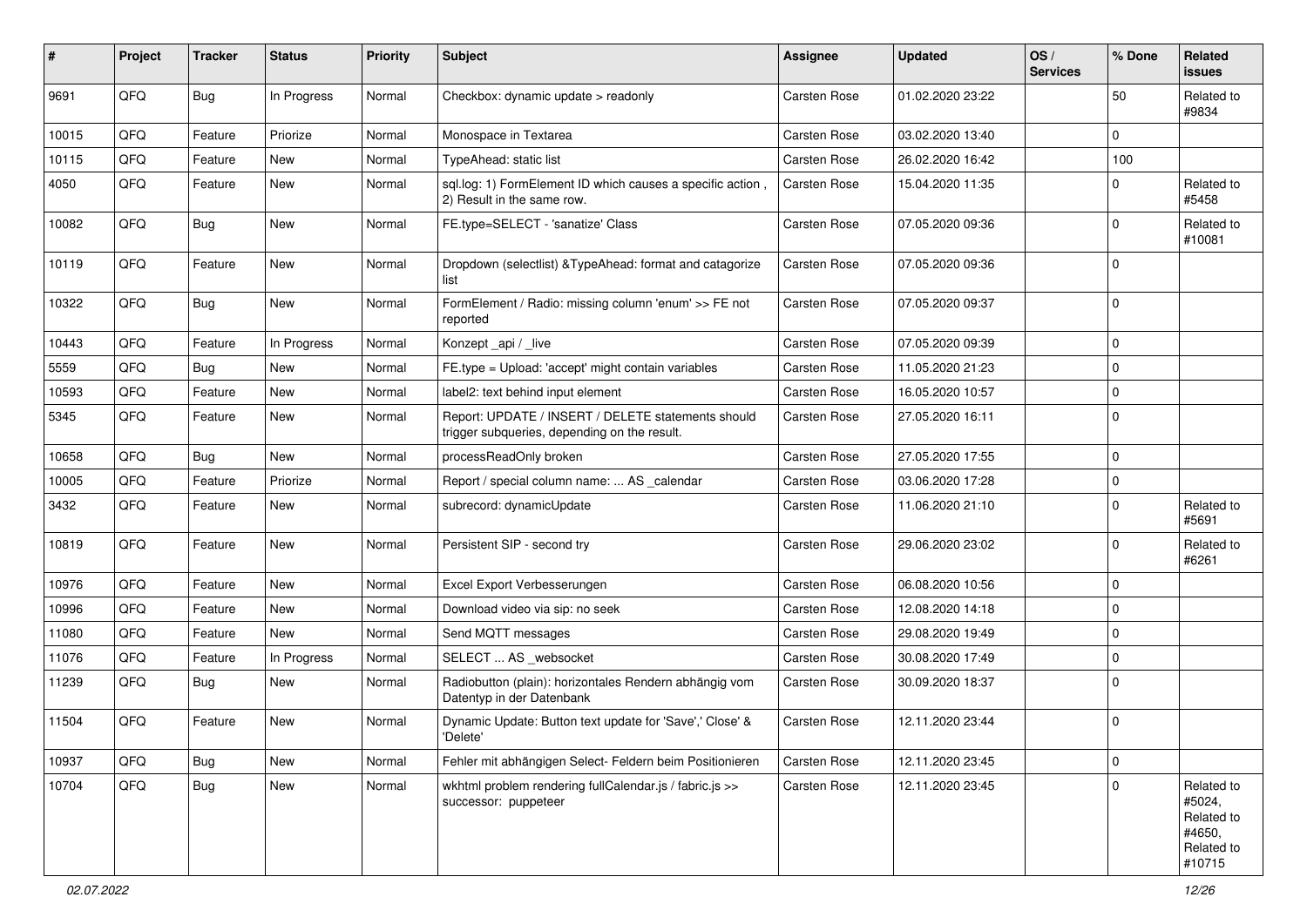| ∦     | Project | <b>Tracker</b> | <b>Status</b>     | <b>Priority</b> | <b>Subject</b>                                                                                       | Assignee     | <b>Updated</b>   | OS/<br><b>Services</b> | % Done      | Related<br>issues         |
|-------|---------|----------------|-------------------|-----------------|------------------------------------------------------------------------------------------------------|--------------|------------------|------------------------|-------------|---------------------------|
| 10588 | QFQ     | <b>Bug</b>     | <b>New</b>        | Normal          | typeahed Tag: Doku anpassen                                                                          | Carsten Rose | 12.11.2020 23:45 |                        | $\mathbf 0$ |                           |
| 11523 | QFQ     | Feature        | New               | Normal          | Mit dynamic Update erkennen, ob Upload gemacht wurde                                                 | Carsten Rose | 13.11.2020 15:07 |                        | $\mathbf 0$ | Related to<br>#9533       |
| 11695 | QFQ     | Bug            | <b>New</b>        | Normal          | MultiForm required FE Error                                                                          | Carsten Rose | 04.12.2020 13:34 |                        | $\mathbf 0$ |                           |
| 11752 | QFQ     | <b>Bug</b>     | New               | Normal          | checkbox renders multiple input elements with same name                                              | Carsten Rose | 17.12.2020 14:58 |                        | $\Omega$    | Related to<br>#11750      |
| 11775 | QFQ     | Feature        | New               | Normal          | Subrecord Tooltip pro Feld                                                                           | Carsten Rose | 18.12.2020 15:22 |                        | $\mathbf 0$ | Related to<br>#11955      |
| 5695  | QFQ     | Feature        | In Progress       | Normal          | <b>Multiform</b>                                                                                     | Carsten Rose | 02.01.2021 18:38 |                        | $\mathbf 0$ |                           |
| 9281  | QFQ     | <b>Bug</b>     | Some day<br>maybe | Normal          | Allow STRICT_TRANS_TABLES                                                                            | Carsten Rose | 02.01.2021 18:43 |                        | $\Omega$    |                           |
| 9958  | QFQ     | Bug            | Priorize          | Normal          | Broken subrecord query: no error message                                                             | Carsten Rose | 05.02.2021 15:15 |                        | $\mathbf 0$ |                           |
| 12023 | QFQ     | Feature        | New               | Normal          | MySQL Stored Precdure: QDECODESPECIALCHAR()                                                          | Carsten Rose | 16.02.2021 11:16 |                        | $\Omega$    | Related to<br>#12022      |
| 12024 | QFQ     | Feature        | <b>New</b>        | Normal          | Excel Export: text columns by default decode<br>htmlspeciachar()                                     | Carsten Rose | 17.02.2021 23:55 |                        | $\mathbf 0$ | Related to<br>#12022      |
| 12040 | QFQ     | <b>Bug</b>     | <b>New</b>        | Normal          | FE Mode 'hidden' für zwei FEs auf einer Zeile                                                        | Carsten Rose | 18.02.2021 10:13 |                        | $\pmb{0}$   |                           |
| 12045 | QFQ     | <b>Bug</b>     | New               | Normal          | templateGroup afterSave FE: Aufruf ohne<br>sqlHonorFormElements funktioniert nicht                   | Carsten Rose | 18.02.2021 16:33 |                        | $\Omega$    |                           |
| 8187  | QFQ     | Feature        | <b>New</b>        | Normal          | Subrecord: enable/hide new button - make new/edit/delete<br>customizeable.                           | Carsten Rose | 06.03.2021 18:44 |                        | $\Omega$    | Related to<br>#11326      |
| 12133 | QFQ     | <b>Bug</b>     | <b>New</b>        | Normal          | NPM, phpSpreadSheet aktualisieren                                                                    | Carsten Rose | 15.03.2021 09:04 |                        | $\mathbf 0$ |                           |
| 12146 | QFQ     | Feature        | <b>New</b>        | Normal          | Autocron Job: Anzeigen wann der naechste Job<br>ausgefuehrt wird, resp das er nicht ausgefuehrt wird | Carsten Rose | 15.03.2021 15:23 |                        | $\Omega$    |                           |
| 11516 | QFQ     | Feature        | New               | Normal          | Multi Page Form (Previous/Next Buttons)                                                              | Carsten Rose | 16.03.2021 17:52 |                        | $\pmb{0}$   |                           |
| 8217  | QFQ     | Feature        | New               | Normal          | if-elseif-else construct                                                                             | Carsten Rose | 16.03.2021 18:41 |                        | $\Omega$    | Related to<br>#10716      |
| 10714 | QFQ     | Feature        | New               | Normal          | multi Table Form                                                                                     | Carsten Rose | 16.03.2021 18:44 |                        | $\mathbf 0$ |                           |
| 12187 | QFQ     | <b>Bug</b>     | New               | Normal          | Trigger FormAsFile() via Report: probably problem with<br>multi DB setup                             | Carsten Rose | 20.03.2021 21:20 |                        | $\Omega$    |                           |
| 10080 | QFQ     | Feature        | <b>New</b>        | Normal          | Popup on 'save' / 'close': configure dialog (answer<br>yes/no/cancle/)                               | Carsten Rose | 28.03.2021 20:52 |                        | $\mathbf 0$ | Is duplicate<br>of #12262 |
| 12330 | QFQ     | Feature        | New               | Normal          | Copy to input field / text area / TinyMCE                                                            | Carsten Rose | 07.04.2021 09:01 |                        | $\pmb{0}$   |                           |
| 12162 | QFQ     | Feature        | New               | Normal          | FE.type=sendmail: personalized mailing (several mails) via<br>template                               | Carsten Rose | 03.05.2021 20:45 |                        | $\pmb{0}$   |                           |
| 12109 | QFQ     | Feature        | New               | Normal          | Donwload Link: Plain, SIP, Persistent Link, Peristent SIP -<br>new notation                          | Carsten Rose | 03.05.2021 20:45 |                        | $\mathbf 0$ | Related to<br>#12085      |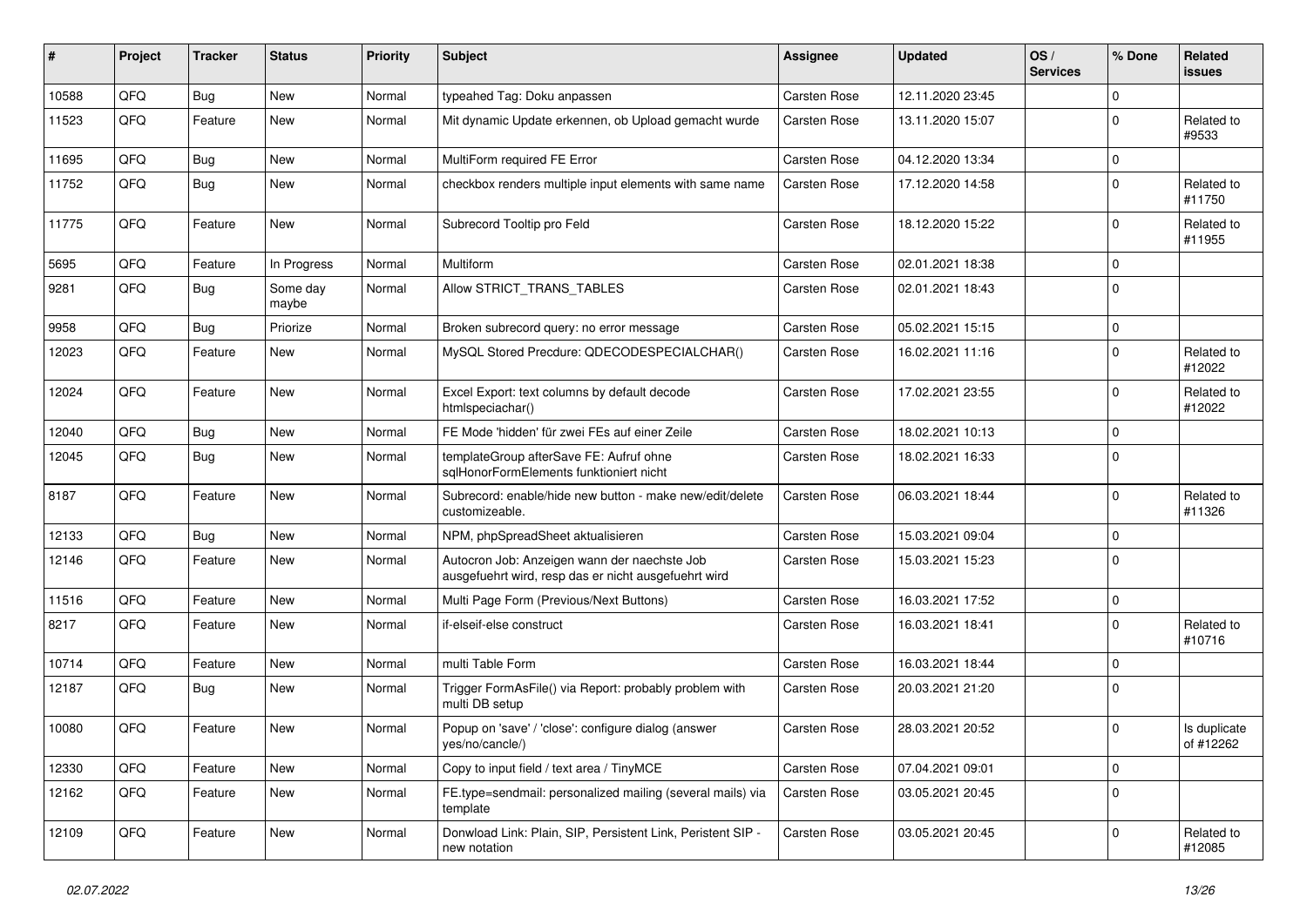| #     | Project | <b>Tracker</b> | <b>Status</b>     | <b>Priority</b> | <b>Subject</b>                                                                                             | <b>Assignee</b>                                        | <b>Updated</b>   | OS/<br><b>Services</b> | % Done      | Related<br>issues                             |                      |
|-------|---------|----------------|-------------------|-----------------|------------------------------------------------------------------------------------------------------------|--------------------------------------------------------|------------------|------------------------|-------------|-----------------------------------------------|----------------------|
| 12480 | QFQ     | Feature        | New               | Normal          | If QFQ upgrade is running, block further request                                                           | Carsten Rose                                           | 03.05.2021 20:45 |                        | $\mathbf 0$ |                                               |                      |
| 12477 | QFQ     | Feature        | New               | Normal          | Support for refactoring: Form, FormElement, diverse<br>Tabellen/Spalten, tt-content Records                | Carsten Rose                                           | 03.05.2021 20:45 |                        | $\Omega$    |                                               |                      |
| 12474 | QFQ     | Feature        | New               | Normal          | Check BaseConfigURL if it is given and the the last char is                                                | Carsten Rose                                           | 03.05.2021 20:45 |                        | $\Omega$    |                                               |                      |
| 12413 | QFQ     | Feature        | New               | Normal          | STORE_TYPO3: enhance for {{be_users.email:T}},<br>{{fe users.email:T}}                                     | Carsten Rose                                           | 03.05.2021 20:45 |                        | $\Omega$    | Related to<br>#12412,<br>Related to<br>#10012 |                      |
| 12400 | QFQ     | Feature        | New               | Normal          | Tutorial ist in QFQ Doku, Wird in der Suche gefunden, es<br>gibt aber kein Menupunkt - Inhalt ueberpruefen | Carsten Rose                                           | 03.05.2021 20:45 |                        | $\Omega$    |                                               |                      |
| 12269 | QFQ     | Feature        | <b>New</b>        | Normal          | 2FA - Login                                                                                                | Carsten Rose                                           | 03.05.2021 20:45 |                        | $\Omega$    |                                               |                      |
| 11747 | QFQ     | Feature        | New               | Normal          | Maintenance Page with Redirect                                                                             | Carsten Rose                                           | 03.05.2021 20:47 |                        | $\Omega$    | Related to<br>#11741                          |                      |
| 11955 | QFQ     | Feature        | New               | Normal          | subrecord: new title option to set <th> attributes - e.g. to<br/>customize tablesorter options.</th>       | attributes - e.g. to<br>customize tablesorter options. | Carsten Rose     | 03.05.2021 20:47       |             | $\Omega$                                      | Related to<br>#11775 |
| 11668 | QFQ     | <b>Bug</b>     | New               | Normal          | Play function.sql - problem with mysql                                                                     | Carsten Rose                                           | 03.05.2021 20:48 |                        | $\Omega$    |                                               |                      |
| 11667 | QFQ     | <b>Bug</b>     | <b>New</b>        | Normal          | MySQL mariadb-server-10.3: Incorrect datetime value                                                        | Carsten Rose                                           | 03.05.2021 20:48 |                        | $\Omega$    |                                               |                      |
| 12163 | QFQ     | Feature        | New               | Normal          | Checkbox: table wrap                                                                                       | Carsten Rose                                           | 03.05.2021 20:51 |                        | $\Omega$    |                                               |                      |
| 12119 | QFQ     | Feature        | New               | Normal          | AS paged: error message missing if there ist no 'r'<br>argument.                                           | Carsten Rose                                           | 03.05.2021 20:51 |                        | $\Omega$    |                                               |                      |
| 10640 | QFQ     | <b>Bug</b>     | New               | High            | TypeAhead Tag: FE editierbar trotz readOnly                                                                | Carsten Rose                                           | 03.05.2021 21:12 |                        | $\Omega$    | Related to<br>#7795                           |                      |
| 10508 | QFQ     | <b>Bug</b>     | New               | High            | Multi Form broken on Multi DB Instance                                                                     | Carsten Rose                                           | 03.05.2021 21:12 |                        | $\mathbf 0$ |                                               |                      |
| 10506 | QFQ     | <b>Bug</b>     | New               | High            | Template Group broken on MultiDB instance                                                                  | Carsten Rose                                           | 03.05.2021 21:12 |                        | $\Omega$    | Related to<br>#10505                          |                      |
| 10081 | QFQ     | <b>Bug</b>     | New               | High            | Stale record lock after 'forbidden' character                                                              | Carsten Rose                                           | 03.05.2021 21:12 |                        | $\Omega$    | Related to<br>#10082,<br>Related to<br>#9789  |                      |
| 12468 | QFQ     | <b>Bug</b>     | New               | Urgent          | Form: update Form.title after save                                                                         | Carsten Rose                                           | 03.05.2021 21:12 |                        | $\Omega$    |                                               |                      |
| 3848  | QFQ     | Feature        | Some day<br>maybe | High            | Antivirus check fuer Upload files in qfq?                                                                  | Carsten Rose                                           | 03.05.2021 21:14 |                        | $\Omega$    | Related to<br>#4131                           |                      |
| 3727  | QFQ     | Feature        | New               | High            | Security: Session Hijacking erschweren                                                                     | Carsten Rose                                           | 03.05.2021 21:14 |                        | $\mathbf 0$ |                                               |                      |
| 3570  | QFQ     | <b>Bug</b>     | Some day<br>maybe | High            | Formular mit prmitnew   permitEdit=Always wird nicht<br>aufgerufen (ist leer)                              | Carsten Rose                                           | 03.05.2021 21:14 |                        | $\mathbf 0$ |                                               |                      |
| 3109  | QFQ     | <b>Bug</b>     | Some day<br>maybe | High            | RealUrl: Links werden nicht korrekt gerendert                                                              | Carsten Rose                                           | 03.05.2021 21:14 |                        | $\mathbf 0$ |                                               |                      |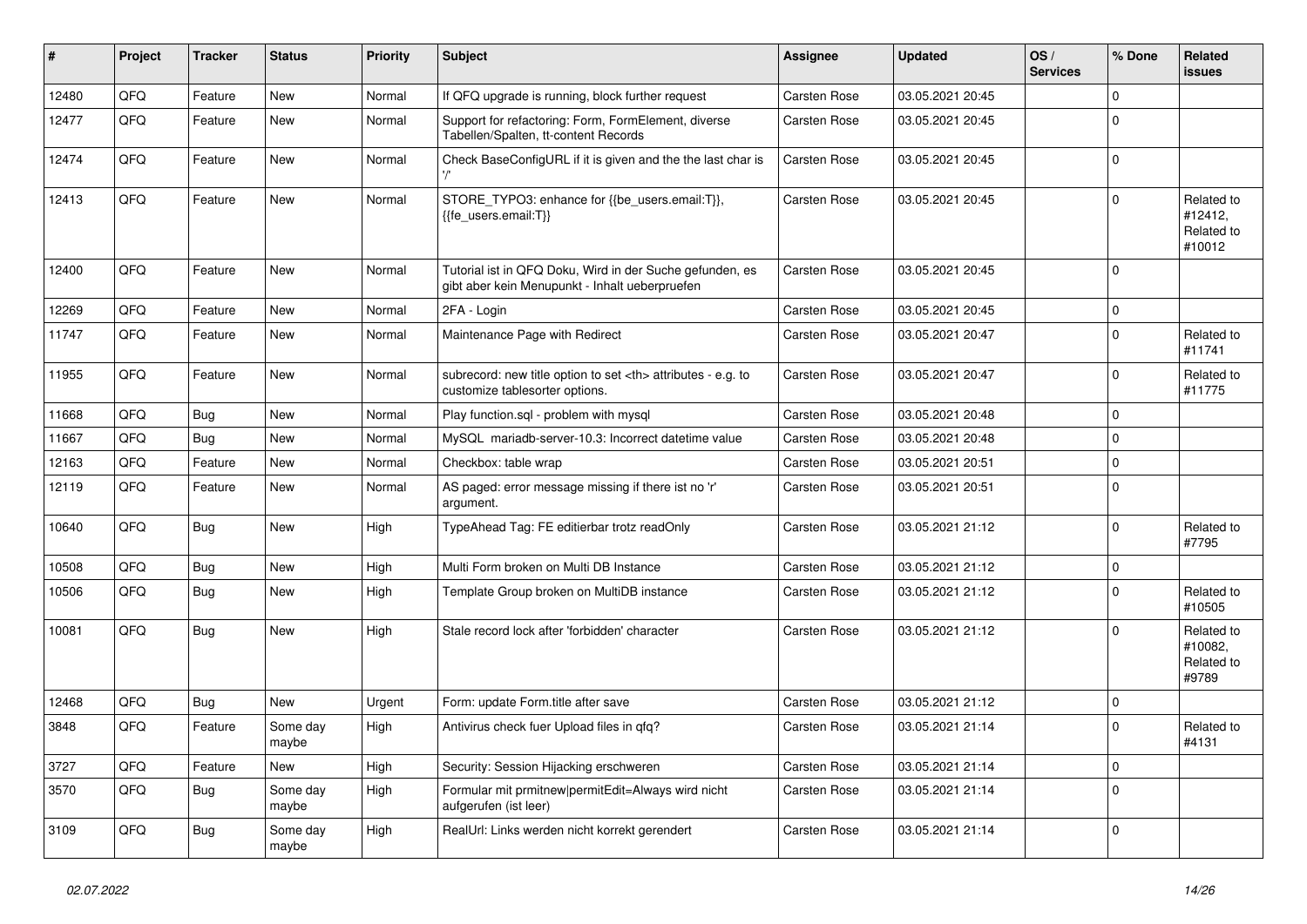| #     | Project | <b>Tracker</b> | <b>Status</b>     | <b>Priority</b> | <b>Subject</b>                                                                                         | Assignee            | <b>Updated</b>   | OS/<br><b>Services</b> | % Done      | Related<br><b>issues</b>                    |
|-------|---------|----------------|-------------------|-----------------|--------------------------------------------------------------------------------------------------------|---------------------|------------------|------------------------|-------------|---------------------------------------------|
| 3061  | QFQ     | <b>Bug</b>     | Some day<br>maybe | High            | winstitute: mysql connection durcheinander - nmhp17<br>(ag7)/QFQ arbeitet mit DB/Tabellen von biostat. | <b>Carsten Rose</b> | 03.05.2021 21:14 |                        | $\mathbf 0$ |                                             |
| 7650  | QFQ     | <b>Bug</b>     | New               | High            | Optional do not show 'required' sign on FormElement                                                    | Carsten Rose        | 03.05.2021 21:14 |                        | $\mathbf 0$ |                                             |
| 5715  | QFQ     | Feature        | New               | High            | PDF Caching                                                                                            | Carsten Rose        | 03.05.2021 21:14 |                        | $\mathbf 0$ | Related to<br>#5851,<br>Related to<br>#6357 |
| 5459  | QFQ     | Bug            | New               | High            | Multi DB: spread system tables between 'QFQ' and<br>'Data'-DB                                          | Carsten Rose        | 03.05.2021 21:14 |                        | $\mathbf 0$ | Related to<br>#4720                         |
| 5221  | QFQ     | <b>Bug</b>     | New               | High            | Download Dialog: Bleibt stehen in FF wenn Datei<br>automatisch gespeichert wird.                       | <b>Carsten Rose</b> | 03.05.2021 21:14 |                        | $\mathbf 0$ |                                             |
| 4279  | QFQ     | Bug            | Some day<br>maybe | High            | config.linkVars lost                                                                                   | <b>Carsten Rose</b> | 03.05.2021 21:14 |                        | $\mathbf 0$ |                                             |
| 4258  | QFQ     | Feature        | Some day<br>maybe | High            | System Defaults: Forms                                                                                 | <b>Carsten Rose</b> | 03.05.2021 21:14 |                        | $\mathbf 0$ |                                             |
| 3990  | QFQ     | Feature        | Some day<br>maybe | High            | custom class definition: add space automatically                                                       | <b>Carsten Rose</b> | 03.05.2021 21:14 |                        | $\mathbf 0$ |                                             |
| 3967  | QFQ     | Feature        | Some day<br>maybe | High            | Report: Checkbox, Radio, Dropdown, Input welches ohne<br>Submit funktioniert - 'Inline-Form'           | <b>Carsten Rose</b> | 03.05.2021 21:14 |                        | $\pmb{0}$   |                                             |
| 8962  | QFQ     | Feature        | New               | High            | allow for form fields with identical names                                                             | Carsten Rose        | 03.05.2021 21:14 |                        | $\pmb{0}$   |                                             |
| 8668  | QFQ     | <b>Bug</b>     | New               | High            | Pill disabled: dyamic mode 'hidden' not respected - FE is<br>still required                            | <b>Carsten Rose</b> | 03.05.2021 21:14 |                        | $\mathbf 0$ |                                             |
| 8431  | QFQ     | Bug            | <b>New</b>        | High            | autocron.php with wrong path                                                                           | <b>Carsten Rose</b> | 03.05.2021 21:14 |                        | $\mathbf 0$ |                                             |
| 8083  | QFQ     | <b>Bug</b>     | New               | High            | FormEditor: primary table list does not respect<br>'indexDb={{indexData:Y}}'                           | <b>Carsten Rose</b> | 03.05.2021 21:14 |                        | $\mathbf 0$ | Has<br>duplicate<br>#6678                   |
| 7899  | QFQ     | <b>Bug</b>     | New               | High            | Fe.type=password / retype / required: always complain<br>about missing value                           | Carsten Rose        | 03.05.2021 21:14 |                        | $\mathbf 0$ |                                             |
| 7850  | QFQ     | Feature        | New               | High            | Upload records: non 'pathFileName' column                                                              | Carsten Rose        | 03.05.2021 21:14 |                        | $\mathbf 0$ |                                             |
| 9534  | QFQ     | <b>Bug</b>     | Priorize          | Urgent          | FE.type=upload: 'Unknown Mode: ID"                                                                     | Carsten Rose        | 03.05.2021 21:14 |                        | $\mathbf 0$ | Related to<br>#9532                         |
| 9517  | QFQ     | Feature        | In Progress       | High            | Input multiple tags with typeahead                                                                     | <b>Carsten Rose</b> | 03.05.2021 21:14 |                        | 40          | Related to<br>#10150                        |
| 9173  | QFQ     | Bug            | Priorize          | Urgent          | Stale Record Lock: Firefox                                                                             | Carsten Rose        | 03.05.2021 21:14 |                        | $\mathbf 0$ | Related to<br>#9789                         |
| 12465 | QFQ     | Feature        | New               | Normal          | QFQ Function: use in FE to fill StoreRecord                                                            | Carsten Rose        | 05.05.2021 21:58 |                        | $\mathbf 0$ |                                             |
| 12504 | QFQ     | Feature        | Priorize          | Normal          | sql.log: report fe.id                                                                                  | Carsten Rose        | 05.05.2021 22:09 |                        | $\mathbf 0$ |                                             |
| 12503 | QFQ     | Feature        | Priorize          | Normal          | Detect dangerous UPDATE statement with missing WHERE   Carsten Rose                                    |                     | 05.05.2021 22:09 |                        | $\mathsf 0$ |                                             |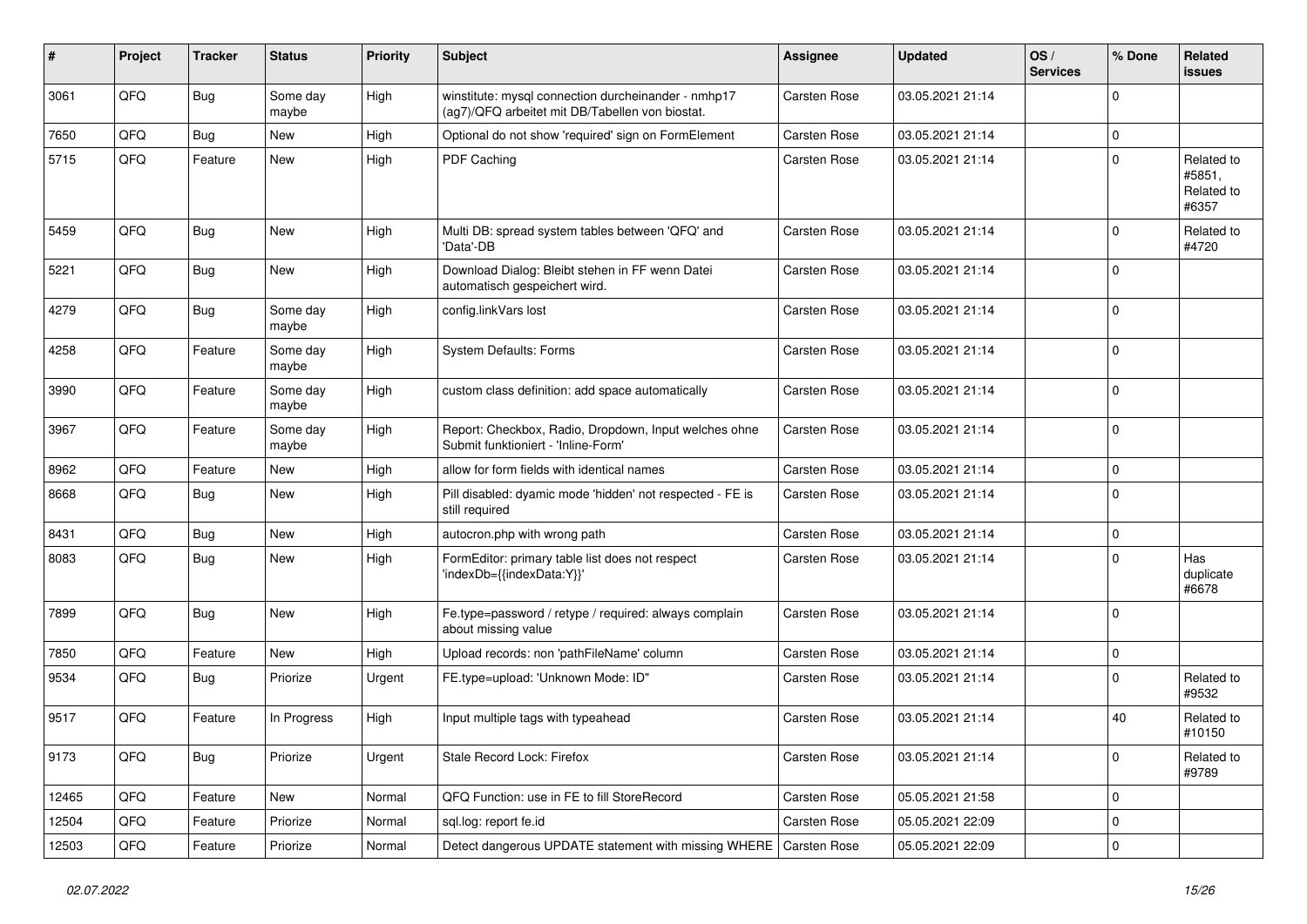| $\vert$ # | Project | <b>Tracker</b> | <b>Status</b> | <b>Priority</b> | <b>Subject</b>                                                                                                 | <b>Assignee</b>     | <b>Updated</b>   | OS/<br><b>Services</b> | % Done      | Related<br><b>issues</b>                                               |
|-----------|---------|----------------|---------------|-----------------|----------------------------------------------------------------------------------------------------------------|---------------------|------------------|------------------------|-------------|------------------------------------------------------------------------|
| 11320     | QFQ     | Feature        | Priorize      | Normal          | Typo3 Version 10 support                                                                                       | Carsten Rose        | 05.05.2021 22:09 |                        | 0           |                                                                        |
| 9394      | QFQ     | Feature        | Priorize      | Normal          | REST: allow for non numerical ids in get requests                                                              | Carsten Rose        | 05.05.2021 22:10 |                        | $\mathbf 0$ |                                                                        |
| 8963      | QFQ     | Feature        | Priorize      | Normal          | Setting values in a store: flexible way                                                                        | Carsten Rose        | 05.05.2021 22:10 |                        | 0           | Related to<br>#8975                                                    |
| 3867      | QFQ     | Feature        | Priorize      | Normal          | Readonly Formular: Template Groups add/delete<br>ausbeldnen                                                    | Carsten Rose        | 05.05.2021 22:12 |                        | $\mathbf 0$ |                                                                        |
| 8044      | QFQ     | Feature        | Priorize      | Normal          | Transaction: a) Form, b) Report                                                                                | Carsten Rose        | 05.05.2021 22:14 |                        | 0           | Related to<br>#8043                                                    |
| 9668      | QFQ     | Feature        | Priorize      | Normal          | Form.mode: rename 'hidden' to 'hide'                                                                           | Carsten Rose        | 05.05.2021 22:14 |                        | $\Omega$    | Related to<br>#6437                                                    |
| 12439     | QFQ     | Feature        | In Progress   | Normal          | TinyMCE Paste from Word & Character Count/Limit                                                                | Carsten Rose        | 05.05.2021 22:15 |                        | $\mathbf 0$ |                                                                        |
| 12412     | QFQ     | Feature        | <b>New</b>    | Normal          | Action/Escape qualifier 'e' (empty), '0': if given, an empty<br>string (or '0') will be treated as 'not found' | Carsten Rose        | 08.05.2021 09:40 |                        | $\mathbf 0$ | Related to<br>#12413,<br>Related to<br>#10012                          |
| 10011     | QFQ     | Feature        | Priorize      | Normal          | Offer new STORE_TYPO3 Variable 'beUser', 'beEmail'                                                             | <b>Carsten Rose</b> | 08.05.2021 09:51 |                        | $\Omega$    | Related to<br>#10012,<br>Related to<br>#12511                          |
| 10012     | QFQ     | Feature        | Priorize      | Normal          | redirectAllMailTo: {{beEmail:T}}                                                                               | <b>Carsten Rose</b> | 08.05.2021 09:54 |                        | $\Omega$    | Related to<br>#12412,<br>Related to<br>#12413,<br>Related to<br>#10011 |
| 11893     | QFQ     | Feature        | <b>New</b>    | High            | Broken SIP: a) only report one time, b) only report in main<br>column                                          | <b>Carsten Rose</b> | 12.05.2021 12:13 |                        | $\Omega$    | Related to<br>#12532,<br>Related to<br>#14187                          |
| 12632     | QFQ     | Feature        | New           | Normal          | TinyMCE: Prepare CSS classes for images                                                                        | Carsten Rose        | 04.06.2021 14:35 |                        | 100         | Blocked by<br>#12186                                                   |
| 9531      | QFQ     | <b>Bug</b>     | <b>New</b>    | High            | FE File: Dynamic Update / modeSql / required detected<br>even it not set                                       | Carsten Rose        | 11.06.2021 20:32 |                        | 0           | Related to<br>#12398                                                   |
| 7890      | QFQ     | <b>Bug</b>     | <b>New</b>    | Normal          | FormElement 'required': extraButtonInfo not aligned                                                            | Carsten Rose        | 11.06.2021 21:17 |                        | $\Omega$    | Related to<br>#11517                                                   |
| 9346      | QFQ     | Feature        | Priorize      | Normal          | beforeSave: check if an upload is given                                                                        | Carsten Rose        | 11.06.2021 21:18 |                        | 0           |                                                                        |
| 9348      | QFQ     | Feature        | New           | Normal          | defaultThumbnailSize: pre render thumbnails                                                                    | Carsten Rose        | 12.06.2021 09:05 |                        | 0           |                                                                        |
| 6723      | QFQ     | Feature        | New           | Normal          | Report QFQ Installation and Version                                                                            | Carsten Rose        | 12.06.2021 09:07 |                        | 0           |                                                                        |
| 6261      | QFQ     | Feature        | New           | Normal          | Persistent SIP                                                                                                 | Carsten Rose        | 12.06.2021 09:07 |                        | 0           | Related to<br>#10819                                                   |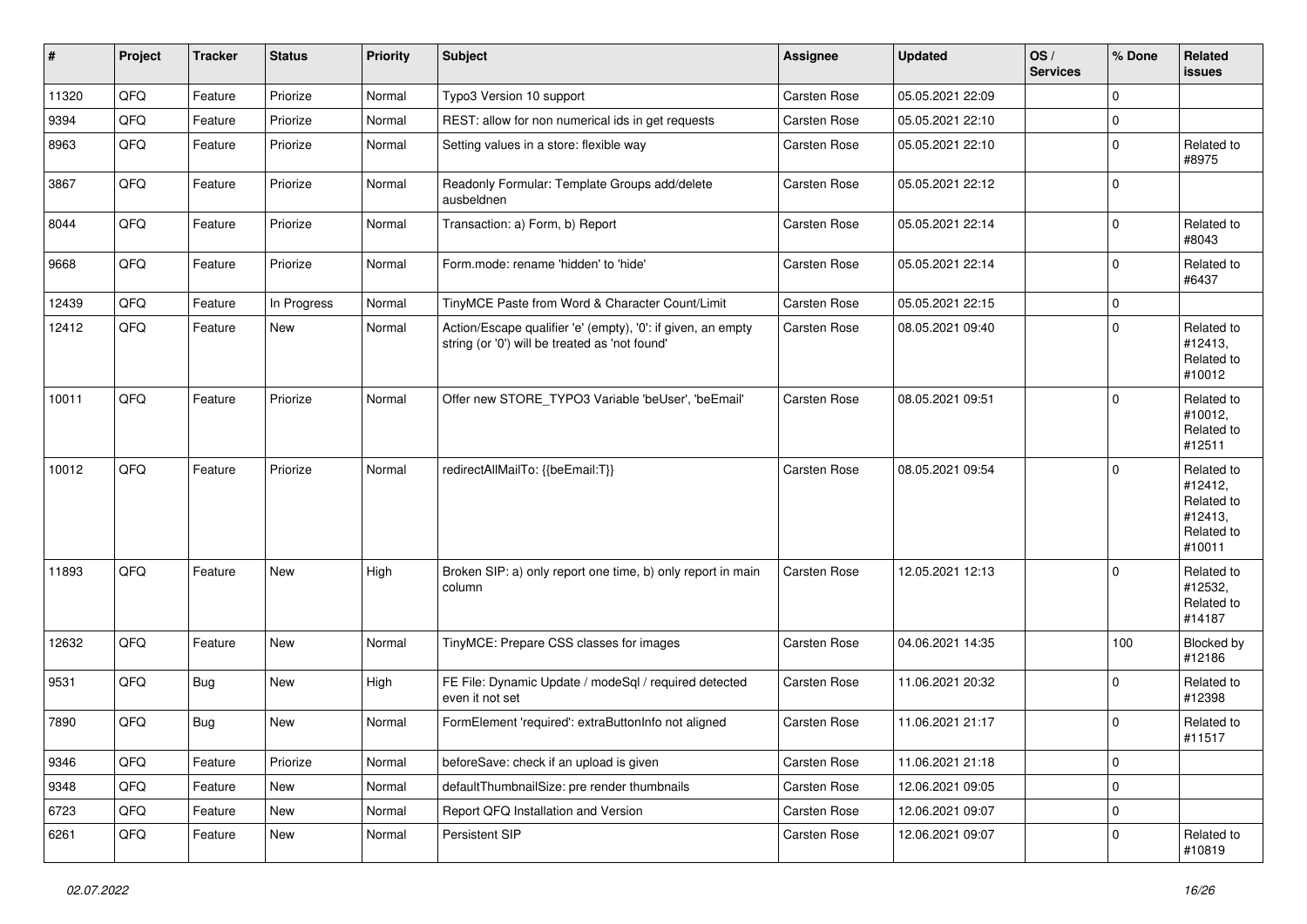| #     | Project | <b>Tracker</b> | <b>Status</b>     | <b>Priority</b> | <b>Subject</b>                                                          | Assignee            | <b>Updated</b>   | OS/<br><b>Services</b> | % Done      | <b>Related</b><br>issues                      |
|-------|---------|----------------|-------------------|-----------------|-------------------------------------------------------------------------|---------------------|------------------|------------------------|-------------|-----------------------------------------------|
| 11460 | QFQ     | Feature        | New               | Normal          | Easier creation of changelog: gitchangelog                              | Carsten Rose        | 12.06.2021 10:20 |                        | $\mathbf 0$ | Related to<br>#13467                          |
| 9347  | QFQ     | Bug            | New               | High            | FE.type=upload with dynamic show/hidden: required not<br>detected       | Carsten Rose        | 12.06.2021 10:40 |                        | $\mathbf 0$ | Related to<br>#5305,<br>Related to<br>#12398  |
| 9121  | QFQ     | Bug            | Priorize          | High            | sip links have r and dblndexData set                                    | Carsten Rose        | 12.06.2021 10:41 |                        | $\mathbf 0$ |                                               |
| 12679 | QFQ     | Feature        | New               | Normal          | tablesorter: custom column width                                        | Carsten Rose        | 16.06.2021 11:10 |                        | $\pmb{0}$   |                                               |
| 5305  | QFQ     | Bug            | New               | Normal          | Upload FormElement: nicht disabled by readonly Form                     | Carsten Rose        | 16.06.2021 13:43 |                        | $\mathbf 0$ | Related to<br>#9347,<br>Related to<br>#9834   |
| 8204  | QFQ     | Feature        | Priorize          | High            | Position 'required mark'                                                | Carsten Rose        | 16.06.2021 13:44 |                        | $\pmb{0}$   |                                               |
| 9669  | QFQ     | <b>Bug</b>     | Some day<br>maybe | Normal          | Checkbox / Template Group: radio/checkbox visible broken<br>after 'add' | Carsten Rose        | 16.06.2021 13:47 |                        | $\pmb{0}$   | Related to<br>#8091                           |
| 10661 | QFQ     | Bug            | In Progress       | Normal          | Typo3 Warnungen                                                         | Carsten Rose        | 07.09.2021 13:23 |                        | $\mathbf 0$ | Related to<br>#12440                          |
| 10793 | QFQ     | Feature        | In Progress       | Normal          | <b>Update NPM Packages</b>                                              | <b>Carsten Rose</b> | 07.09.2021 13:25 |                        | 30          |                                               |
| 11980 | QFQ     | Feature        | In Progress       | Normal          | protected verzeichnis MUSS geschützt werden                             | Carsten Rose        | 07.09.2021 13:30 |                        | $\mathsf 0$ |                                               |
| 12325 | QFQ     | Bug            | Priorize          | Normal          | MultiDB form.dblndex not working for report syntax                      | Carsten Rose        | 07.09.2021 13:37 |                        | $\mathbf 0$ | Related to<br>#12145,<br>Related to<br>#12314 |
| 11036 | QFQ     | Feature        | Some day<br>maybe | Normal          | inline report editor permissions                                        | <b>Carsten Rose</b> | 16.09.2021 15:09 |                        | $\pmb{0}$   | Related to<br>#11323                          |
| 10745 | QFQ     | Feature        | Some day<br>maybe | Normal          | <b>Tablesorter Excel Export</b>                                         | Carsten Rose        | 16.09.2021 15:09 |                        | $\pmb{0}$   |                                               |
| 10116 | QFQ     | Feature        | Some day<br>maybe | Normal          | TypeAhead: Tag - show inside 'input' element                            | Carsten Rose        | 16.09.2021 15:09 |                        | $\mathbf 0$ |                                               |
| 7456  | QFQ     | <b>Bug</b>     | Some day<br>maybe | Low             | Todos in Code: solve or make ticket                                     | Carsten Rose        | 16.09.2021 15:10 |                        | $\pmb{0}$   |                                               |
| 7453  | QFQ     | Feature        | Some day<br>maybe | Normal          | import / export forms QFQ                                               | Carsten Rose        | 16.09.2021 15:10 |                        | $\mathbf 0$ |                                               |
| 7452  | QFQ     | Feature        | Some day<br>maybe | Normal          | automate deployment new QFQ version                                     | Carsten Rose        | 16.09.2021 15:10 |                        | 0           |                                               |
| 10095 | QFQ     | Feature        | Some day<br>maybe | Normal          | Generic Gitlab Integration into QFQ                                     | Carsten Rose        | 16.09.2021 15:10 |                        | $\pmb{0}$   |                                               |
| 8586  | QFQ     | Feature        | Some day<br>maybe | Normal          | QFQ: Enhance Error message for 'record not found'                       | Carsten Rose        | 16.09.2021 15:10 |                        | $\mathbf 0$ |                                               |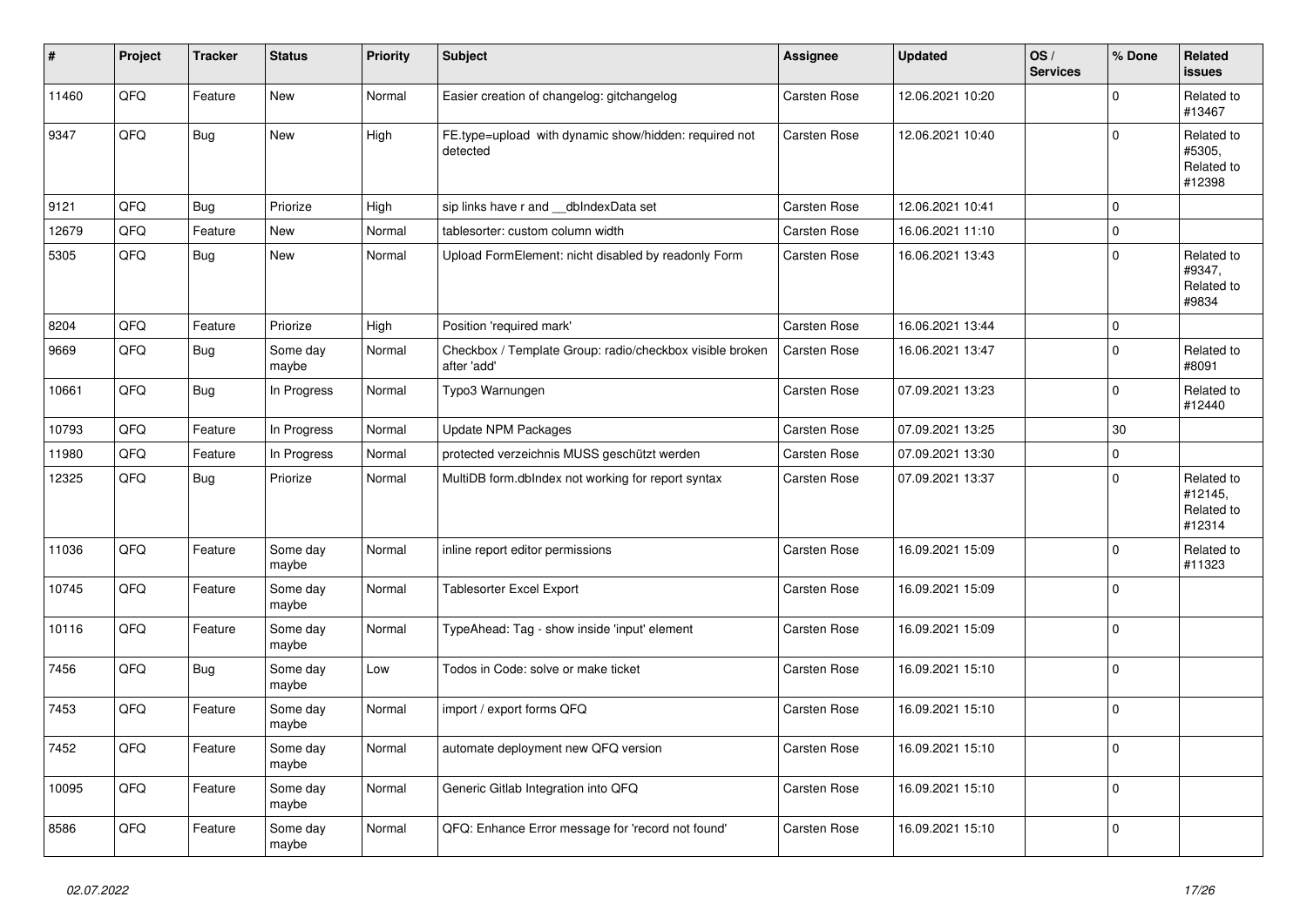| #     | Project | <b>Tracker</b> | <b>Status</b>     | <b>Priority</b> | <b>Subject</b>                                                                                           | <b>Assignee</b>     | <b>Updated</b>   | OS/<br><b>Services</b> | % Done      | Related<br>issues                                                       |
|-------|---------|----------------|-------------------|-----------------|----------------------------------------------------------------------------------------------------------|---------------------|------------------|------------------------|-------------|-------------------------------------------------------------------------|
| 8520  | QFQ     | Feature        | Some day<br>maybe | Normal          | Bring QFQ to Composer                                                                                    | Carsten Rose        | 16.09.2021 15:10 |                        | $\Omega$    |                                                                         |
| 8101  | QFQ     | Feature        | Some day<br>maybe | Normal          | Password hash: support further hashing methods                                                           | Carsten Rose        | 16.09.2021 15:10 |                        | $\pmb{0}$   |                                                                         |
| 12315 | QFQ     | Feature        | Some day<br>maybe | Normal          | Form History (Diffs) / Backups                                                                           | Carsten Rose        | 16.09.2021 15:10 |                        | $\mathbf 0$ |                                                                         |
| 11323 | QFQ     | Feature        | Some day<br>maybe | Normal          | Report Frontend Editor Modal + Codemirror                                                                | Carsten Rose        | 16.09.2021 15:10 |                        | $\mathbf 0$ | Related to<br>#11036                                                    |
| 11322 | QFQ     | Feature        | Some day<br>maybe | Normal          | Form Element JSON - (multiline parameter field)                                                          | <b>Carsten Rose</b> | 16.09.2021 15:10 |                        | $\mathbf 0$ |                                                                         |
| 11217 | QFQ     | Feature        | Some day<br>maybe | Normal          | <b>Extend Script Functionality</b>                                                                       | Carsten Rose        | 16.09.2021 15:10 |                        | $\mathbf 0$ |                                                                         |
| 10716 | QFQ     | Feature        | Some day<br>maybe | Normal          | Business Logic mit Externen Skripten                                                                     | Carsten Rose        | 16.09.2021 15:10 |                        | $\mathbf 0$ | Related to<br>#10713,<br>Related to<br>#8217                            |
| 12337 | QFQ     | Feature        | Some day<br>maybe | Normal          | Database.php: better caching                                                                             | Carsten Rose        | 16.09.2021 15:10 |                        | $\mathbf 0$ |                                                                         |
| 9013  | QFQ     | <b>Bug</b>     | <b>New</b>        | Normal          | Error in Twig template not handled                                                                       | Carsten Rose        | 20.10.2021 13:43 |                        | $\pmb{0}$   |                                                                         |
| 13330 | QFQ     | Feature        | In Progress       | Normal          | Multi Form: Upload                                                                                       | Carsten Rose        | 07.11.2021 12:40 |                        | 50          | Related to<br>#9706                                                     |
| 13354 | QFQ     | Feature        | New               | Normal          | Using Websocket in QFQ                                                                                   | Carsten Rose        | 10.11.2021 15:47 |                        | $\pmb{0}$   |                                                                         |
| 8082  | QFQ     | Feature        | Priorize          | High            | Contact form without saving record                                                                       | Carsten Rose        | 07.12.2021 15:20 |                        | $\mathbf 0$ | Related to<br>#8587,<br><b>Blocks</b><br>#11850                         |
| 11702 | QFQ     | Feature        | <b>New</b>        | Normal          | HTML Special Char makes no sense for 'allbut' if '&' is<br>forbidden                                     | <b>Carsten Rose</b> | 07.12.2021 16:35 |                        | $\mathbf 0$ | Related to<br>#5112,<br>Related to<br>#14320                            |
| 9834  | QFQ     | Bug            | Priorize          | Normal          | Input elements with tag 'disabled' are missing on<br>form-submit: server option 'processReadOnly' broken | Carsten Rose        | 07.12.2021 16:43 |                        | $\mathbf 0$ | Related to<br>#9691,<br>Related to<br>#5305, Has<br>duplicate<br>#12331 |
| 12186 | QFQ     | Feature        | <b>New</b>        | High            | TinyMCE Config für Objekte                                                                               | Carsten Rose        | 07.12.2021 17:19 |                        | $\mathbf 0$ | <b>Blocks</b><br>#12632                                                 |
| 6116  | QFQ     | <b>Bug</b>     | Priorize          | High            | value of checkbox not saved                                                                              | <b>Carsten Rose</b> | 07.12.2021 17:19 |                        | $\mathbf 0$ |                                                                         |
| 12974 | QFQ     | <b>Bug</b>     | <b>New</b>        | High            | Sanitize Queries in Action-Elements                                                                      | <b>Carsten Rose</b> | 07.12.2021 17:19 |                        | $\mathbf 0$ |                                                                         |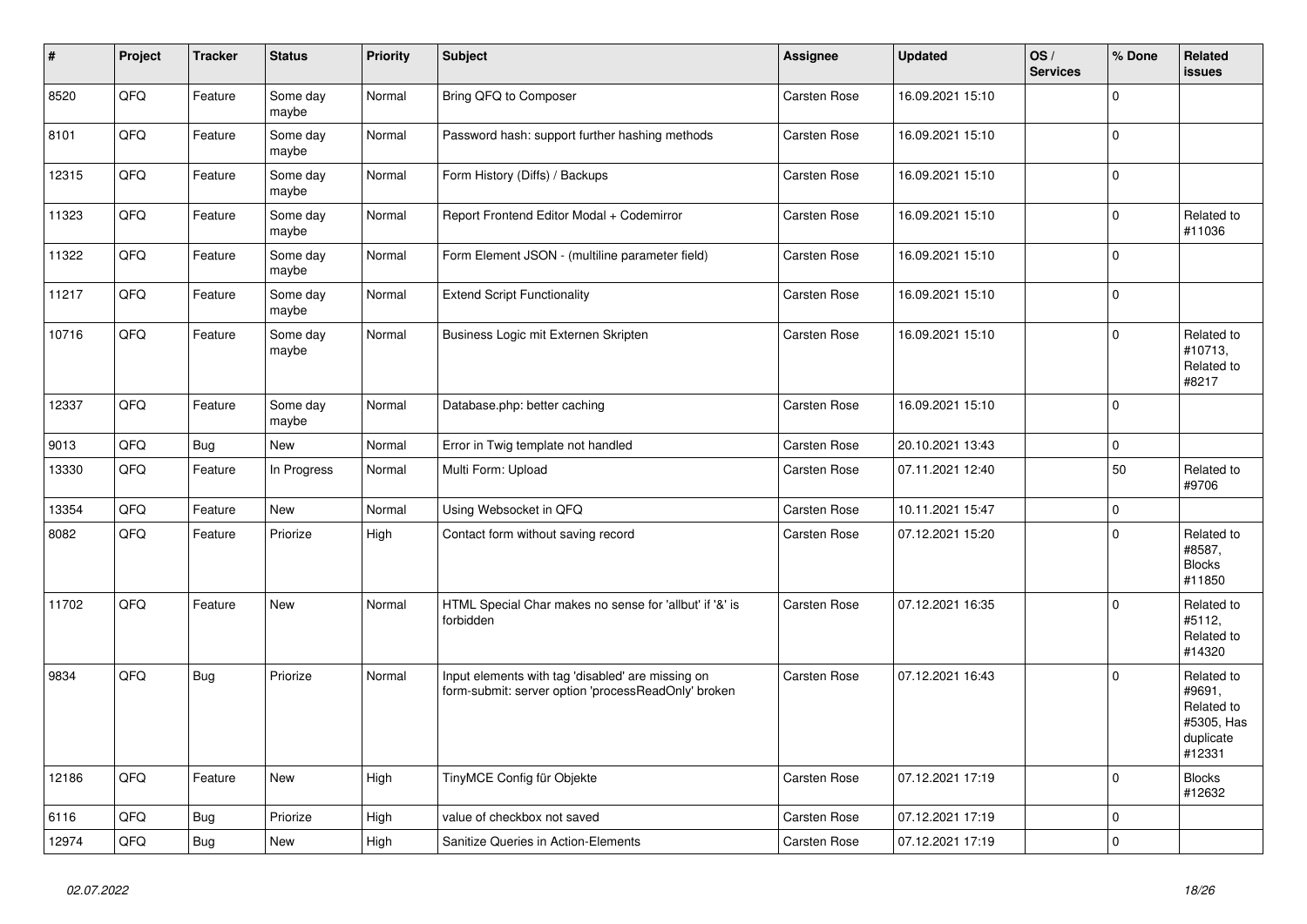| #     | Project | <b>Tracker</b> | <b>Status</b>              | <b>Priority</b> | <b>Subject</b>                                                                                                                                     | <b>Assignee</b>     | <b>Updated</b>   | OS/<br><b>Services</b> | % Done      | <b>Related</b><br><b>issues</b>                                      |
|-------|---------|----------------|----------------------------|-----------------|----------------------------------------------------------------------------------------------------------------------------------------------------|---------------------|------------------|------------------------|-------------|----------------------------------------------------------------------|
| 12670 | QFQ     | <b>Bug</b>     | <b>New</b>                 | High            | Dropdown-Menu classes können nicht mehr angegeben<br>werden                                                                                        | Carsten Rose        | 07.12.2021 17:19 |                        | $\mathbf 0$ |                                                                      |
| 12532 | QFQ     | Feature        | <b>New</b>                 | High            | SIP-Parameter bei Seitenaufruf in Browser-Console<br>anzeigen                                                                                      | Carsten Rose        | 07.12.2021 17:19 |                        | $\Omega$    | Related to<br>#11893,<br>Related to<br>#14187                        |
| 12513 | QFQ     | <b>Bug</b>     | <b>New</b>                 | High            | Implement server side check of maxlength                                                                                                           | Carsten Rose        | 07.12.2021 17:19 |                        | $\mathbf 0$ |                                                                      |
| 12545 | QFQ     | <b>Bug</b>     | <b>New</b>                 | Urgent          | sql.log not created / updated                                                                                                                      | Carsten Rose        | 14.12.2021 16:02 |                        | $\pmb{0}$   |                                                                      |
| 12702 | QFQ     | Bug            | <b>New</b>                 | High            | templateGroup: broken in multiDb Setup                                                                                                             | Carsten Rose        | 14.12.2021 16:02 |                        | $\mathbf 0$ |                                                                      |
| 12544 | QFQ     | Feature        | New                        | High            | a) ' AS _link' new also as ' AS _format', b) sortierung via Carsten Rose<br>'display: none;', c) '_format' benoeitgt nicht zwingend<br>u/U/p/m/z/d |                     | 14.12.2021 16:03 |                        | $\pmb{0}$   |                                                                      |
| 12463 | QFQ     | <b>Bug</b>     | ToDo                       | High            | QFQ Function: 'function' and 'sql' on same level - output of<br>sql is shown two times.                                                            | Carsten Rose        | 15.12.2021 16:31 |                        | $\mathbf 0$ |                                                                      |
| 13566 | QFQ     | Feature        | Ready to sync<br>(develop) | Normal          | Delete config-example.gfg.php file                                                                                                                 | <b>Carsten Rose</b> | 23.12.2021 09:25 |                        | $\mathbf 0$ |                                                                      |
| 12327 | QFQ     | Bug            | New                        | Normal          | Copy to clipboard: Glyphicon can not be changed                                                                                                    | Carsten Rose        | 27.12.2021 17:59 |                        | $\mathbf 0$ |                                                                      |
| 9789  | QFQ     | Bug            | In Progress                | High            | Record Lock: release to early on 'leave page'                                                                                                      | <b>Carsten Rose</b> | 10.01.2022 09:25 |                        | 100         | Related to<br>#10081,<br>Related to<br>#9173,<br>Related to<br>#8702 |
| 13659 | QFQ     | Bug            | New                        | Normal          | wrong sanitize class applied to R-store                                                                                                            | Carsten Rose        | 15.01.2022 14:23 |                        | $\mathbf 0$ |                                                                      |
| 13706 | QFQ     | <b>Bug</b>     | <b>New</b>                 | Normal          | Wrong CheckType in FieldElement LastStatus of Form Cron                                                                                            | <b>Carsten Rose</b> | 21.01.2022 18:20 |                        | $\mathbf 0$ |                                                                      |
| 4413  | QFQ     | Feature        | <b>New</b>                 | Normal          | fieldset: show/hidden, modeSql, dynamicUpdate                                                                                                      | <b>Carsten Rose</b> | 09.02.2022 15:19 |                        | $\mathbf 0$ |                                                                      |
| 5894  | QFQ     | Feature        | Feedback                   | Normal          | Typeahead in Report: show/hide rows dynamically                                                                                                    | <b>Carsten Rose</b> | 18.02.2022 08:50 |                        | $\mathbf 0$ | Related to<br>#5893.<br>Related to<br>#5885                          |
| 12395 | QFQ     | Bug            | ToDo                       | High            | QFQ Function: Result two times shown                                                                                                               | Carsten Rose        | 18.02.2022 08:59 |                        | $\mathbf 0$ |                                                                      |
| 5548  | QFQ     | Feature        | Some day<br>maybe          | Normal          | 801 Textfiles/Scriptfiles als Thumbnail                                                                                                            | <b>Carsten Rose</b> | 07.03.2022 16:26 |                        | $\mathbf 0$ |                                                                      |
| 13843 | QFQ     | Feature        | New                        | Normal          | Create JWT via QFQ                                                                                                                                 | <b>Carsten Rose</b> | 19.03.2022 17:42 |                        | $\mathbf 0$ |                                                                      |
| 13841 | QFQ     | Feature        | New                        | Normal          | Create PDF via iText - evaluate                                                                                                                    | Carsten Rose        | 19.03.2022 17:42 |                        | $\mathbf 0$ |                                                                      |
| 13700 | QFQ     | Feature        | New                        | Normal          | Redesign qfq.io Seite                                                                                                                              | Carsten Rose        | 19.03.2022 17:43 |                        | $\mathbf 0$ |                                                                      |
| 13592 | QFQ     | Bug            | New                        | Normal          | QFQ Build Queue: das vergeben von Tags klappt nicht. Es<br>werden keine Releases gebaut.                                                           | <b>Carsten Rose</b> | 19.03.2022 17:45 |                        | $\mathbf 0$ |                                                                      |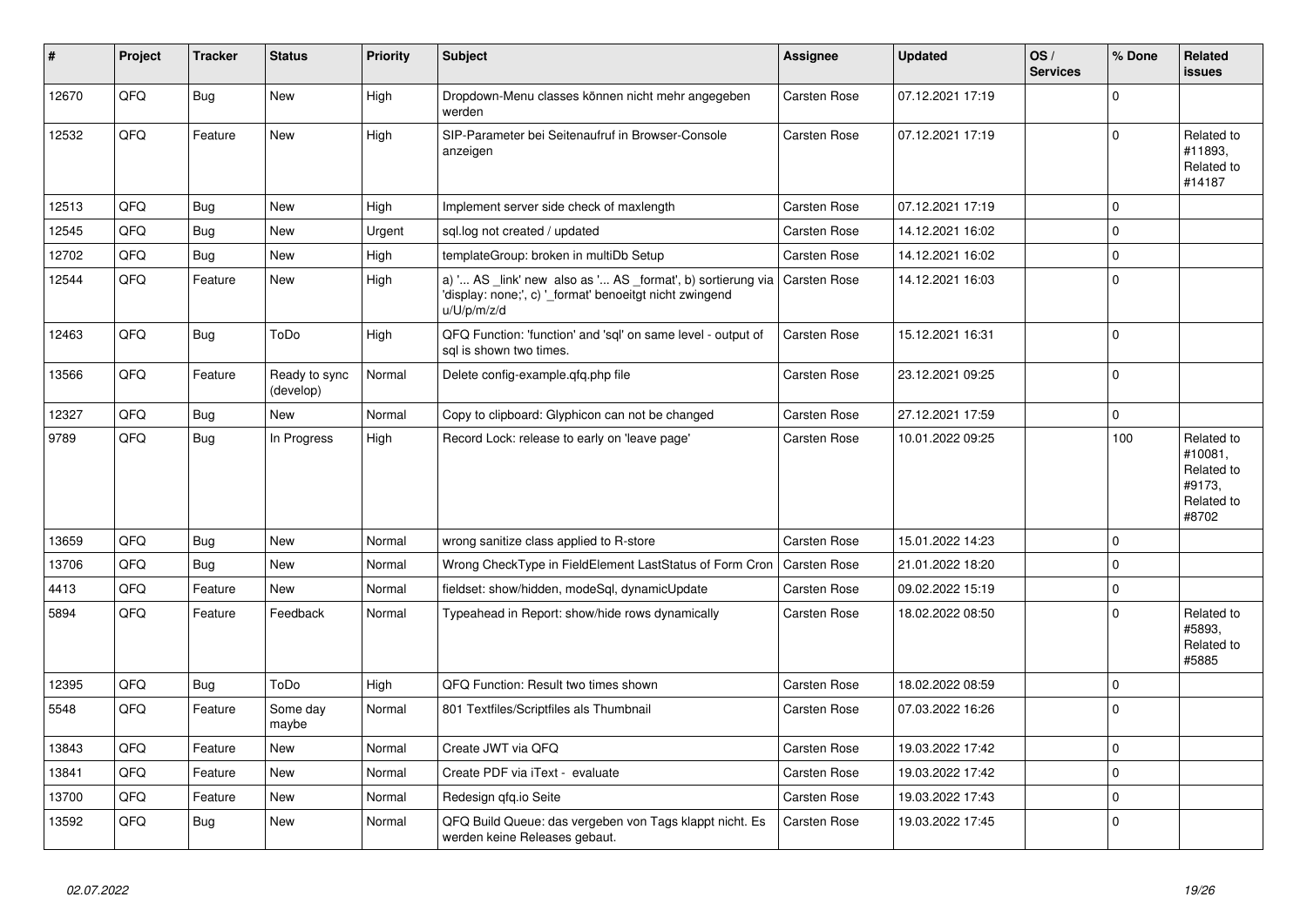| $\vert$ # | Project | <b>Tracker</b> | <b>Status</b> | <b>Priority</b> | <b>Subject</b>                                                                                                                                      | Assignee            | <b>Updated</b>   | OS/<br><b>Services</b> | % Done      | Related<br><b>issues</b>                                                                                                       |
|-----------|---------|----------------|---------------|-----------------|-----------------------------------------------------------------------------------------------------------------------------------------------------|---------------------|------------------|------------------------|-------------|--------------------------------------------------------------------------------------------------------------------------------|
| 13467     | QFQ     | Feature        | New           | Normal          | ChangeLog Generator                                                                                                                                 | <b>Carsten Rose</b> | 19.03.2022 17:46 |                        | $\Omega$    | Related to<br>#11460                                                                                                           |
| 13460     | QFQ     | <b>Bug</b>     | New           | Normal          | Doc: Password set/reset  password should not processed<br>with 'html encode'                                                                        | <b>Carsten Rose</b> | 19.03.2022 17:46 |                        | $\Omega$    |                                                                                                                                |
| 13332     | QFQ     | <b>Bug</b>     | New           | Normal          | Multi Form: Required Felder werden visuell nicht markiert.                                                                                          | Carsten Rose        | 19.03.2022 17:47 |                        | $\Omega$    |                                                                                                                                |
| 13331     | QFQ     | Bug            | New           | Normal          | Multi Form: Clear Icon misplaced                                                                                                                    | Carsten Rose        | 19.03.2022 17:47 |                        | $\mathbf 0$ |                                                                                                                                |
| 12716     | QFQ     | <b>Bug</b>     | New           | Normal          | template group: Pattern only applied to first instance                                                                                              | <b>Carsten Rose</b> | 19.03.2022 17:47 |                        | $\mathbf 0$ |                                                                                                                                |
| 12664     | QFQ     | Feature        | New           | Normal          | TinyMCE: report/remove malicous HTML/JS Code                                                                                                        | Carsten Rose        | 19.03.2022 17:47 |                        | $\mathbf 0$ | Related to<br>#14320                                                                                                           |
| 12603     | QFQ     | Feature        | New           | Normal          | Dropdown (Select), Radio, checkbox:<br>itemListAlways={{!SELECT key, value}}                                                                        | <b>Carsten Rose</b> | 19.03.2022 17:47 |                        | $\mathbf 0$ |                                                                                                                                |
| 12581     | QFQ     | <b>Bug</b>     | New           | Normal          | Form.forward=close: Record 'new' in new browser tab ><br>save (& close) >> Form is not reloaded with new created<br>record id and stays in mode=new | <b>Carsten Rose</b> | 19.03.2022 17:48 |                        | $\mathbf 0$ |                                                                                                                                |
| 12520     | QFQ     | Bug            | New           | Normal          | Switch FE User: still active even FE User session expired                                                                                           | <b>Carsten Rose</b> | 19.03.2022 17:48 |                        | $\mathbf 0$ |                                                                                                                                |
| 12512     | QFQ     | <b>Bug</b>     | New           | Normal          | Some MySQL Installation can't use 'stored procedures'                                                                                               | Carsten Rose        | 19.03.2022 17:48 |                        | $\Omega$    |                                                                                                                                |
| 12546     | QFQ     | Bug            | Feedback      | Normal          | Branch 'Development' - Unit Tests mit dirty workaround<br>angepasst                                                                                 | <b>Carsten Rose</b> | 19.03.2022 17:48 |                        | $\mathbf 0$ |                                                                                                                                |
| 12714     | QFQ     | Bug            | New           | Normal          | Conversion of GIF to PDF broken when GIF contains Alpha.                                                                                            | Carsten Rose        | 19.03.2022 17:49 |                        | $\mathbf 0$ |                                                                                                                                |
| 12440     | QFQ     | Feature        | In Progress   | Normal          | Typo3 V10 upgrade (durchfuehren und testen)                                                                                                         | Carsten Rose        | 21.03.2022 09:53 |                        | 50          | Related to<br>#12357,<br>Related to<br>#12067,<br>Related to<br>#10661                                                         |
| 13451     | QFQ     | Bug            | New           | Normal          | Character Counter / Max Character: Problem in Safari                                                                                                | <b>Carsten Rose</b> | 15.04.2022 17:18 |                        | $\mathbf 0$ |                                                                                                                                |
| 14091     | QFQ     | <b>Bug</b>     | New           | Normal          | inconsistent template path for twig                                                                                                                 | <b>Carsten Rose</b> | 19.04.2022 18:36 |                        | $\mathbf 0$ |                                                                                                                                |
| 10979     | QFQ     | Feature        | New           | Normal          | Ajax Calls an API - dataReport                                                                                                                      | Carsten Rose        | 11.05.2022 12:15 |                        | $\mathbf 0$ |                                                                                                                                |
| 11517     | QFQ     | Bug            | In Progress   | Normal          | extraButtonInfo Broken for multiple FormElements                                                                                                    | <b>Carsten Rose</b> | 12.05.2022 13:12 |                        | $\mathbf 0$ | Related to<br>#7890,<br>Related to<br>#3811, Has<br>duplicate<br>#10905, Has<br>duplicate<br>#10553, Has<br>duplicate<br>#6779 |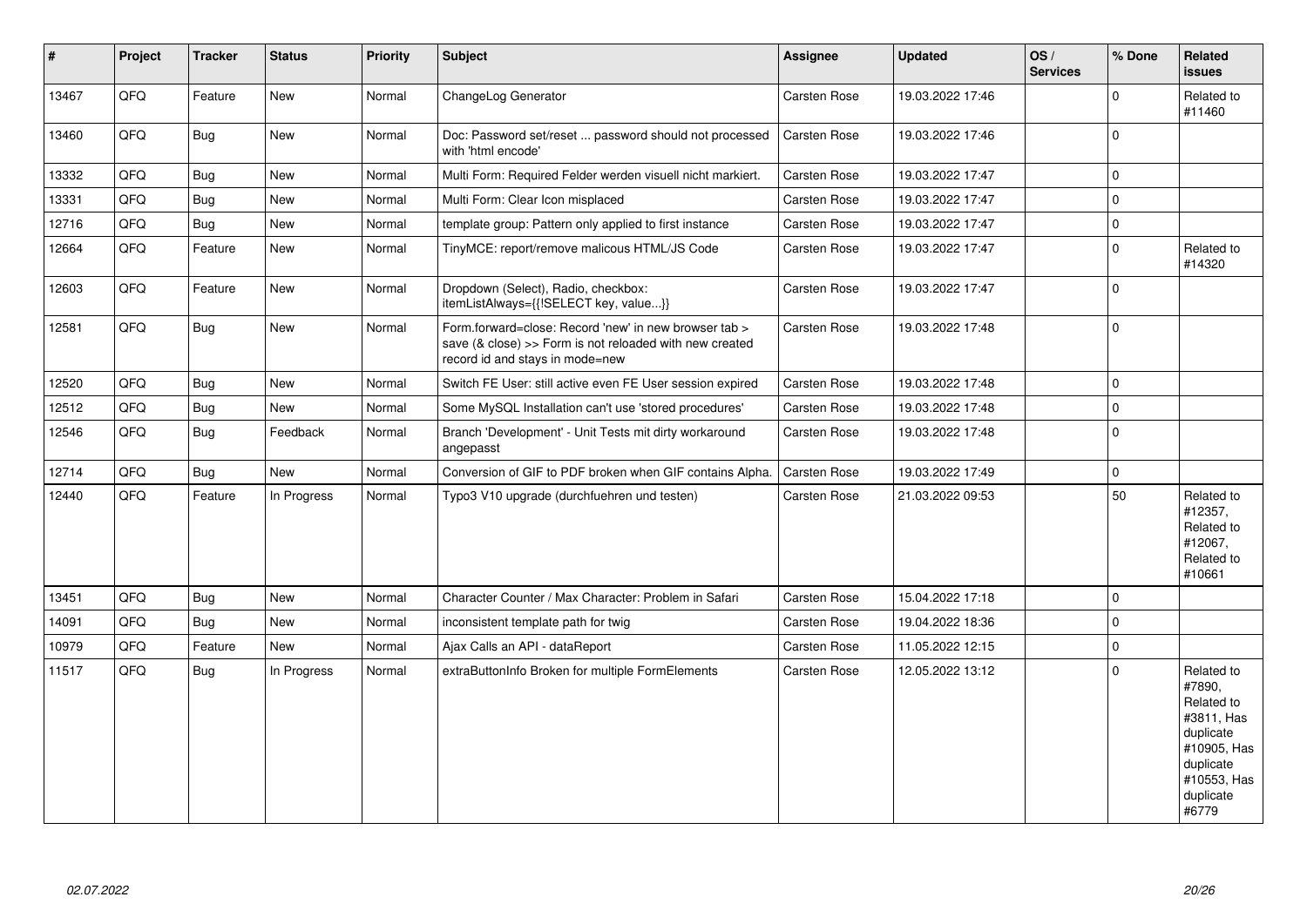| #     | Project | <b>Tracker</b> | <b>Status</b>     | <b>Priority</b> | <b>Subject</b>                                                                                         | Assignee            | <b>Updated</b>   | OS/<br><b>Services</b> | % Done      | Related<br><b>issues</b>                                               |
|-------|---------|----------------|-------------------|-----------------|--------------------------------------------------------------------------------------------------------|---------------------|------------------|------------------------|-------------|------------------------------------------------------------------------|
| 14077 | QFQ     | <b>Bug</b>     | <b>New</b>        | Normal          | As _link: Attribute 'class' missing by r:1 and r:3 - but should<br>set                                 | Carsten Rose        | 28.05.2022 11:02 |                        | $\mathbf 0$ | Related to<br>#5342,<br>Related to<br>#4343                            |
| 14187 | QFQ     | Feature        | <b>New</b>        | High            | gfg.log: show current URL                                                                              | <b>Carsten Rose</b> | 28.05.2022 11:02 |                        | $\mathbf 0$ | Related to<br>#13933,<br>Related to<br>#12532,<br>Related to<br>#11893 |
| 14233 | QFQ     | <b>Bug</b>     | <b>New</b>        | Normal          | AS_link: question - HTML is not rendered                                                               | Carsten Rose        | 28.05.2022 11:02 |                        | $\pmb{0}$   |                                                                        |
| 14090 | QFQ     | Feature        | New               | Normal          | Nützliche script funktionen                                                                            | Carsten Rose        | 28.05.2022 11:03 |                        | $\mathbf 0$ |                                                                        |
| 12584 | QFQ     | Feature        | Feedback          | Normal          | T3 v10 migration script: replace alias-patterns (v11)                                                  | Carsten Rose        | 28.05.2022 11:12 |                        | 100         |                                                                        |
| 14175 | QFQ     | <b>Bug</b>     | In Progress       | Normal          | Opening a form with no QFQ Session cookie fails                                                        | <b>Carsten Rose</b> | 03.06.2022 10:40 |                        | $\mathbf 0$ |                                                                        |
| 12611 | QFQ     | Feature        | Some day<br>maybe | Normal          | Refactoring: Bootstrap with Lazy Loading                                                               | Carsten Rose        | 08.06.2022 10:37 |                        | $\mathbf 0$ | Related to<br>#12490.<br>Related to<br>#10013,<br>Related to<br>#7732  |
| 10013 | QFQ     | Feature        | Some day<br>maybe | Normal          | FE.typ=editor: CodeMirror                                                                              | <b>Carsten Rose</b> | 08.06.2022 10:37 |                        | $\mathbf 0$ | Related to<br>#12611,<br>Related to<br>#12490,<br>Related to<br>#7732  |
| 14304 | QFQ     | <b>Bug</b>     | <b>New</b>        | Normal          | table sorter view safer does not work                                                                  | Carsten Rose        | 10.06.2022 11:49 |                        | $\pmb{0}$   |                                                                        |
| 14305 | QFQ     | Bug            | <b>New</b>        | Normal          | Inline Report editing does not create history entries                                                  | Carsten Rose        | 10.06.2022 11:55 |                        | $\pmb{0}$   |                                                                        |
| 12452 | QFQ     | Feature        | Priorize          | Normal          | BaseURL: alsways with '/' at the end                                                                   | Carsten Rose        | 19.06.2022 13:45 |                        | $\mathbf 0$ | Related to<br>#10782                                                   |
| 14283 | QFQ     | Bug            | Priorize          | Normal          | HEIC / HEIF convert doesn't trigger                                                                    | Carsten Rose        | 19.06.2022 16:37 |                        | $\mathbf 0$ |                                                                        |
| 14371 | QFQ     | Feature        | Priorize          | Normal          | LDAP via REPORT                                                                                        | Carsten Rose        | 19.06.2022 16:37 |                        | $\pmb{0}$   |                                                                        |
| 14290 | QFQ     | Feature        | Priorize          | Normal          | FormEditor: Show Table Definition                                                                      | <b>Carsten Rose</b> | 19.06.2022 16:37 |                        | $\mathbf 0$ |                                                                        |
| 14323 | QFQ     | <b>Bug</b>     | In Progress       | Normal          | Report: render=both single - no impact                                                                 | Carsten Rose        | 19.06.2022 18:31 |                        | $\pmb{0}$   |                                                                        |
| 9077  | QFQ     | Bug            | <b>New</b>        | Normal          | typeAheadSql: report broken SQL                                                                        | Carsten Rose        | 29.06.2022 22:35 |                        | $\mathbf 0$ | Related to<br>#4018                                                    |
| 9221  | QFQ     | Feature        | <b>New</b>        | Normal          | typeAhead: Zeichenlimite ausschalten                                                                   | Carsten Rose        | 29.06.2022 22:36 |                        | $\mathbf 0$ |                                                                        |
| 4018  | QFQ     | Feature        | New               | Normal          | typeahead: long query parameter / answer triggers 'Attack<br>detected' and purges current SIP storage. | Carsten Rose        | 29.06.2022 22:46 |                        | $\mathbf 0$ | Related to<br>#9077                                                    |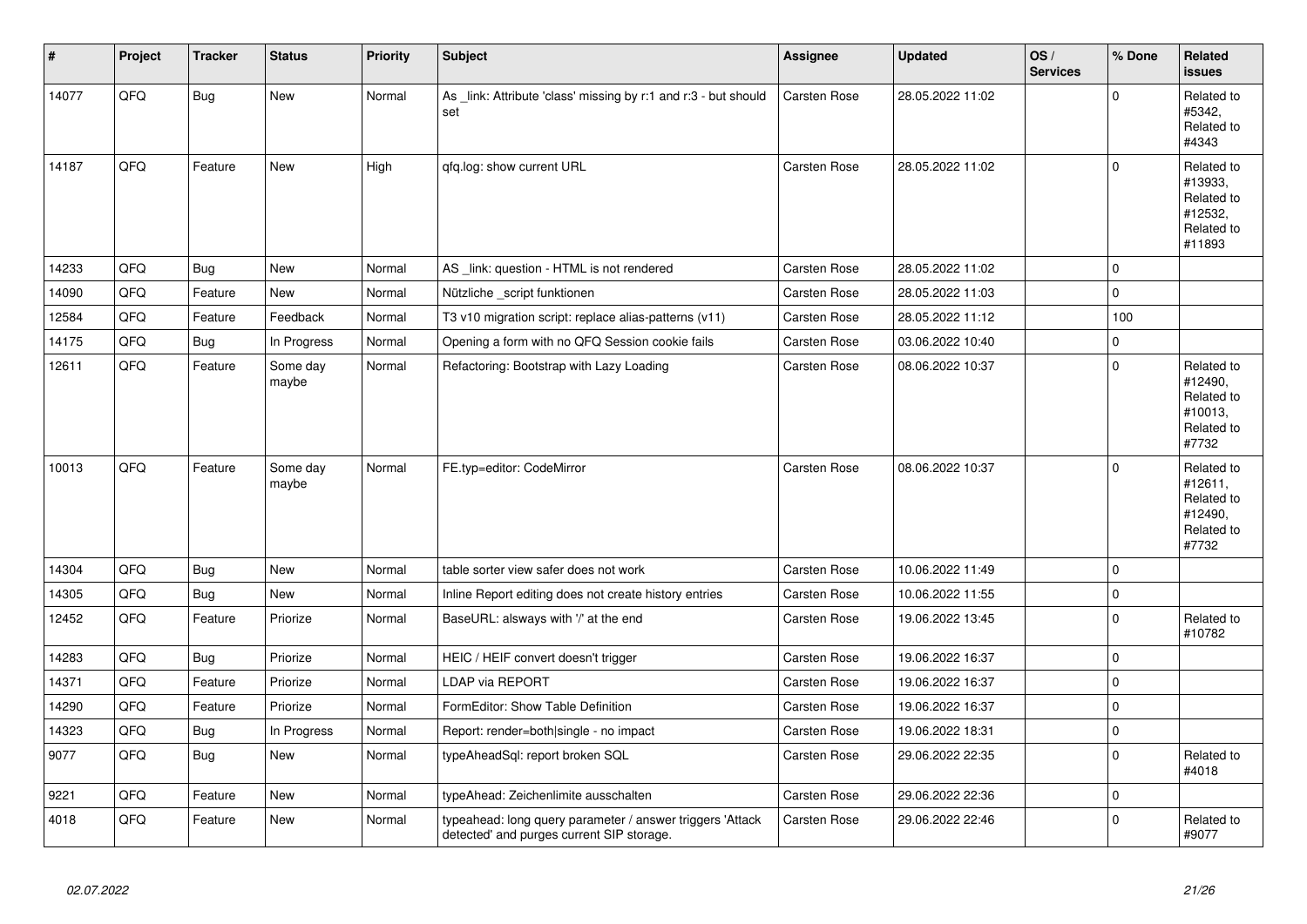| $\#$  | Project | <b>Tracker</b> | <b>Status</b>     | <b>Priority</b> | <b>Subject</b>                                                                                                                                           | <b>Assignee</b> | <b>Updated</b>   | OS/<br><b>Services</b> | % Done      | Related<br><b>issues</b> |
|-------|---------|----------------|-------------------|-----------------|----------------------------------------------------------------------------------------------------------------------------------------------------------|-----------------|------------------|------------------------|-------------|--------------------------|
| 4420  | QFQ     | Feature        | Some day<br>maybe | Normal          | Client: Local Storage - store the changes of a form, local in<br>the browser.                                                                            | Benjamin Baer   | 11.12.2019 16:02 |                        | $\Omega$    |                          |
| 3415  | QFQ     | Feature        | Some day<br>maybe | Normal          | FE Login Box Templatefile                                                                                                                                | Benjamin Baer   | 11.12.2019 16:02 |                        | $\mathbf 0$ |                          |
| 3692  | QFQ     | Feature        | Some day<br>maybe | Normal          | QFQ Webseite                                                                                                                                             | Benjamin Baer   | 11.12.2019 16:02 |                        | $\mathbf 0$ | Related to<br>#5033      |
| 2063  | QFQ     | <b>Bug</b>     | Some day<br>maybe | Normal          | Pills auf 'inaktiv' setzen falls keine Element auf dem Pill<br>sichtbar sind.                                                                            | Benjamin Baer   | 11.12.2019 16:03 |                        | $\mathbf 0$ | Related to<br>#3752      |
| 9898  | QFQ     | <b>Bug</b>     | Feedback          | Normal          | Formular trotz Timeout gespeichert                                                                                                                       | Benjamin Baer   | 01.02.2020 15:56 |                        | $\mathbf 0$ |                          |
| 9535  | QFQ     | <b>Bug</b>     | Feedback          | Normal          | Report:  AS '_vertical' - column to wide - vertical >> rot45,<br>rot90                                                                                   | Benjamin Baer   | 01.02.2020 15:56 |                        | $\mathbf 0$ |                          |
| 5389  | QFQ     | Feature        | Some day<br>maybe | Normal          | QFQ Design: Multline label / note                                                                                                                        | Benjamin Baer   | 01.02.2020 23:19 |                        | $\mathbf 0$ |                          |
| 8522  | QFQ     | Feature        | Some day<br>maybe | Normal          | build QFQ - npm warnings                                                                                                                                 | Benjamin Baer   | 01.02.2020 23:19 |                        | 50          |                          |
| 4454  | QFQ     | <b>Bug</b>     | Some day<br>maybe | Normal          | Required Elements: multiple elements in a row - whole row<br>marked if only one input is empty.                                                          | Benjamin Baer   | 01.02.2020 23:20 |                        | $\mathbf 0$ |                          |
| 4398  | QFQ     | <b>Bug</b>     | Some day<br>maybe | Normal          | Typeahead: mouse click in a prefilled input opens a single<br>item dropdown with the current value - click on it seems to<br>set the value, not the key. | Benjamin Baer   | 01.02.2020 23:20 |                        | $\mathbf 0$ | Related to<br>#4457      |
| 5024  | QFQ     | Feature        | Some day<br>maybe | Normal          | Fabric: Generate PDF with edits                                                                                                                          | Benjamin Baer   | 01.02.2020 23:20 |                        | $\mathbf 0$ | Related to<br>#10704     |
| 6972  | QFQ     | Feature        | Some day<br>maybe | Normal          | Fabric Clipboard / cross browser tab                                                                                                                     | Benjamin Baer   | 01.02.2020 23:21 |                        | $\mathbf 0$ |                          |
| 6970  | QFQ     | Feature        | Some day<br>maybe | Normal          | tablesorter: default fuer 'sortReset' aendern von 'Ctrl' zu 'Alt'                                                                                        | Benjamin Baer   | 01.02.2020 23:21 |                        | $\mathbf 0$ |                          |
| 7730  | QFQ     | Feature        | Priorize          | Normal          | SELECT Box: title in between                                                                                                                             | Benjamin Baer   | 01.02.2020 23:22 |                        | $\mathbf 0$ |                          |
| 9130  | QFQ     | Feature        | Some day<br>maybe | Normal          | tablesorter: Automatic Row numbering / Zeilenummer                                                                                                       | Benjamin Baer   | 01.02.2020 23:22 |                        | $\mathbf 0$ |                          |
| 10003 | QFQ     | Feature        | Priorize          | Normal          | fieldset: stronger visualize group                                                                                                                       | Benjamin Baer   | 12.02.2020 08:13 |                        | $\mathbf 0$ |                          |
| 11237 | QFQ     | <b>Bug</b>     | New               | High            | Radiobutton / parameter.buttonClass= btn-default - kein<br>dirty Trigger                                                                                 | Benjamin Baer   | 03.05.2021 21:12 |                        | $\mathbf 0$ | Related to<br>#10766     |
| 11057 | QFQ     | <b>Bug</b>     | New               | High            | Checkboxes ohne span.checkmark im Report werden<br>ausgeblendet                                                                                          | Benjamin Baer   | 03.05.2021 21:12 |                        | $\pmb{0}$   | Related to<br>#11039     |
| 9548  | QFQ     | Feature        | Feedback          | High            | FormElement: Pattern mismatch - optional report only on<br>focus lost                                                                                    | Benjamin Baer   | 03.05.2021 21:14 |                        | $\mathbf 0$ |                          |
| 9135  | QFQ     | Feature        | Priorize          | Normal          | Progress Bar generic / replace old hourglass download<br>popup                                                                                           | Benjamin Baer   | 03.01.2022 07:43 |                        | $\pmb{0}$   |                          |
| 7965  | QFQ     | Feature        | Priorize          | Normal          | Input type 'text' with visual format - currency                                                                                                          | Benjamin Baer   | 03.01.2022 07:45 |                        | 0           |                          |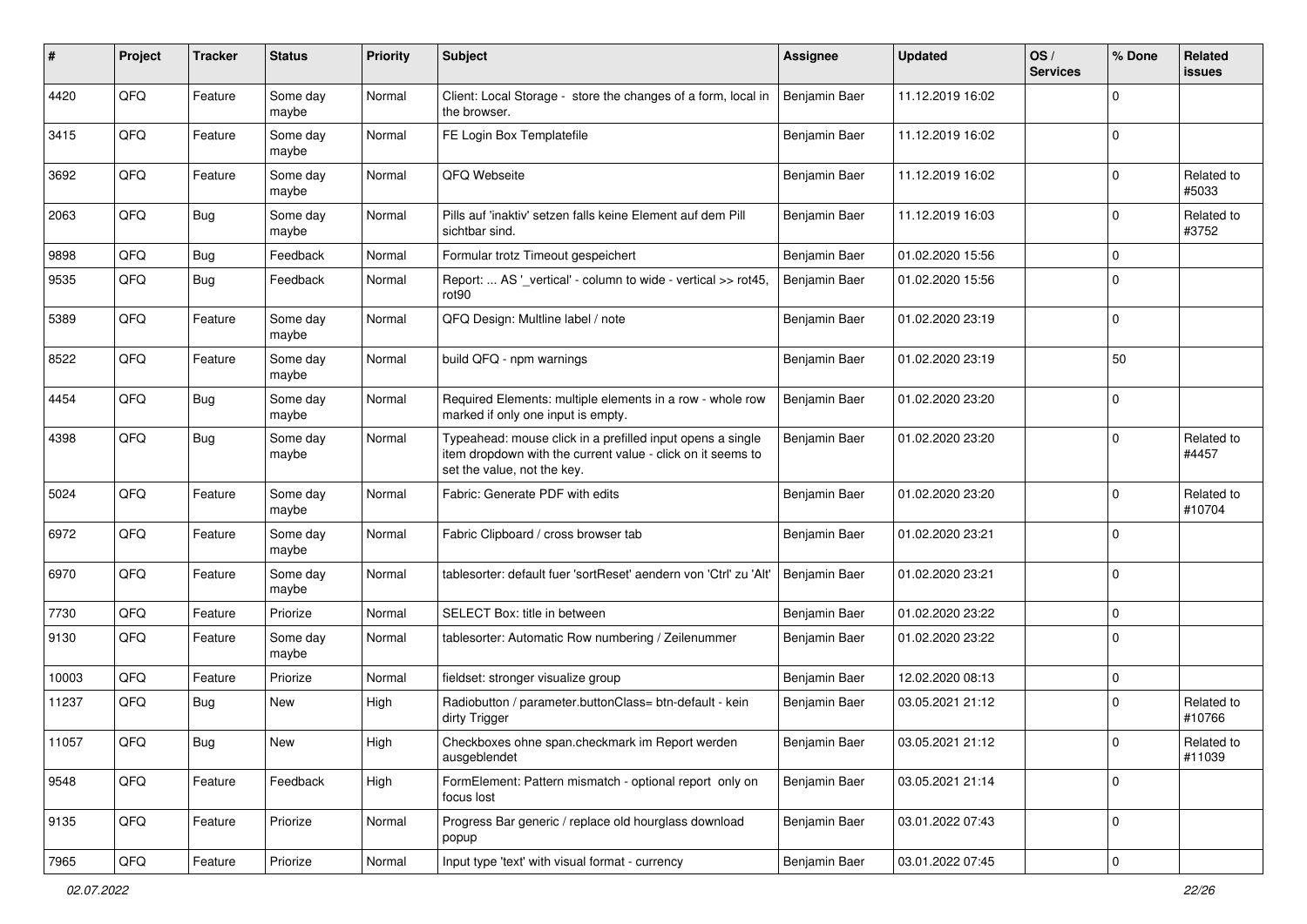| $\vert$ # | Project | <b>Tracker</b> | <b>Status</b>     | <b>Priority</b> | <b>Subject</b>                                                                                      | Assignee        | <b>Updated</b>   | OS/<br><b>Services</b> | % Done      | Related<br><b>issues</b>                                               |
|-----------|---------|----------------|-------------------|-----------------|-----------------------------------------------------------------------------------------------------|-----------------|------------------|------------------------|-------------|------------------------------------------------------------------------|
| 4457      | QFQ     | <b>Bug</b>     | Priorize          | Normal          | typeahead: pressing return to select an item, saves the form<br>and closes the form.                | Benjamin Baer   | 03.01.2022 08:01 |                        | $\Omega$    | Related to<br>#4398                                                    |
| 6566      | QFQ     | <b>Bug</b>     | Priorize          | Normal          | Link Function 'delete': provided parameter missing on page<br>reload                                | Benjamin Baer   | 03.01.2022 08:08 |                        | $\Omega$    |                                                                        |
| 2665      | QFQ     | Bug            | Priorize          | Normal          | Dynamic Update funktioniert nicht, wenn beim<br>entsprechenden FormElement eine size angegeben ist. | Benjamin Baer   | 03.01.2022 08:12 |                        | 30          |                                                                        |
| 6870      | QFQ     | Feature        | Priorize          | Normal          | Click on '_link' triggers an API call                                                               | Benjamin Baer   | 03.01.2022 08:25 |                        | $\mathbf 0$ |                                                                        |
| 12476     | QFQ     | Feature        | New               | Normal          | clearMe: a) should trigger 'dirty', b) sticky on textarea resize                                    | Benjamin Baer   | 04.01.2022 08:40 |                        | $\mathbf 0$ | Related to<br>#9528                                                    |
| 13647     | QFQ     | <b>Bug</b>     | New               | Normal          | Autofocus funktioniert nicht auf Chrome                                                             | Benjamin Baer   | 19.03.2022 17:44 |                        | $\mathbf 0$ |                                                                        |
| 13528     | QFQ     | Bug            | New               | Normal          | qfq.io > releases: es wird kein neues Release angelegt                                              | Benjamin Baer   | 19.03.2022 17:46 |                        | $\mathbf 0$ |                                                                        |
| 12556     | QFQ     | Feature        | New               | Normal          | Pills Title: colored = static or dynamic on allrequiredgiven                                        | Benjamin Baer   | 19.03.2022 17:49 |                        | $\mathbf 0$ |                                                                        |
| 5366      | QFQ     | Feature        | Priorize          | Normal          | Saving with keyboard shortcuts                                                                      | Benjamin Baer   | 21.03.2022 09:47 |                        | $\mathbf 0$ |                                                                        |
| 6224      | QFQ     | Feature        | Priorize          | Normal          | Dynamic update: fade in/out fields                                                                  | Benjamin Baer   | 21.03.2022 09:50 |                        | $\mathbf 0$ |                                                                        |
| 5562      | QFQ     | Feature        | Priorize          | Normal          | Drag'n'Drop fuer Uploads                                                                            | Benjamin Baer   | 21.03.2022 09:52 |                        | $\mathbf 0$ | Related to<br>#9706                                                    |
| 6801      | QFQ     | Feature        | Priorize          | Normal          | Fabric: Maximize / FullIscreen                                                                      | Benjamin Baer   | 21.03.2022 09:56 |                        | $\mathbf 0$ |                                                                        |
| 6140      | QFQ     | <b>Bug</b>     | Priorize          | Normal          | QFQ DnD Sort: Locked fields                                                                         | Benjamin Baer   | 21.03.2022 09:56 |                        | $\mathbf 0$ |                                                                        |
| 7602      | QFQ     | Feature        | ToDo              | High            | Multi Select: with checkboxes                                                                       | Benjamin Baer   | 22.03.2022 09:07 |                        | $\mathbf 0$ |                                                                        |
| 12490     | QFQ     | Feature        | New               | Normal          | Loading Plugins in QFQ - see what tinymce does. (lazy<br>loading)                                   | Benjamin Baer   | 08.06.2022 10:37 |                        | $\mathbf 0$ | Related to<br>#12611,<br>Related to<br>#10013,<br>Related to<br>#7732  |
| 7732      | QFQ     | Feature        | Some day<br>maybe | Normal          | Javascript: Lazy Loading der add on libs                                                            | Benjamin Baer   | 08.06.2022 10:38 |                        | $\Omega$    | Related to<br>#12611,<br>Related to<br>#12490,<br>Related to<br>#10013 |
| 14185     | QFQ     | Feature        | <b>New</b>        | Normal          | External/Autocron.php - better suitable directory                                                   | Support: System | 28.05.2022 11:03 |                        | $\mathbf 0$ |                                                                        |
| 9020      | QFQ     | Bug            | Some day<br>maybe | Normal          | radio mit buttonClass und dynamicUpdate lassen sich nicht<br>kombinieren                            |                 | 11.12.2019 16:01 |                        | $\mathbf 0$ |                                                                        |
| 6992      | QFQ     | Feature        | Some day<br>maybe | Normal          | DB exception: Syntax Highlight                                                                      |                 | 11.12.2019 16:01 |                        | $\mathbf 0$ | Related to<br>#5450                                                    |
| 7108      | QFQ     | Feature        | Some day<br>maybe | Normal          | QFQ Wrap Elements                                                                                   |                 | 11.12.2019 16:01 |                        | $\mathbf 0$ |                                                                        |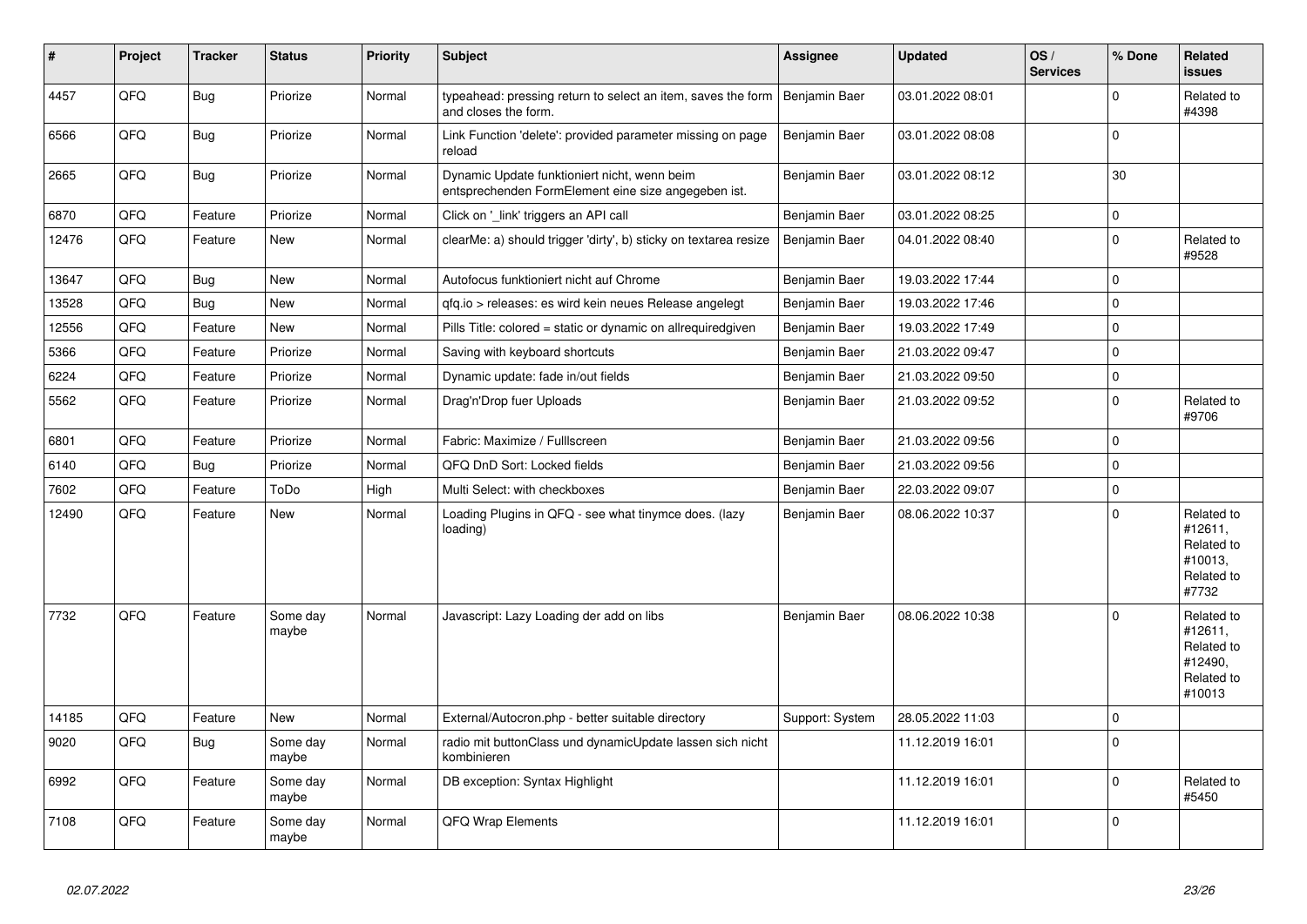| #    | Project | <b>Tracker</b> | <b>Status</b>     | <b>Priority</b> | <b>Subject</b>                                                                            | Assignee | <b>Updated</b>   | OS/<br><b>Services</b> | % Done      | Related<br><b>issues</b> |
|------|---------|----------------|-------------------|-----------------|-------------------------------------------------------------------------------------------|----------|------------------|------------------------|-------------|--------------------------|
| 7106 | QFQ     | Feature        | Some day<br>maybe | Normal          | Beispiel Nummerierung von Rows in Report                                                  |          | 11.12.2019 16:01 |                        | $\Omega$    |                          |
| 7105 | QFQ     | Feature        | Some day<br>maybe | Normal          | Beispiel wie man in einer zweiten Tabelle speichert.                                      |          | 11.12.2019 16:01 |                        | $\mathbf 0$ |                          |
| 7104 | QFQ     | Feature        | Some day<br>maybe | Normal          | Manual: hint about escaping if '\r' appears in mail body                                  |          | 11.12.2019 16:01 |                        | $\pmb{0}$   |                          |
| 5783 | QFQ     | Feature        | Some day<br>maybe | Normal          | <b>BPMN View/Edit</b>                                                                     |          | 11.12.2019 16:02 |                        | $\mathbf 0$ |                          |
| 6083 | QFQ     | Feature        | Some day<br>maybe | Normal          | Dynamic Update: Value Check via SQL                                                       |          | 11.12.2019 16:02 |                        | $\mathbf 0$ |                          |
| 6299 | QFQ     | Feature        | Some day<br>maybe | Normal          | Attack detection: log table with invalid SIP access                                       |          | 11.12.2019 16:02 |                        | $\mathbf 0$ | Related to<br>#3947      |
| 6288 | QFQ     | Feature        | Some day<br>maybe | Normal          | Best Practice: Erklaeren wie man ein Formular ganz in<br>'weiss' erstellen kann           |          | 11.12.2019 16:02 |                        | $\mathbf 0$ |                          |
| 6515 | QFQ     | Feature        | Some day<br>maybe | Normal          | Formular: Felder dynamisch ein/ausblenden                                                 |          | 11.12.2019 16:02 |                        | $\mathbf 0$ |                          |
| 4442 | QFQ     | Feature        | Some day<br>maybe | Normal          | Special Column Name: _link - new symbol G (Glyph) to<br>choose any available symbol       |          | 11.12.2019 16:02 |                        | $\mathbf 0$ |                          |
| 4441 | QFQ     | <b>Bug</b>     | Some day<br>maybe | Normal          | \$_SERVER Vars sollten nur aus dem Store genommen<br>werden - Code entsprechend anpassen. |          | 11.12.2019 16:02 |                        | $\mathbf 0$ |                          |
| 4440 | QFQ     | Feature        | Some day<br>maybe | Normal          | Manual.rst: explain how to. expand PHP Session to 4h                                      |          | 11.12.2019 16:02 |                        | $\mathbf 0$ |                          |
| 4444 | QFQ     | Feature        | Some day<br>maybe | Normal          | FE.type=upload: detect mime type                                                          |          | 11.12.2019 16:02 |                        | $\mathbf 0$ | Related to<br>#4303      |
| 4974 | QFQ     | Feature        | Some day<br>maybe | Normal          | Long polling - inform all listening clients of changes                                    |          | 11.12.2019 16:02 |                        | $\Omega$    |                          |
| 5160 | QFQ     | Feature        | Some day<br>maybe | Normal          | QFQ collaborative / together.js, ShareJS, y-js, collaborative,                            |          | 11.12.2019 16:02 |                        | $\mathbf 0$ |                          |
| 5129 | QFQ     | Feature        | Some day<br>maybe | Normal          | Reports: SQL fuer x Achse und y Achse                                                     |          | 11.12.2019 16:02 |                        | $\Omega$    |                          |
| 3495 | QFQ     | Feature        | Some day<br>maybe | Normal          | Predifined Parameter werden nicht in '+' (add new record)<br>SIP gerendert.               |          | 11.12.2019 16:02 |                        | $\mathbf 0$ |                          |
| 3567 | QFQ     | Feature        | Some day<br>maybe | Low             | 'Save', 'Close', 'New' als FormElement                                                    |          | 11.12.2019 16:02 |                        | $\Omega$    |                          |
| 3617 | QFQ     | Feature        | Some day<br>maybe | Normal          | Load javascripts at bottom                                                                |          | 11.12.2019 16:02 |                        | $\mathbf 0$ |                          |
| 3646 | QFQ     | Feature        | Some day<br>maybe | Normal          | Moeglichkeit HTML Tags in Reports auszugeben (zu<br>enkodieren: htmlspecialchars)         |          | 11.12.2019 16:02 |                        | $\Omega$    | Related to<br>#14320     |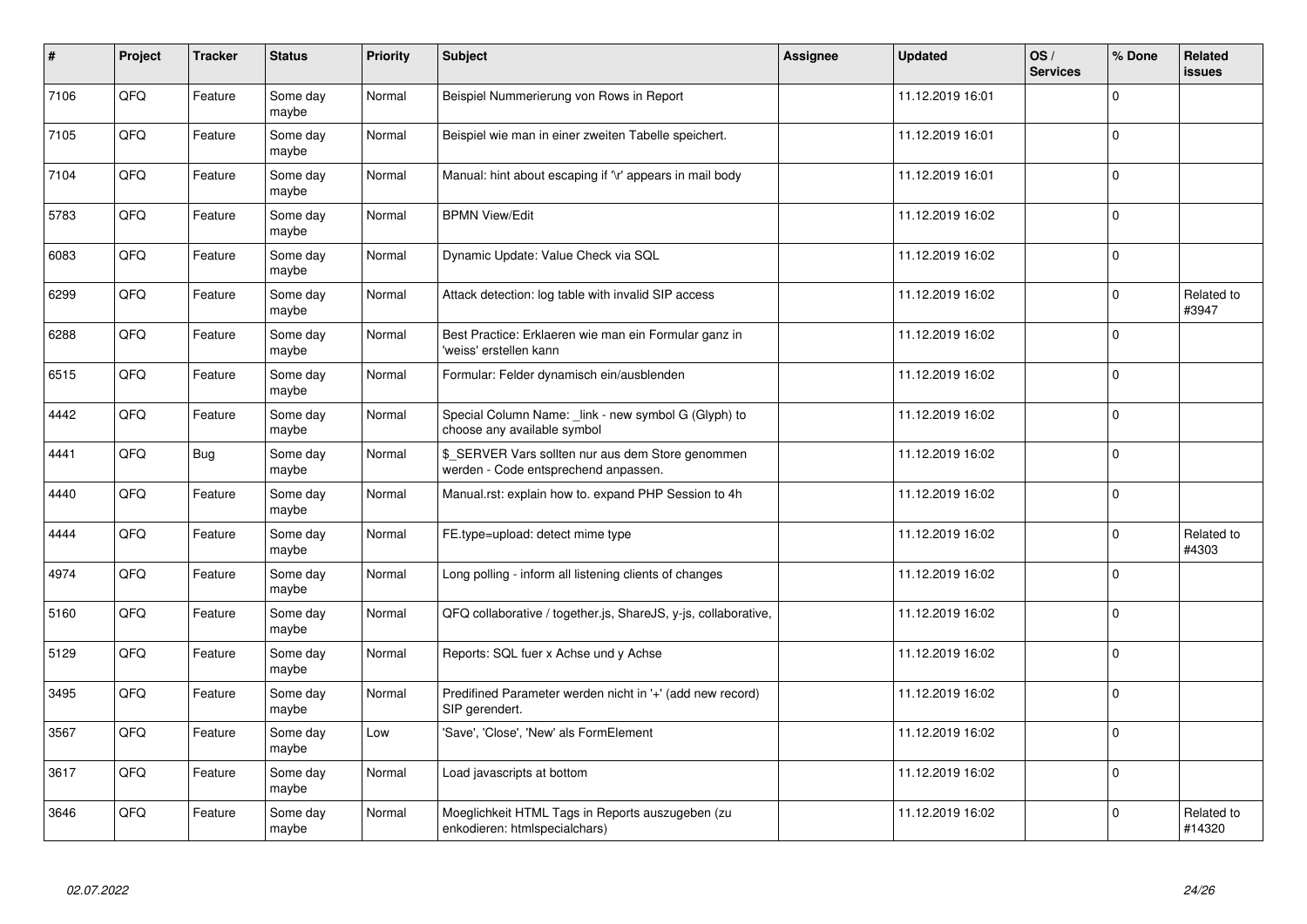| #    | Project | <b>Tracker</b> | <b>Status</b>     | <b>Priority</b> | <b>Subject</b>                                                                                                                                           | <b>Assignee</b> | <b>Updated</b>   | OS/<br><b>Services</b> | % Done      | Related<br><b>issues</b> |
|------|---------|----------------|-------------------|-----------------|----------------------------------------------------------------------------------------------------------------------------------------------------------|-----------------|------------------|------------------------|-------------|--------------------------|
| 3879 | QFQ     | Feature        | Some day<br>maybe | Normal          | Form 'FormElement': Beim Feld 'name' rechts in der Notiz<br>einen Link einblenden - a) aktuelle Definition anzeigen, b)<br>Spalte in der Tabelle anlegen |                 | 11.12.2019 16:03 |                        | $\mathbf 0$ |                          |
| 3878 | QFQ     | Feature        | Some day<br>maybe | Normal          | Form 'FormElement': Spalte 'name' typeAhead mit<br>Spaltennamen der Primarytable.                                                                        |                 | 11.12.2019 16:03 |                        | $\mathbf 0$ |                          |
| 4027 | QFQ     | Feature        | Some day<br>maybe | Normal          | Missing: orange 'check' / 'bullet'                                                                                                                       |                 | 11.12.2019 16:03 |                        | $\mathbf 0$ |                          |
| 4138 | QFQ     | <b>Bug</b>     | Some day<br>maybe | Normal          | _style fehlt                                                                                                                                             |                 | 11.12.2019 16:03 |                        | $\mathbf 0$ |                          |
| 4122 | QFQ     | Bug            | Some day<br>maybe | Normal          | file: Render Mode hat keinen Effekt                                                                                                                      |                 | 11.12.2019 16:03 |                        | $\mathbf 0$ |                          |
| 1623 | QFQ     | Feature        | Some day<br>maybe | Normal          | RealURL                                                                                                                                                  |                 | 11.12.2019 16:03 |                        | 30          |                          |
| 1510 | QFQ     | Feature        | Some day<br>maybe | Normal          | jquery von google laden, falls das nicht geht lokal                                                                                                      |                 | 11.12.2019 16:03 |                        | $\mathbf 0$ |                          |
| 1253 | QFQ     | Feature        | Some day<br>maybe | Normal          | QF: Colorpicker                                                                                                                                          |                 | 11.12.2019 16:03 |                        | $\mathbf 0$ |                          |
| 1251 | QFQ     | Feature        | Some day<br>maybe | Normal          | QF: Combo                                                                                                                                                |                 | 11.12.2019 16:03 |                        | $\mathbf 0$ |                          |
| 2950 | QFQ     | Feature        | Some day<br>maybe | Normal          | Inhalt QFQ Records als File                                                                                                                              |                 | 11.12.2019 16:03 |                        | $\mathbf 0$ |                          |
| 9853 | QFQ     | Feature        | New               | Normal          | Check das SQL / QFQ / Mail Logfile geschrieben wird                                                                                                      |                 | 09.01.2020 11:15 |                        | $\mathbf 0$ |                          |
| 9024 | QFQ     | Bug            | Some day<br>maybe | Normal          | QFQ Einarbeitung                                                                                                                                         |                 | 01.02.2020 15:56 |                        | $\mathbf 0$ |                          |
| 9855 | QFQ     | <b>Bug</b>     | New               | Normal          | <b>Required Check</b>                                                                                                                                    |                 | 01.02.2020 15:56 |                        | $\mathbf 0$ |                          |
| 5877 | QFQ     | <b>Bug</b>     | Some day<br>maybe | Normal          | FE.type=note:bsColumn strange behaviour                                                                                                                  |                 | 01.02.2020 23:19 |                        | $\mathbf 0$ |                          |
| 5805 | QFQ     | Feature        | Some day<br>maybe | Normal          | TypeAHead SQL value instead of key stored                                                                                                                |                 | 01.02.2020 23:19 |                        | $\mathbf 0$ | Related to<br>#5444      |
| 7100 | QFQ     | Feature        | Some day<br>maybe | Normal          | Download: log access, max downloads, time limit                                                                                                          |                 | 01.02.2020 23:19 |                        | $\mathbf 0$ |                          |
| 6704 | QFQ     | Feature        | Some day<br>maybe | Normal          | Upload Mode: Bilder in Notizen rechts sollen aktuellen<br>Upload repräsentieren.                                                                         |                 | 01.02.2020 23:19 |                        | $\mathbf 0$ | Related to<br>#3264      |
| 6084 | QFQ     | Feature        | Some day<br>maybe | Normal          | New escape type: 'D' - convert date                                                                                                                      |                 | 01.02.2020 23:19 |                        | $\mathbf 0$ |                          |
| 5923 | QFG     | Feature        | Some day<br>maybe | Normal          | fillStoreSystemBySqlLate                                                                                                                                 |                 | 01.02.2020 23:19 |                        | $\mathbf 0$ |                          |
| 5895 | QFQ     | Feature        | Some day<br>maybe | Normal          | Tutorial: List of all QFQ Features                                                                                                                       |                 | 01.02.2020 23:19 |                        | $\mathsf 0$ |                          |